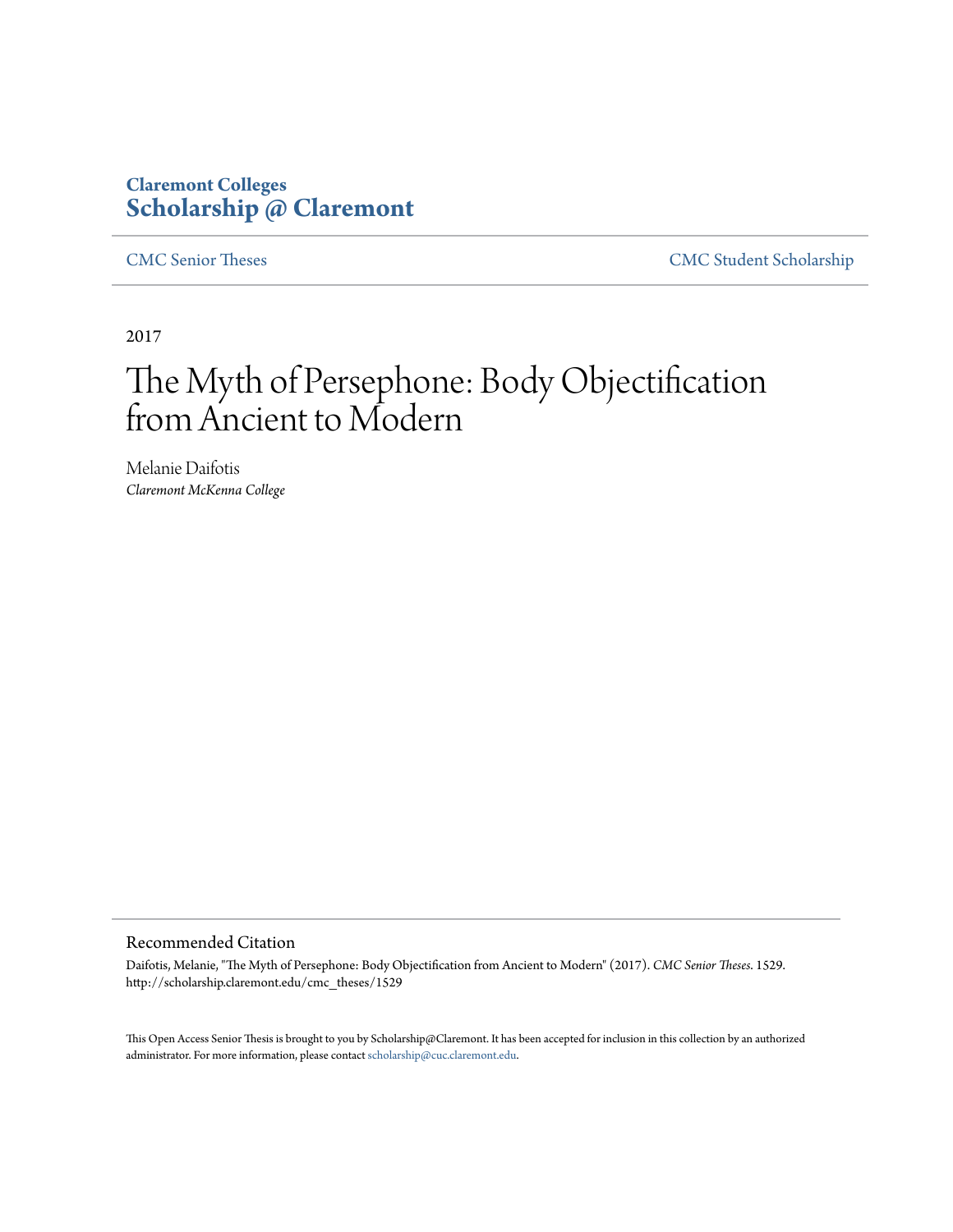Claremont McKenna College

### **The Myth of Persephone: Body Objectification from Ancient to Modern**

submitted to Professor Stergiopoulos

> by Melanie Daifotis

for Senior Thesis Fall 2016 5 December 2016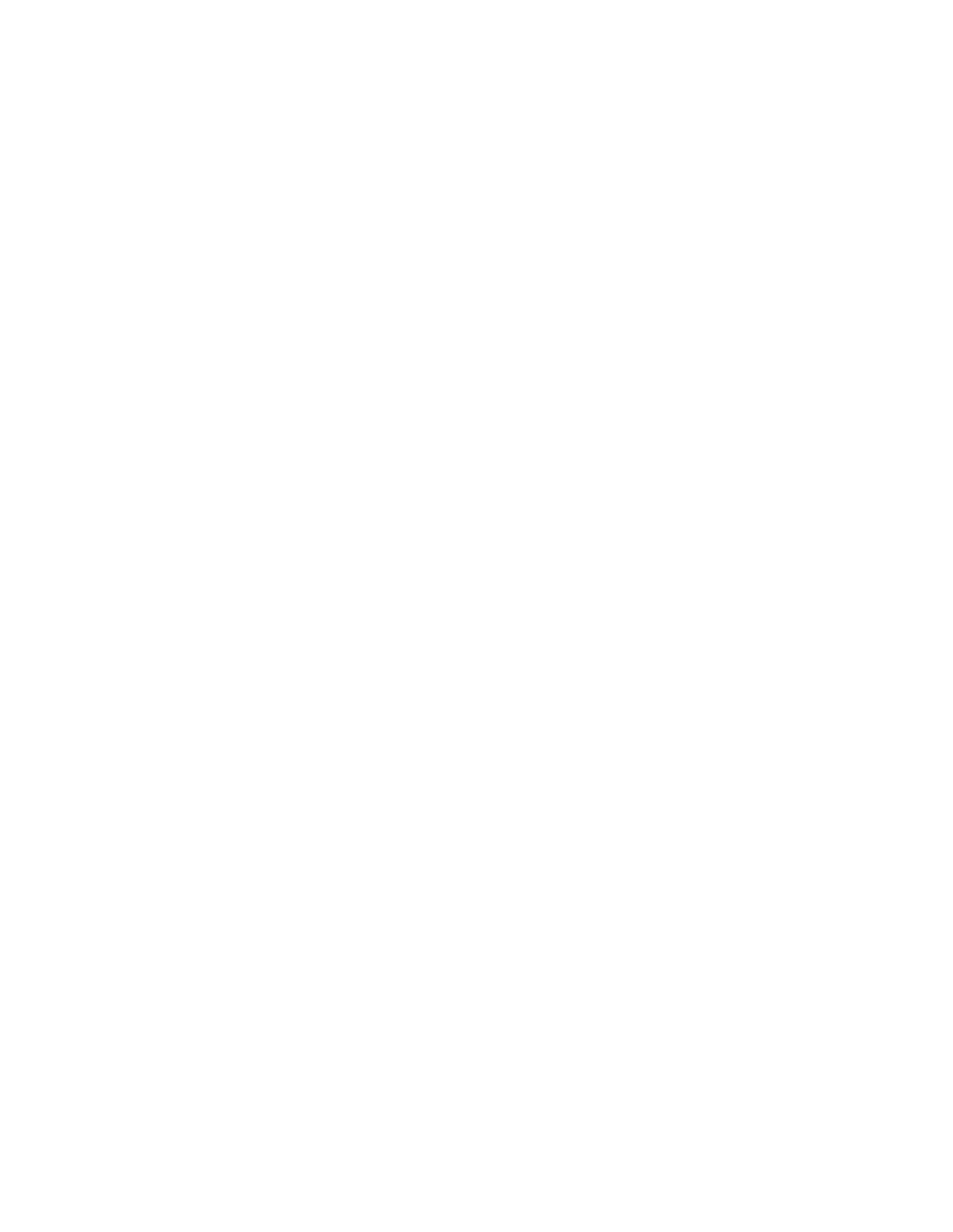## **Table of Contents**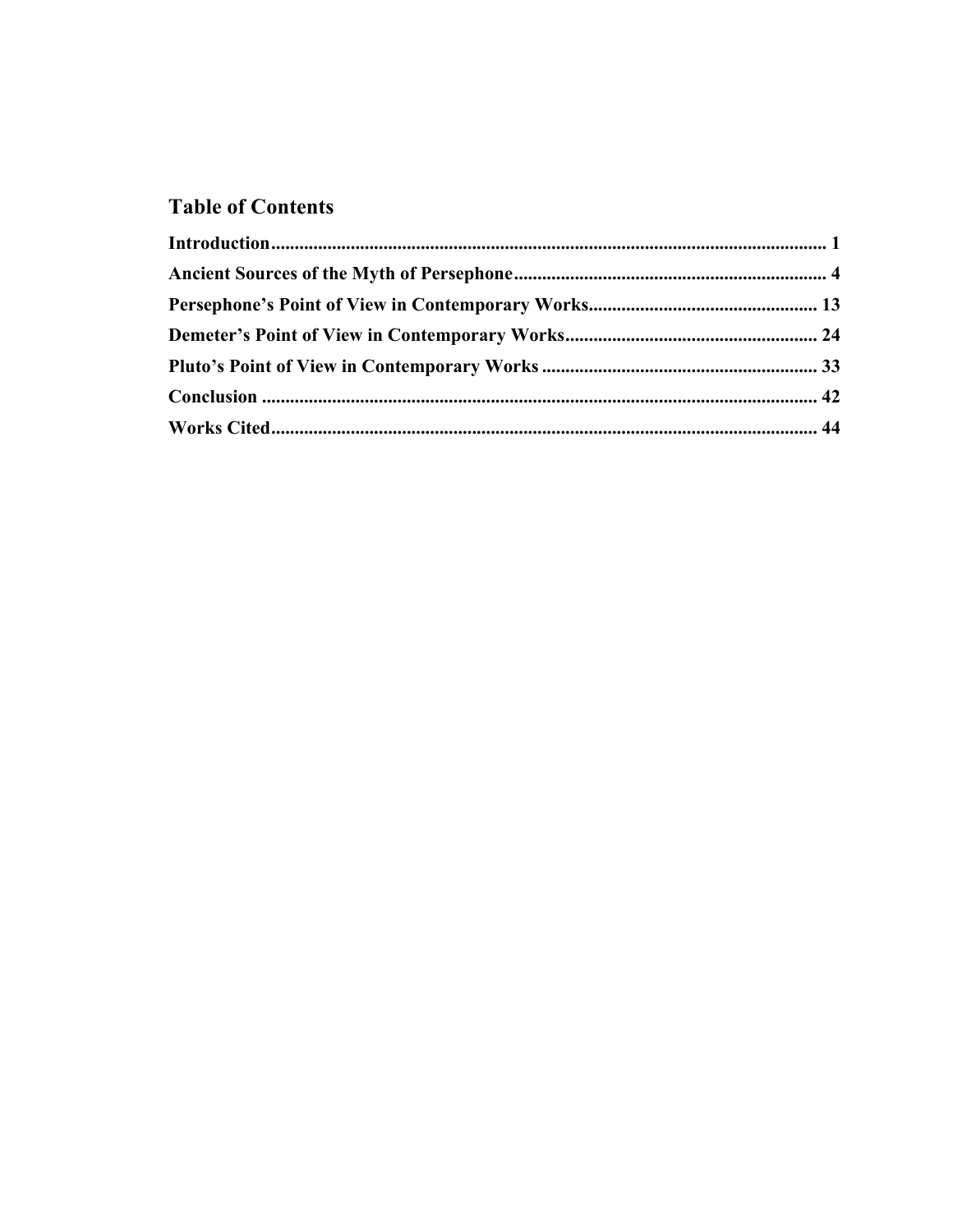#### **INTRODUCTION**

*"You are allowed to like / no one, you know. The characters / are not people. / They are aspects of a dilemma or conflict" –I. Persephone the Wanderer,* Averno, *Louise Glück*

The conflict in question seems straightforward: a man raping a woman. Ancient versions of the myth of Persephone's abduction establish a stance on body ownership in which no one ever has complete ownership and control over his or her own body. Contemporary interpretations of the myth, depending on their narrator, support or reject this notion in varying degrees and reveal differing levels of acceptance of the abduction.

The myth of Persephone, or the rape of Persephone as it is often called, traces back to Hesiod's *Theogony*, our earliest source of the story of the myth, in which he writes, "Aidoneus carried [Persephone] off from her mother; but wise Zeus gave her to him."<sup>1</sup> The myth of Persephone has since been translated, interpreted, and reinterpreted by countless authors through the ages. From ancient authors to modern, twentieth century writers, the myth of Persephone has continued to be a rich literary inspiration. Recurring themes in the ancient and contemporary texts include body ownership, family, personal relationships, love and desire, consent, and wrongness.

The various contemporary works I will analyze interpret a range of issues present in the ancient myth—the relationship between Persephone and Pluto, the relationship between Persephone and her mother, the abduction itself, etc. In "Hades Welcomes His Bride" by A.E. Stallings, the author deliberately boils the myth down in this poem told

 <sup>1</sup> Evelyn-White, Hugh G., translator. "The Theogony of Hesiod." *Internet Sacred Text Archive*, Evinity Publishing, 2011, www.sacred-texts.com/index.htm.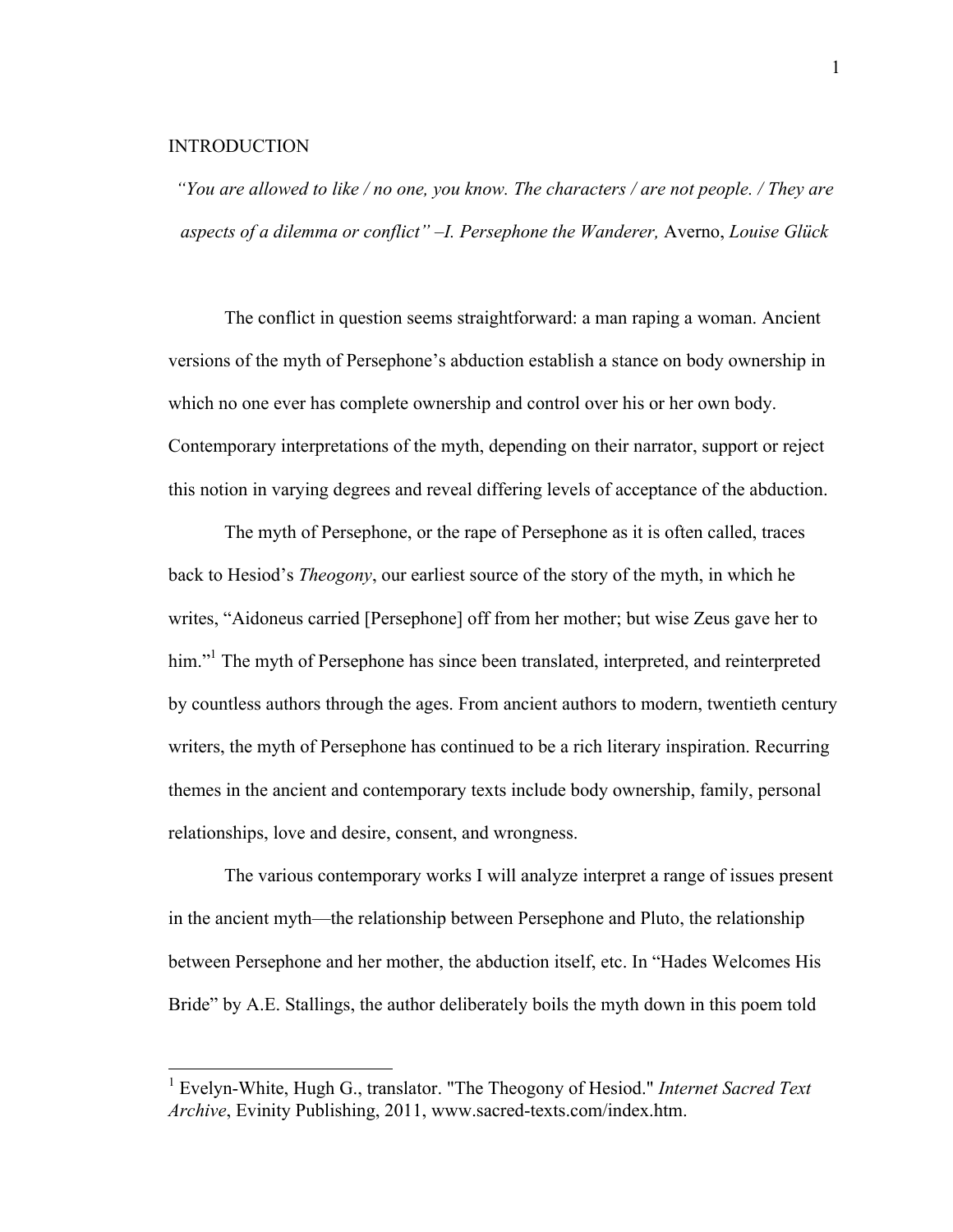solely from the abductor's perspective. Most dissimilarly, Rita Dove's *Mother Love* explores in depth the relationship between a mother and daughter throughout difficult experiences, paralleling a contemporary duo with Persephone and Demeter.

In Greek mythology, the character Persephone is the daughter of Demeter and Zeus. As mythology has it, Persephone was abducted by Pluto (who was earlier known by Hades). Persephone's Roman mythological counterpart is called Proserpine, her mother, Ceres, her father, Jupiter, and Pluto, Dis. For the purpose of my thesis, since I include an ancient Greek source and an ancient Roman source, I will henceforth refer to the characters by their Greek names to avoid confusion, except where they appear otherwise in quotations. I will refer to Persephone's abductor as Pluto, not Hades—when I do refer to Hades, I am referring to the underworld itself.

When analyzing the myth of Persephone from multiple ancient sources, it is ideal to include distinct versions in order to get the most nuances out of the myth. I chose two texts whose authors differ chronologically, culturally, and stylistically. The Homeric "Hymn to Demeter" provides the earliest, most comprehensive account of the myth, dating back to the seventh century BC. The other source I am using, the *Metamorphoses*, is by the Roman poet Ovid. Written over six centuries later, the myth of Persephone is detailed in Book V (out of fifteen total).

The role of narration is a defining feature that distinguishes the different works I explore. Who is speaking, what he or she is saying, and why he or she thinks such things gives insight to the reader about what is *not* being said. The contemporary works I selected to examine utilize different characters as the narrator, and I chose to structure my thesis around the framework of narration. The narrator of Rita Dove's *Mother Love* is a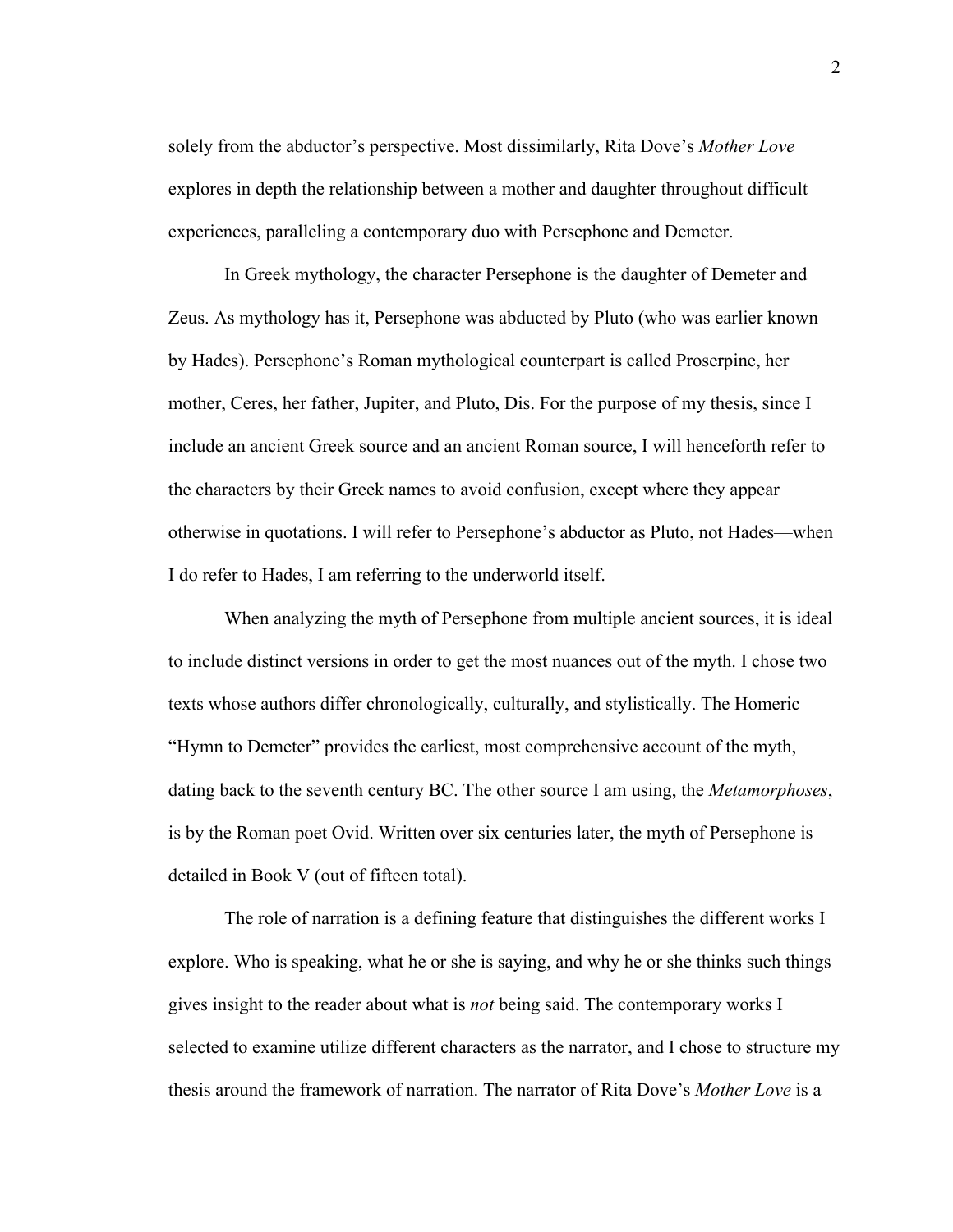contemporary mother, a modern counterpart to Demeter. A.E. Stallings portrays two most different narrators, Pluto and Persephone, in "Hades Welcomes His Bride" and "Persephone Writes a Letter to Her Mother," respectively. D.M. Thomas employs Pluto as the narrator of "Pomegranate," as well. Finally, in Louise Glück's *Averno*, the narrator switches between Persephone and an omniscient third person narrator depending on the poem. Narrators achieve varying effects with their differing styles, adding layers of meaning to the myth of Persephone.

Whether the contemporary works I analyze seem to align with the notion of body ownership from the *Metamorphoses* and Homeric "Hymn to Demeter" or not is established in many ways. Perceived narrator bias, explicit disapproval, and emphasis on certain aspects of the myth all help to build a more complete picture of what each author intended to impart to his or her reader. Nonetheless, there is no evidence that any singular character ever has total control over his or her own body, whether they have control over another or not.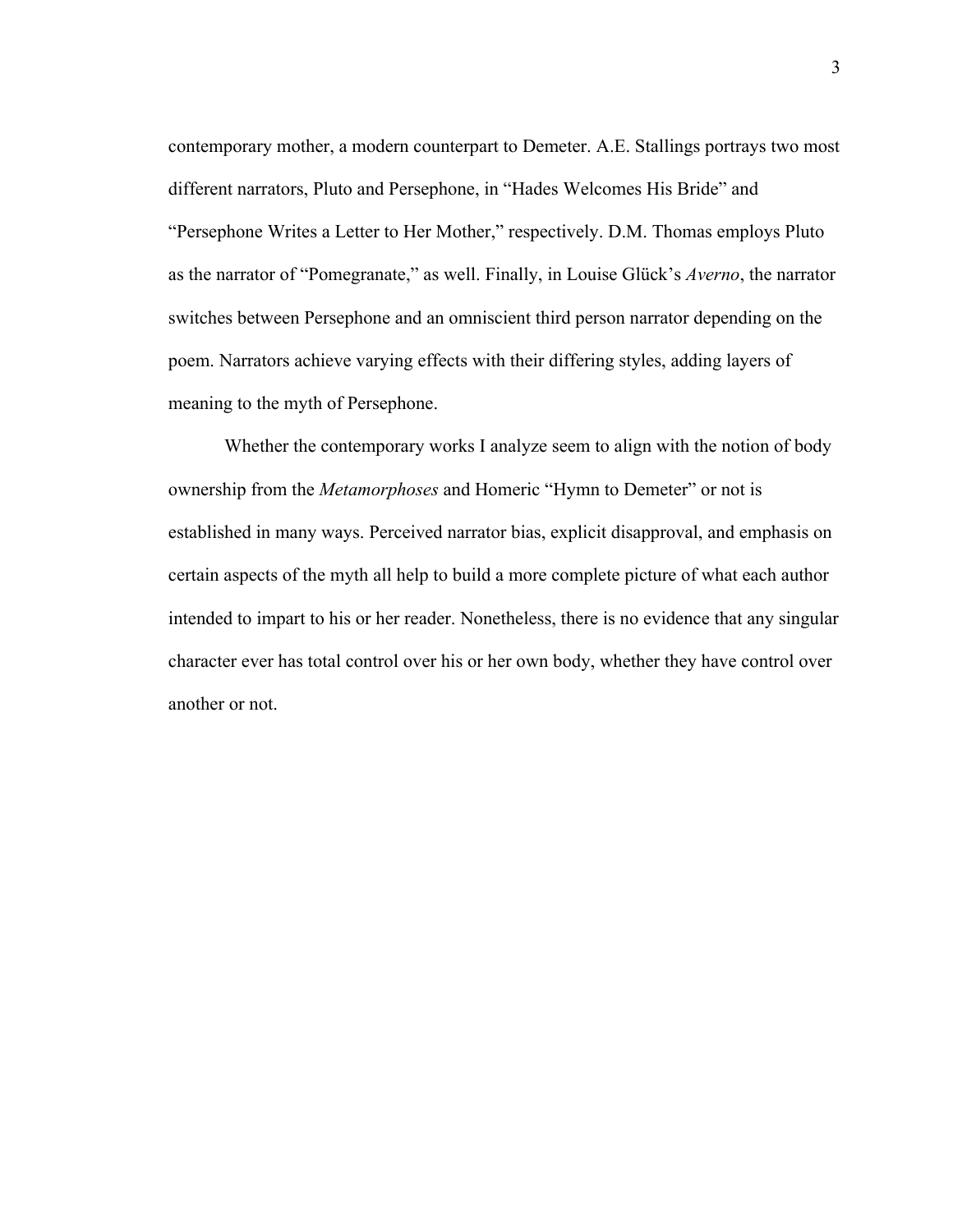#### ANCIENT SOURCES OF THE MYTH OF PERSEPHONE

Ovid's *Metamorphoses*, whose Latin title literally translates to "Book of Transformations" attempts a comprehensive chronicling of history from creation to the apotheosis of Julius Caesar. Naturally, many changes take place in the world over time throughout the poem, and the myth of Persephone transpires. The Homeric "Hymn to Demeter" details the myth as well, possessing both similarities and differences to the *Metamorphoses*. The Homeric "Hymn to Demeter" and Book V of the *Metamorphoses* contain a large number of situations in which characters are either physically transformed or their bodies are controlled against their will.

In the Homeric "Hymn to Demeter," Zeus has indisputable, ceaseless ownership over Persephone, including the power to give her away in marriage without her consent. This is demonstrated when he grants Pluto permission to marry her. "[Persephone] was given away by Zeus, the loud-thunderer, the one who sees far and wide. / Demeter did not take part in this" (Nagy 3-4). Also, the narcissus flower, "which was grown as a lure for the flower-faced girl / by Gaia [Earth.] All according to the plans of Zeus" (Nagy 9), proves that Zeus was instrumental in the plan of Persephone's abduction itself. What is more, when Persephone recounts her abduction to her mother later in the hymn, she says, "'It [the abduction] was very much against my will'" (Nagy 432). This statement by Persephone that it was "against her will" eliminates any ambiguity that her abduction was not by choice and that she was, therefore, not in control of her body. Zeus' control over Persephone is also evident when he orders the return of Persephone from Pluto following Demeter's statement, "that she would never send up the harvest of the earth, / until she saw with her own eyes her daughter" (Nagy 332-33). Zeus' authority extends to those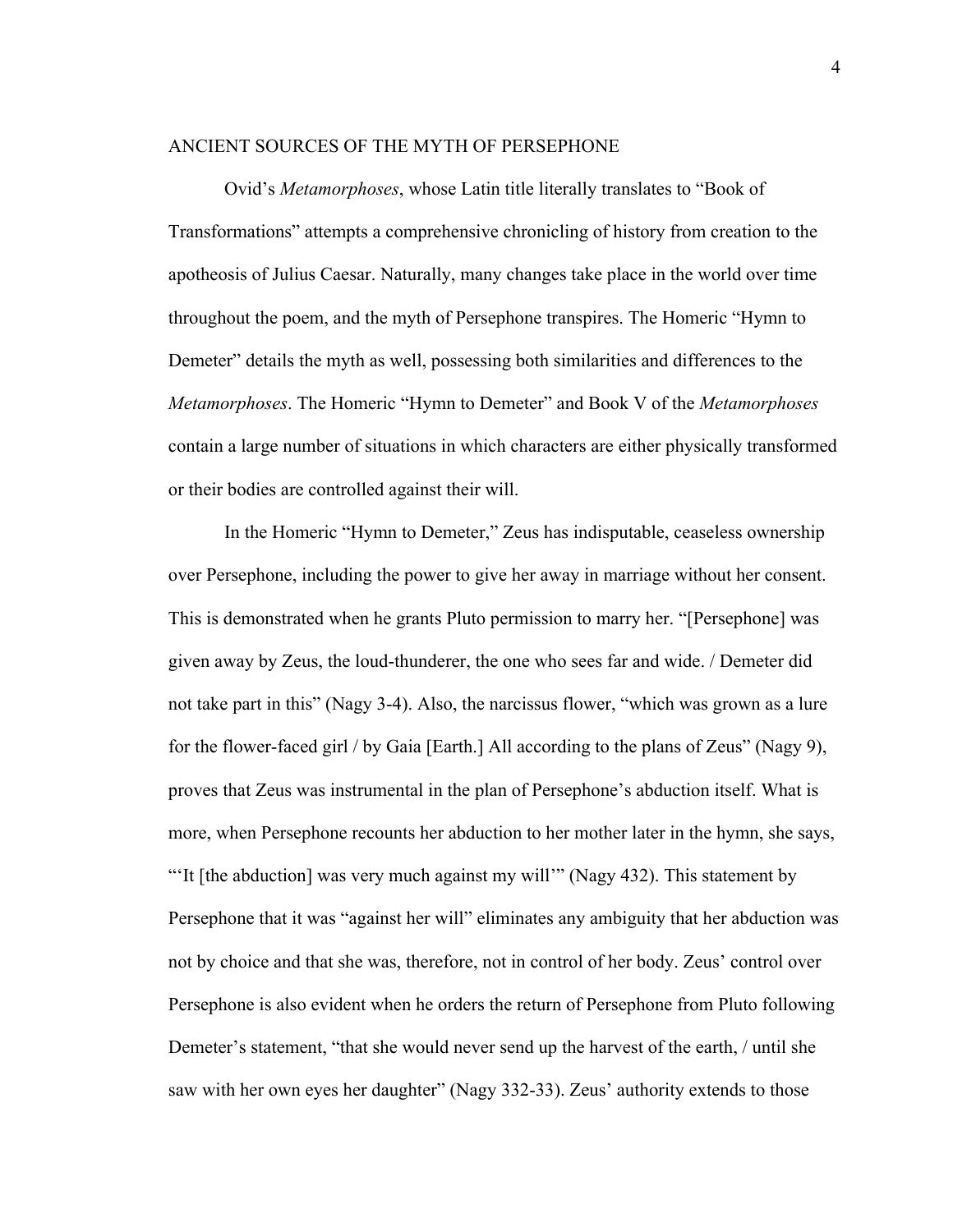who love Persephone, evidently, as he is the only being who has the authority to impel Pluto to return her and, effectively, restore the fertility of the earth. Zeus is the obvious arbiter in the situation, even if it is Persephone's fate that is being altered.

Demeter establishes dominance over another's body, too. Due to her anger at Pluto, Demeter shuns the gods and wanders amongst humans for a while. When she comes upon the house of Keleos, she reveals her wish to Keleos' daughters: "'To be honest about it, what I want is for you to name for me a house to go to, the house of someone, man or woman, who has children to be taken care of. / I want to work for them'" (Nagy 138-39). Although she is honest about her intentions of desiring to take care of a child again, Demeter's following actions were certainly not disclosed. Keleos' wife Metaneira proceeds to give her son Demophoon to Demeter and instructs, "Take this little boy of mine and nourish him…till he reaches the crossing-point of life, coming of age" (Nagy 219-21). Metaneira merely wants Demeter to raise her son and keep him healthy until he could likely survive on his own, since he was late-born. However, when Demeter is later seen concealing Demophoon in fire, she explains, "'Immortal and ageless for all days / would I have made your dear little boy, and I would have given him honor that is unwilting. / But now there is no way for him to avoid death and doom'" (Nagy 260-61). Hence, Demeter overtook Demophoon's body and was in the process of giving one of the most significant possible bodily transformations to him—she was giving immortality to a mortal. While Demeter had good intentions in transforming Demophoon, she still took control of his own body and did what *she* pleased. Not only are her actions unable to be consented to by the young child, but also they oppose Demophoon's mother's instructions. Demeter's interaction with the young male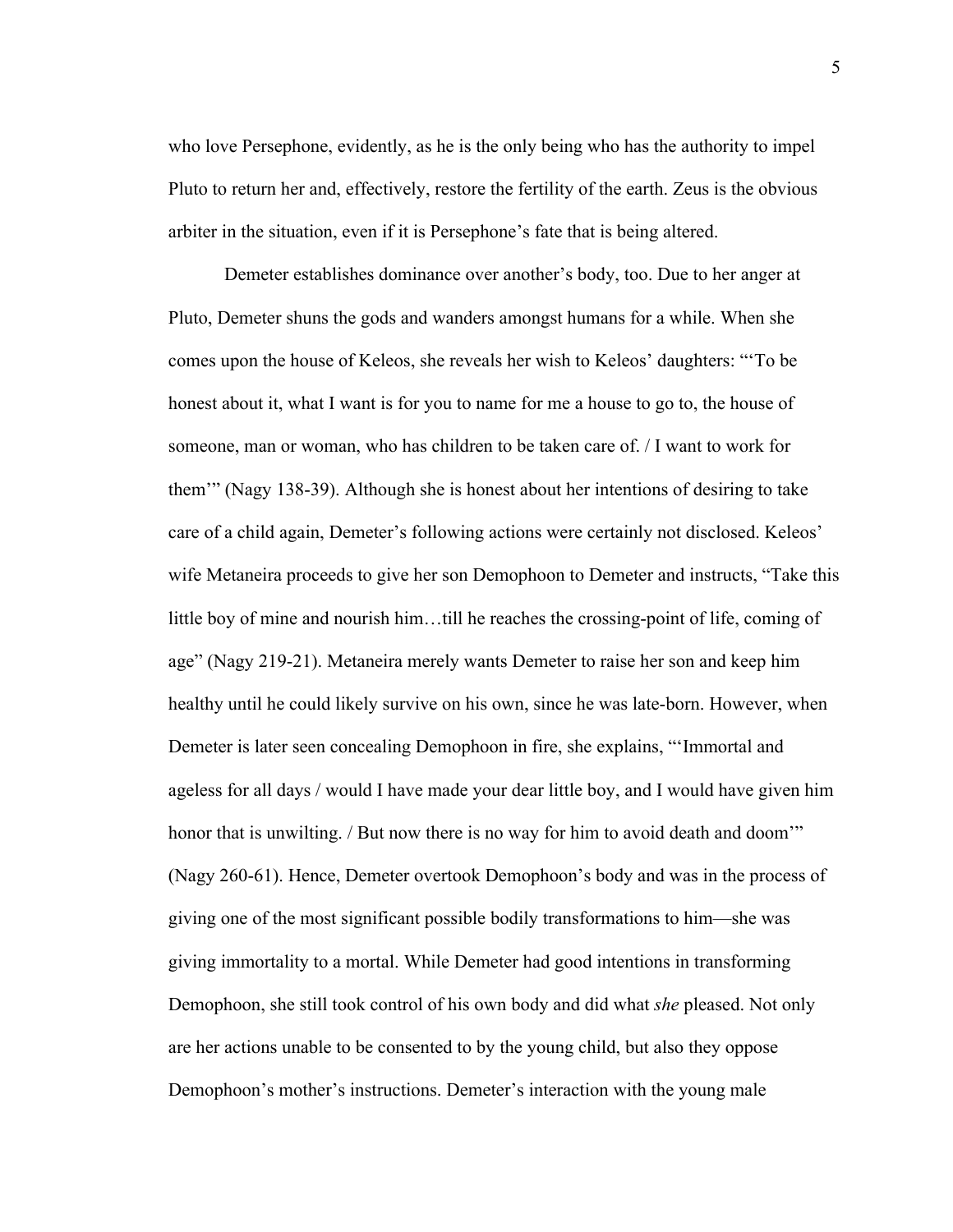Demophoon in the Homeric "Hymn to Demeter" exists as a striking counterpart to Demeter's different interaction with a young boy in Ovid's *Metamorphoses*. In the Homeric "Hymn to Demeter," Demeter has positive intentions behind her transformation of Demophoon, but in the *Metamorphoses*, Demeter doles out a transformation as punishment to a young boy, "a rash, foul-mouthed boy [who] stood watching, and taunted her, and called her greedy" (*Metamorphoses* 5.451-52). Demeter turns the young boy into a tiny newt in response to his taunting, unlike her premeditated objective to transform Demophoon into an immortal being. The Homeric Demeter demonstrates herself to be a mother who fiercely longs to care for children, and attempting to turn Demophoon immortal is her way of expressing gratitude to the boy for occupying the role of the child for Demeter while Persephone is absent.

In the "Hymn to Demeter," in addition to abducting Persephone to Hades, Pluto further takes ownership of her when he tricks her so she is never allowed to leave the underworld for good. Just as Persephone was setting out from Hades, by order of Zeus, to return to heaven, Pluto "gave her, stealthily, the honey-sweet berry of the pomegranate to eat, / peering around him. He did not want her to stay for all time / over there, at the side of her honorable mother" (Nagy 372-74). We can deduce that, like in the later *Metamorphoses*, the following orders from Zeus for Persephone to return to Hades are required as a result of Persephone eating food in Hades: "He [Zeus] assented that her daughter [Persephone], every time the season came round, / would spend a third portion of the year in the realms of dark mist underneath, / and the other two thirds in the company of her mother and the other immortals" (Nagy 445-47). Still, Pluto seizes ownership of Persephone without her knowledge a second time, as he tricks her into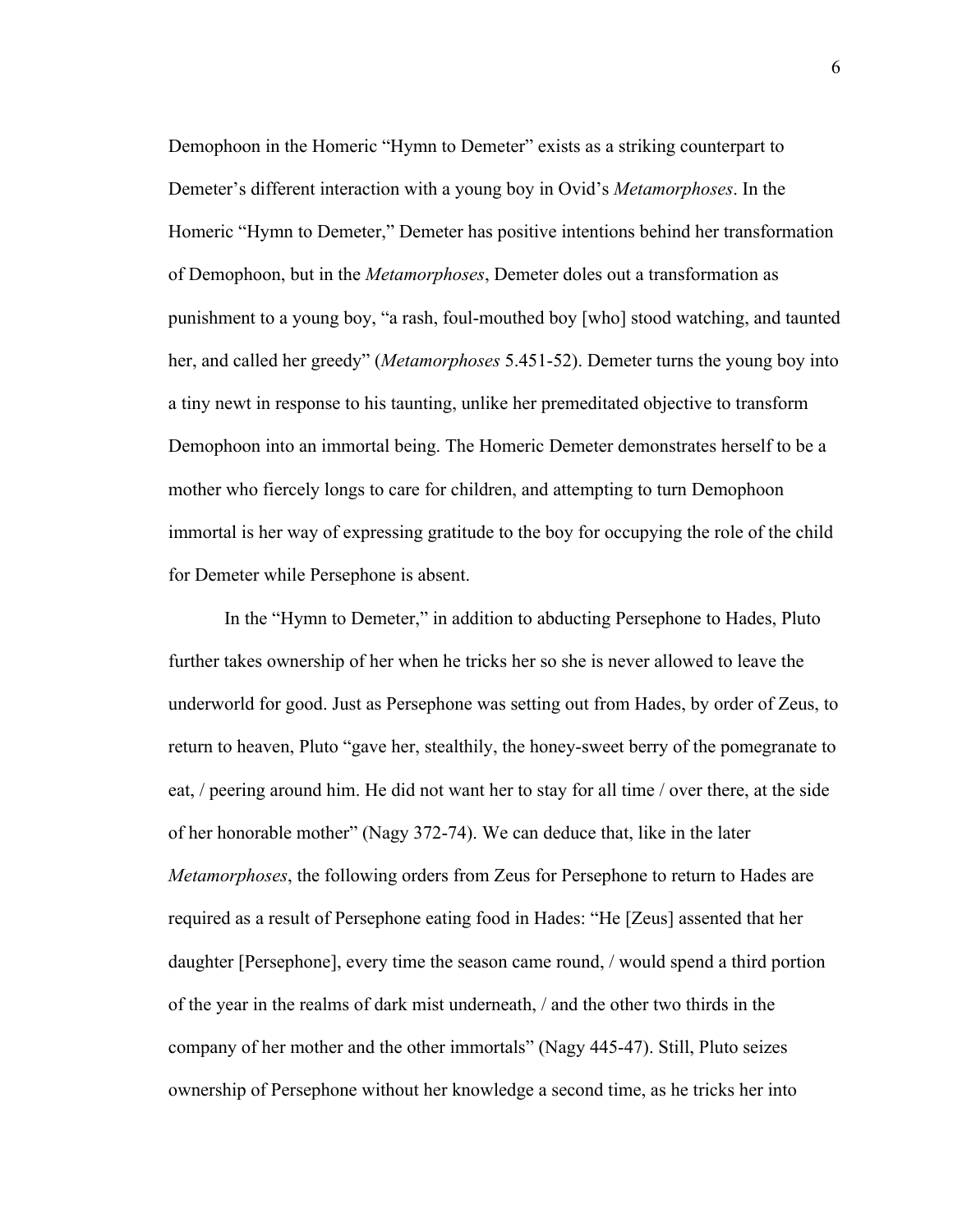doing something that requires her to come back to him every year. This Homeric succession of events (Persephone being tricked and *given* pomegranate seeds to eat) is envisioned differently in Ovid's *Metamorphoses*, in which Persephone wanders and "innocently" eats pomegranate seeds of her own volition. The Homeric version suggests a more cynical and calculated outlook on the metaphorical implications about love, whereas the Ovidian version seems to indicate that chance and fate plays a larger role.

The "Hymn to Demeter" contains incidents of gods exerting control over others in life-changing ways with varying intentions. The *Metamorphoses* delves further into the concept of justice and explores possible implications of ownership of another. In Book V of the *Metamorphoses*, Pluto demonstrates the most obvious ownership of another's body. He gains ownership of Persephone as his wife, physically and legally by mythological standards. In addition to gaining control over Persephone, though, he also takes her against her will. Pluto even steals ownership of Persephone's innocence. Pluto physically takes ownership of Persephone when he, "almost in a moment, saw [Persephone], prized her, took her" (*Metamorphoses* 5.395). The Latin verb Ovid uses to depict the action Pluto carries out here is "*rapto, raptare*," which can be defined as "to drag violently off, to ravage."<sup>2</sup> The verb itself provides the reader with enough information to determine that Persephone was being taken to a new location against her will. Then, only after a brief and failed attempt of a rescue by Cyane, "The earth, pierced [by Pluto's scepter], made a road to Tartarus, and swallowed [Pluto's] headlong chariot" (*Metamorphoses* 5.423-24). Thus, Persephone was carried away to Hades with Pluto in

 <sup>2</sup> Mahoney, Kevin D. "Latin definition for: rapto, raptare, raptavi, raptatus." *Latdict*, latin-dictionary.net/definition/32882/rapto-raptare-raptavi-raptatus. Accessed 21 Oct. 2016.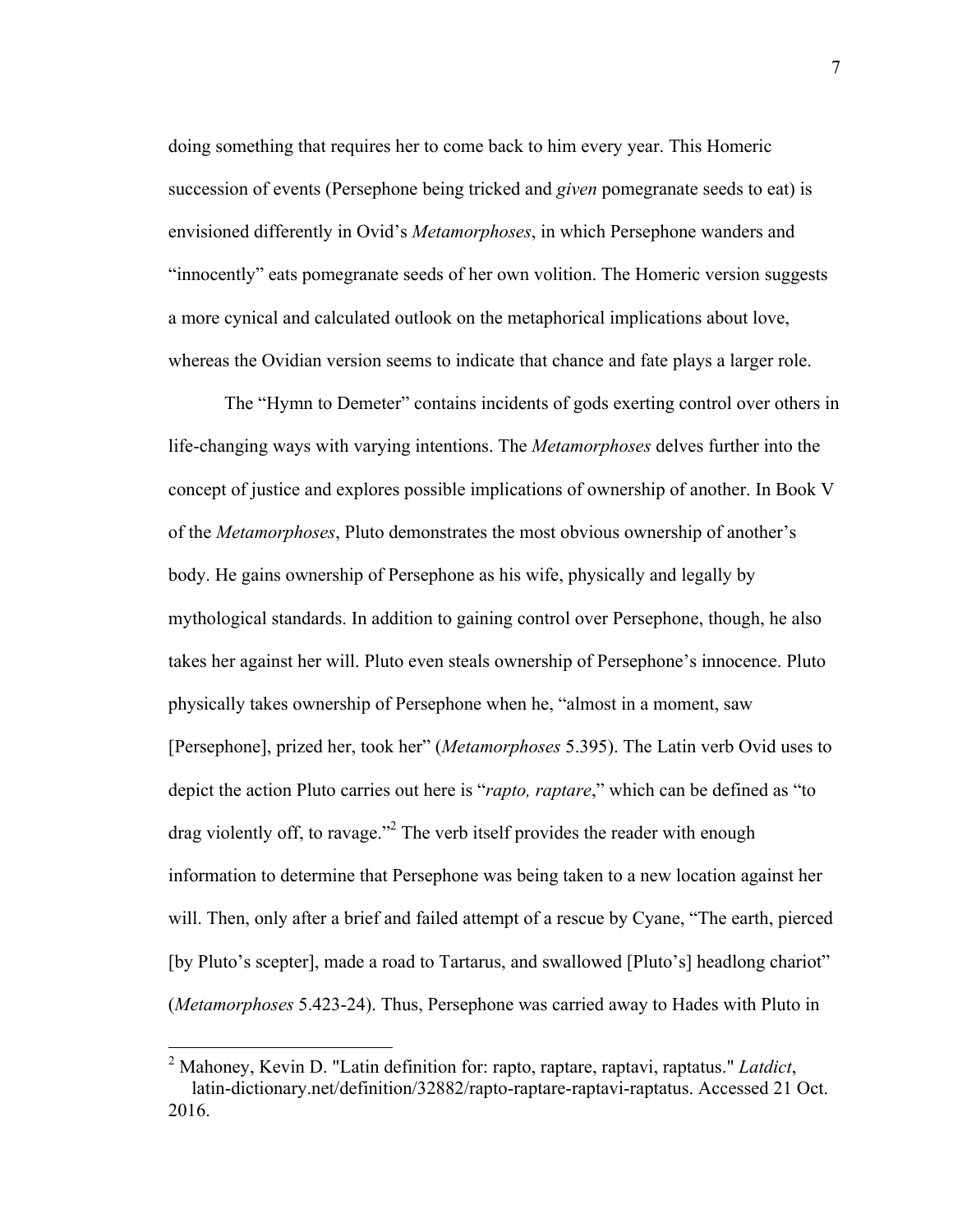his chariot, a realm in which she would have no authority compared to him. However, in the grand scheme of mythological rightness, Pluto had the legal rights to take Persephone as his wife. In Greek mythology, Zeus, Pluto's brother and the king of the gods, had ultimate authority. Zeus refers to Persephone's union with Pluto in marriage not as abduction, but instead, "the truth is it is love" (*Metamorphoses* 5.526). Therefore, by Zeus' judgment, Pluto has the right to marry Persephone because he loves her, despite Persephone and her mother's opposition to the union. Zeus further supports the union by stating, "[Pluto] would not be a shameful son-in-law for us" (*Metamorphoses* 5.526). These opinions and arguments are still futile, though—or, at least, they should be because they pertain to situations of another being (Persephone) who, according to the nymph Cyane, should have been asked before marriage, as I will elaborate later in this chapter. Yet, Persephone is denied the ability to make her own decisions.

Even though Pluto has control over Persephone's body, the goddess Venus demonstrates her control over Pluto himself, supporting the idea that no one—not even those in control of others—has complete control over their own body in the *Metamorphoses*. Venus' decision to make Pluto fall in love changes the course of his life completely and is the sole determinant of his ensuing actions. Setting her sights on making Pluto fall in love, Venus tells her son Cupid, whose arrows supposedly cause their targets to fall in love with the next person they see, to "devise a path [to Pluto] for your swift arrows" (*Metamorphoses* 5.367). She gives orders whose effects clearly take over Pluto's body and cause him to indeed fall in love, regardless of his knowledge or desire to do so. Had Venus not decided to send Cupid's arrows towards Pluto, he would not have fallen in love with Persephone. Until Venus ordered Cupid to strike Pluto, the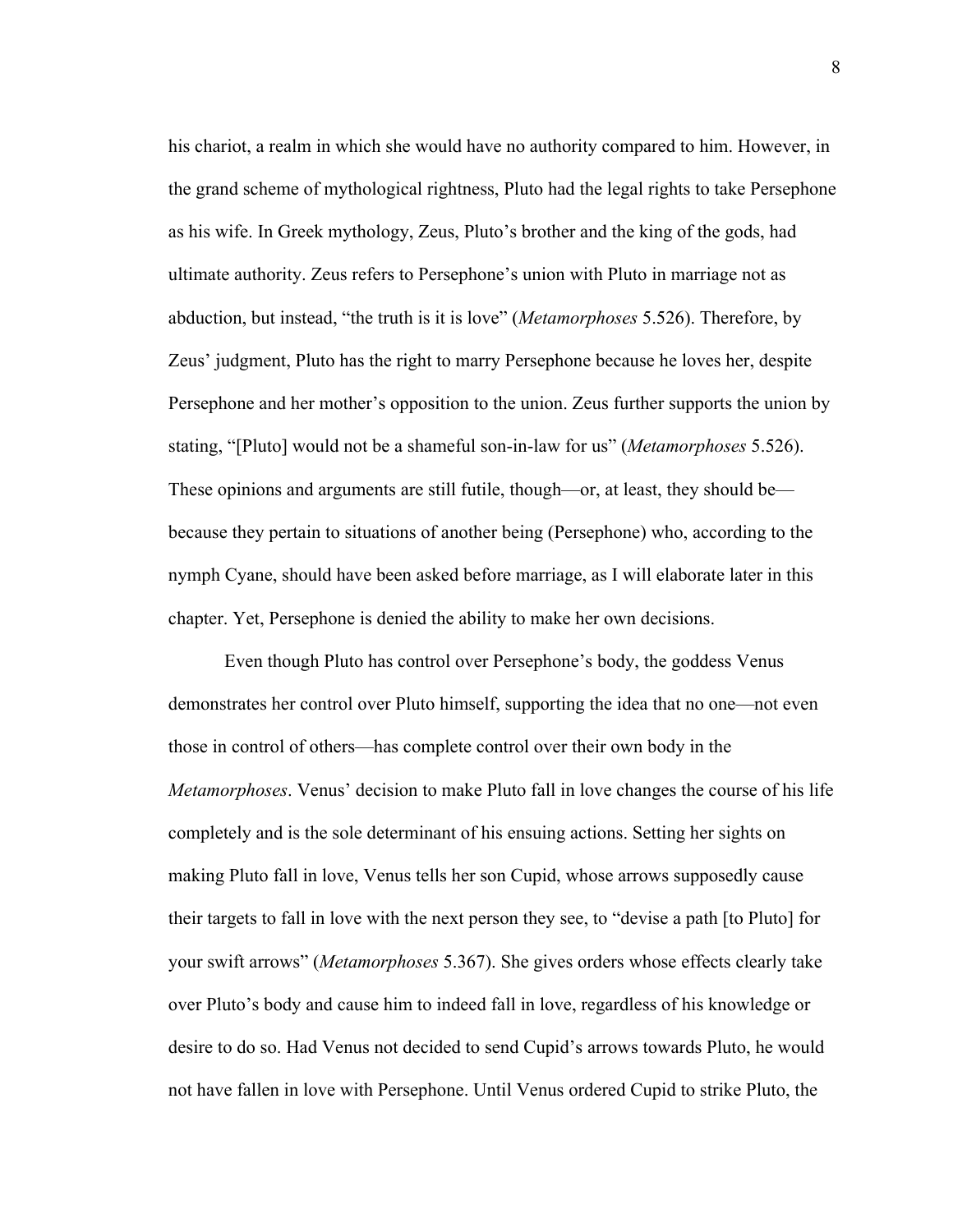king of the underworld, "drawn in his chariot by black horses, carefully circled the foundations of the Sicilian land," tending to the concealment of his dark realm from the exposure to light (*Metamorphoses* 5.360-61). Pluto's concerns were far from Persephone until Venus decided to exercise her control over him.

Persephone has ownership over characters in the *Metamorphoses*, too. Demeter's body becomes physically overtaken with the pursuit of Persephone across the earth. After searching the whole earth, Demeter's hair is described as "disheveled." Also, when it seems like Demeter finally understands that Persephone was raped, she "beat her breast again and again with her hands" (*Metamorphoses* 5.472). Someone who is composed and in control of her own body would not beat herself "again and again with her hands." Her anger, entirely a result of Persephone's abduction, even leads her to condemn all the lands and make them infertile, which is an abandonment of her godly responsibility. Persephone's control over her mother may not be deliberate or even recognized by Demeter; nonetheless, Persephone still maintains a power-like ownership over how Demeter acts. Persephone also exercises deliberate authority over Ascalaphus, who saw her eating in the underworld and incriminated her according to the Fates. Persephone transforms her onlooker into a bird, inflicting a bodily transformation against his will, just as she endured.

Demeter, in addition to being controlled by Persephone, actually claims ownership of Persephone herself, too, in many ways throughout Book V of the *Metamorphoses*. One striking instance of this is when Demeter appeals to her brother Zeus to allow Persephone to return from Hades. Demeter says to Zeus, "I can bear the fact that she [Persephone] has been raped, if he [Pluto] will only return her!"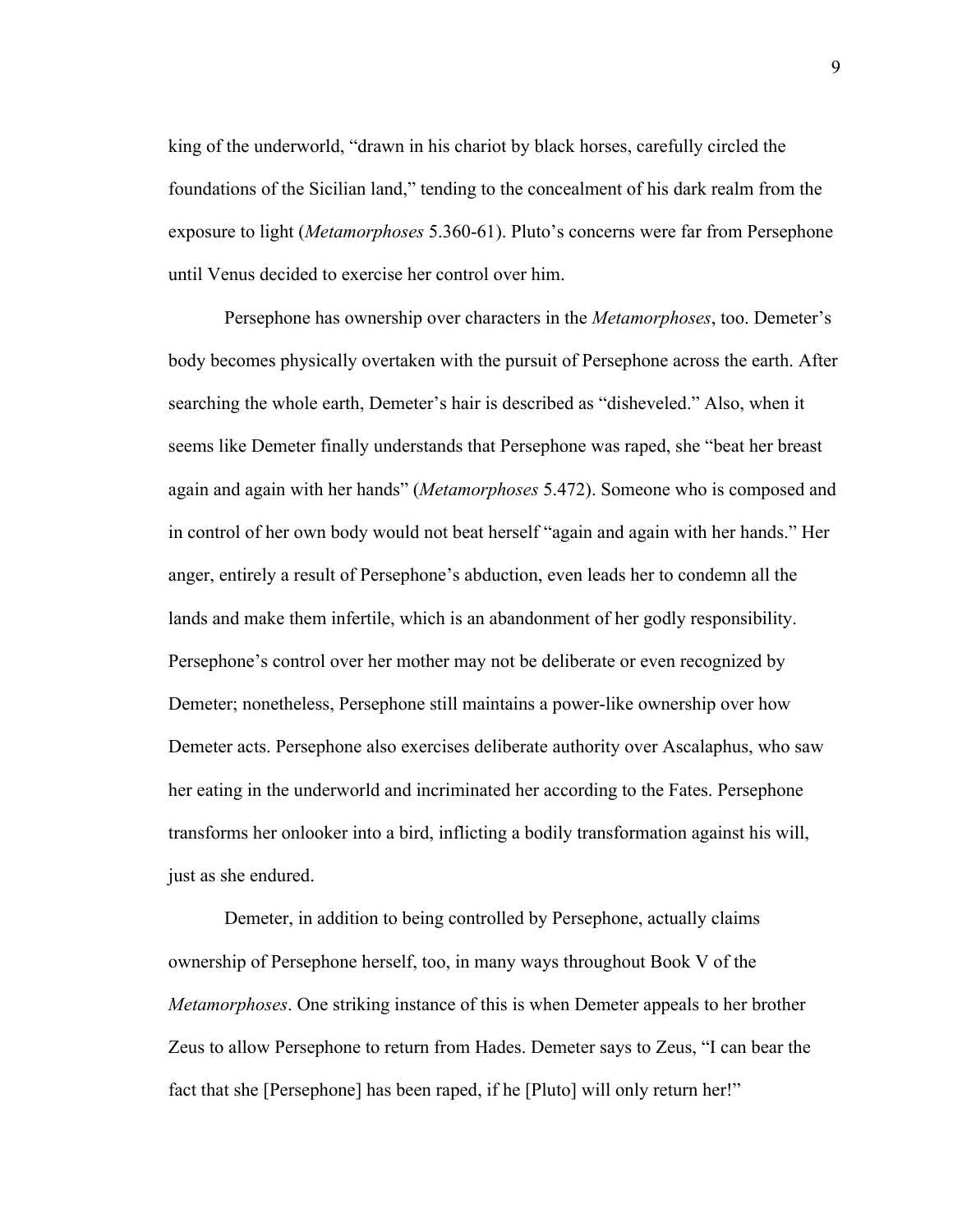(*Metamorphoses* 5.520-21). Demeter reveals that she is fine with the sexual abuse her daughter has endured, but only if Pluto returns Persephone. This sentiment connotes that possession of Persephone's physical being is the most important thing about her and that it is acceptable to inflict terrible things upon her. Additionally, the verb "to return" that is used in the previous quotation can have a double meaning. In one sense, Demeter wishes Persephone to be returned from Hades back to earth. An alternate meaning could be that Demeter wishes Pluto would return Persephone to her possession (as her daughter) from his own (as his wife). Demeter feels entitled to controlling her daughter and keeping her somewhere that she can continue to do so.

The only character to take a stance against controlling others' bodies in Book V of the *Metamorphoses* ironically endures a physical transformation against her will. When Pluto is on his way back to Hades with Persephone in tow, the nymph Cyane, "recognizing the goddess, cried out to Dis, 'No,' and 'Go no further!' / 'You cannot be Demeter's daughter [-in-law] against her [Persephone's] will: / the girl should have been asked, and not abused'" (*Metamorphoses* 5.414-16). Cyane makes clear her disapproval of Persephone's abduction against her will and even tries to prevent Pluto from doing so, telling him to "go no further." Cyane also alludes to the fear Pluto is instilling in Persephone while forcing her to marry him by giving an example (from her own experience) of how someone *should* become wedded to another: "'I wedded [my husband], but I was persuaded by talk and not by terror'" (*Metamorphoses* 5.418). Referring to Pluto's actions as "terror" indicates the lack of choice on Persephone's part, because no one desires to be terrorized. While Cyane acts as a moral figure attempting to right the god Pluto's wrong, she does so in a respectful manner. She prefaces her own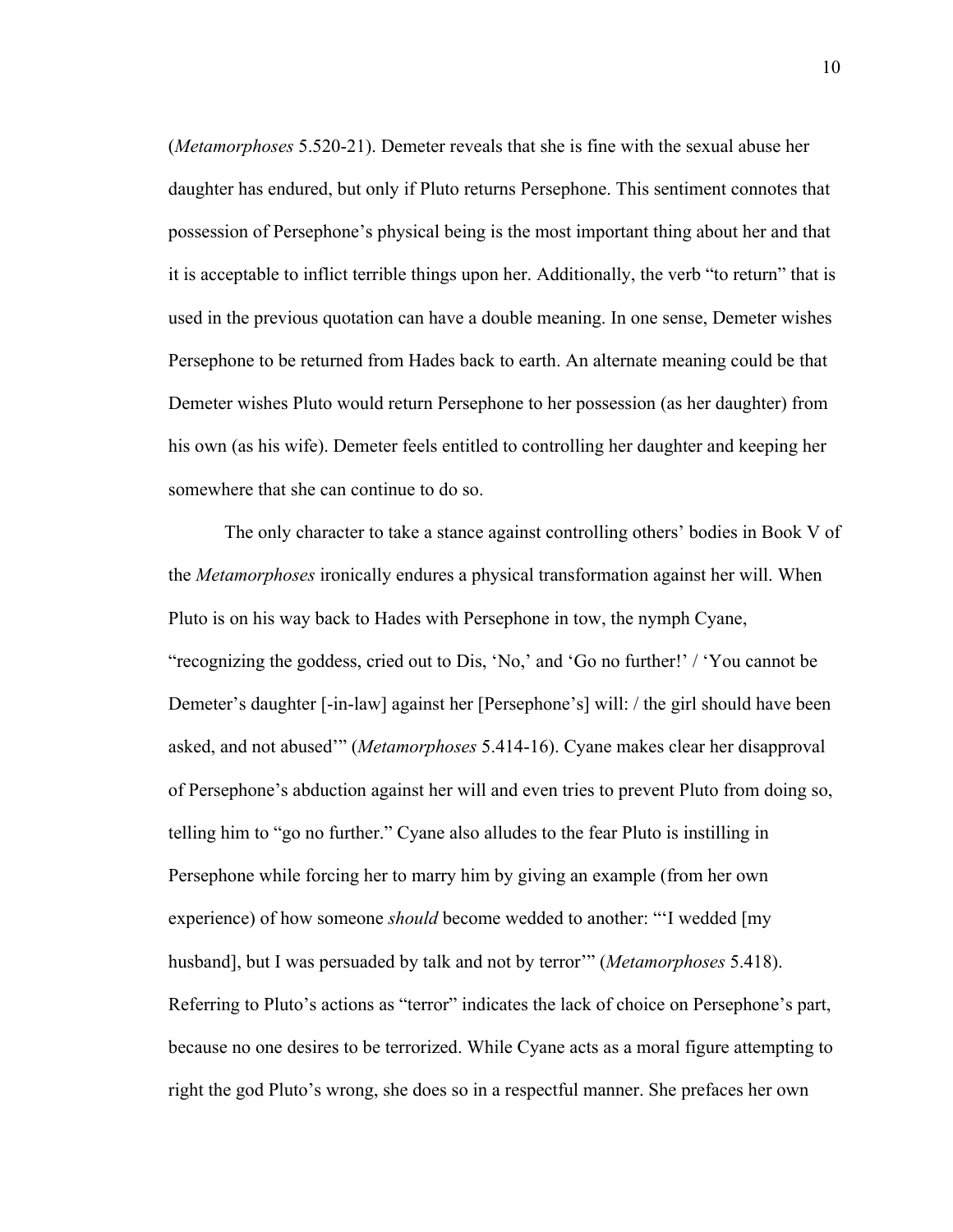experience with marriage with the conditional: "'If it is right for me to compare small things [her own] with great [godly]'" (*Metamorphoses* 5.416-17). Cyane does not want to speak too boldly or out of place, but she still wants to make her point and save Persephone. Unfortunately, Pluto prevails, and Cyane's body diminishes into the water that she was in. This supports the notion that no one, not even the morally just characters in the face of injustice, can evade control over his or her own body. Pluto reinforces Cyane's lack of control over her body when he "turned his royal sceptre with powerful arm, and plunged it through the bottom of the pool" (*Metamorphoses* 5.421-23). Since Cyane was transformed into the water that composed the pool, Pluto in essence thrusts his sceptre through Cyane's body, confirming his dominance over her with a physical blow. In a sexually abusive sense, Pluto penetrates Cyane completely—his sceptre reaches all the way to the bottom of the pool.

The main plot of the Ovidian and Homeric versions of the myth of Persephone is the same, but certain elements differ. In the Homeric version, the agency of Pluto's abduction is entirely attributed to Zeus, while in the Ovidian version Venus is the entire underlying force that causes Pluto's desire of Persephone. Another difference in the versions of the myth lies in Demeter's emotional response to Persephone's abduction. Demeter is depicted as angry more than anything in the "Hymn to Demeter," but she is represented as predominantly sad and overwhelmed in the *Metamorphoses*. Ovid's version also differs in its origination of Pluto's "decision" to abduct Persephone—Venus is the original agent who causes Pluto to fall in love with Persephone unlike the Homeric Pluto who seizes Persephone unanticipated and without explanation.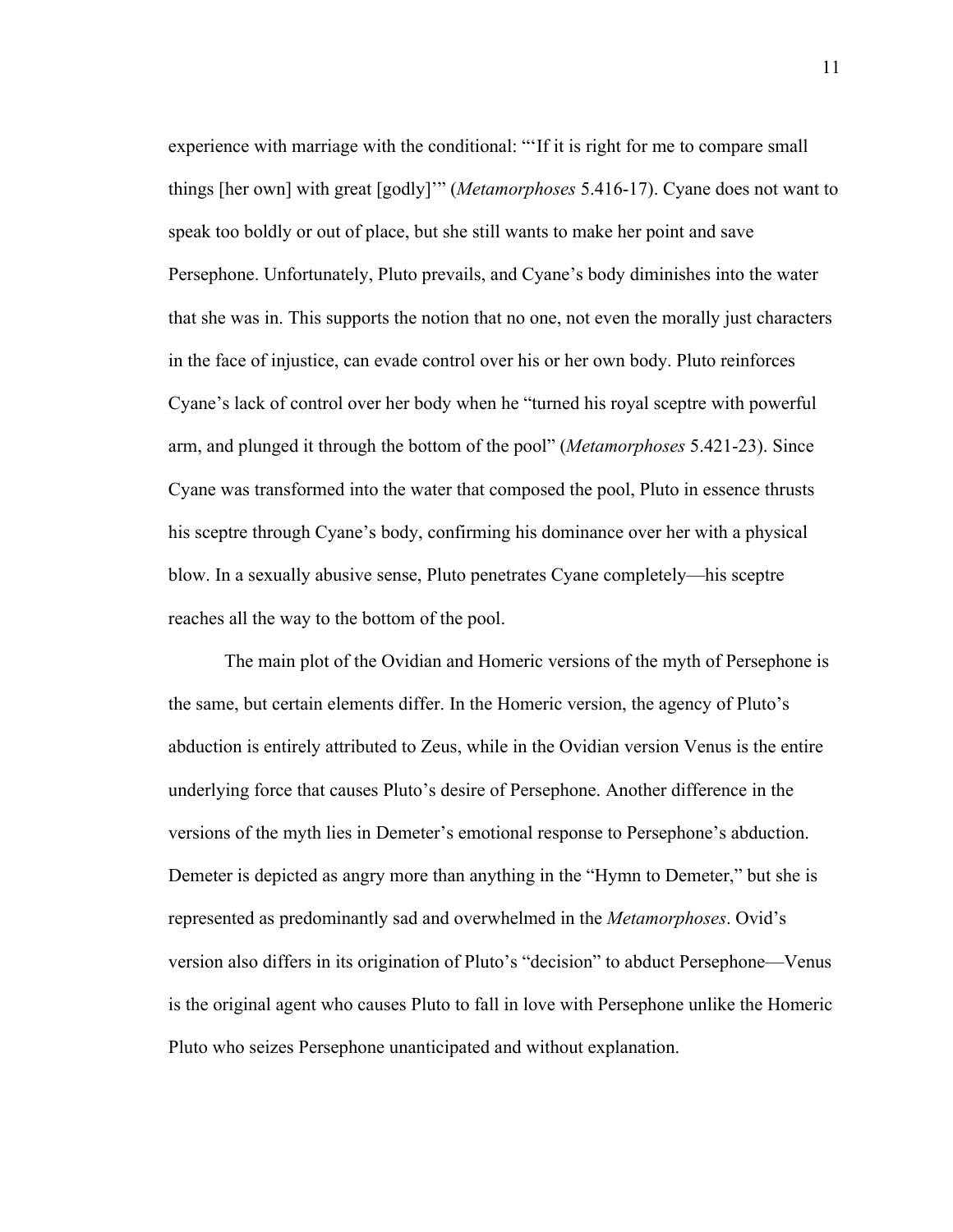The Homeric "Hymn to Demeter" and Ovid's *Metamorphoses* focus on different elements of body ownership, complementing each other. The "Hymn to Demeter" emphasizes the variability of those being controlled—Zeus has control of his daughter, while Demeter takes control of a stranger! The *Metamorphoses* places great importance on the wrongness of Pluto's rape of Persephone; whereas in the "Hymn to Demeter," Zeus is completely agreeable to giving Persephone away in marriage to Pluto without consent and only gets upset when Demeter lets all the crops on earth die, as a result of her grief. Nuances aside, criticism for Persephone's rape is evident in both versions of the myth.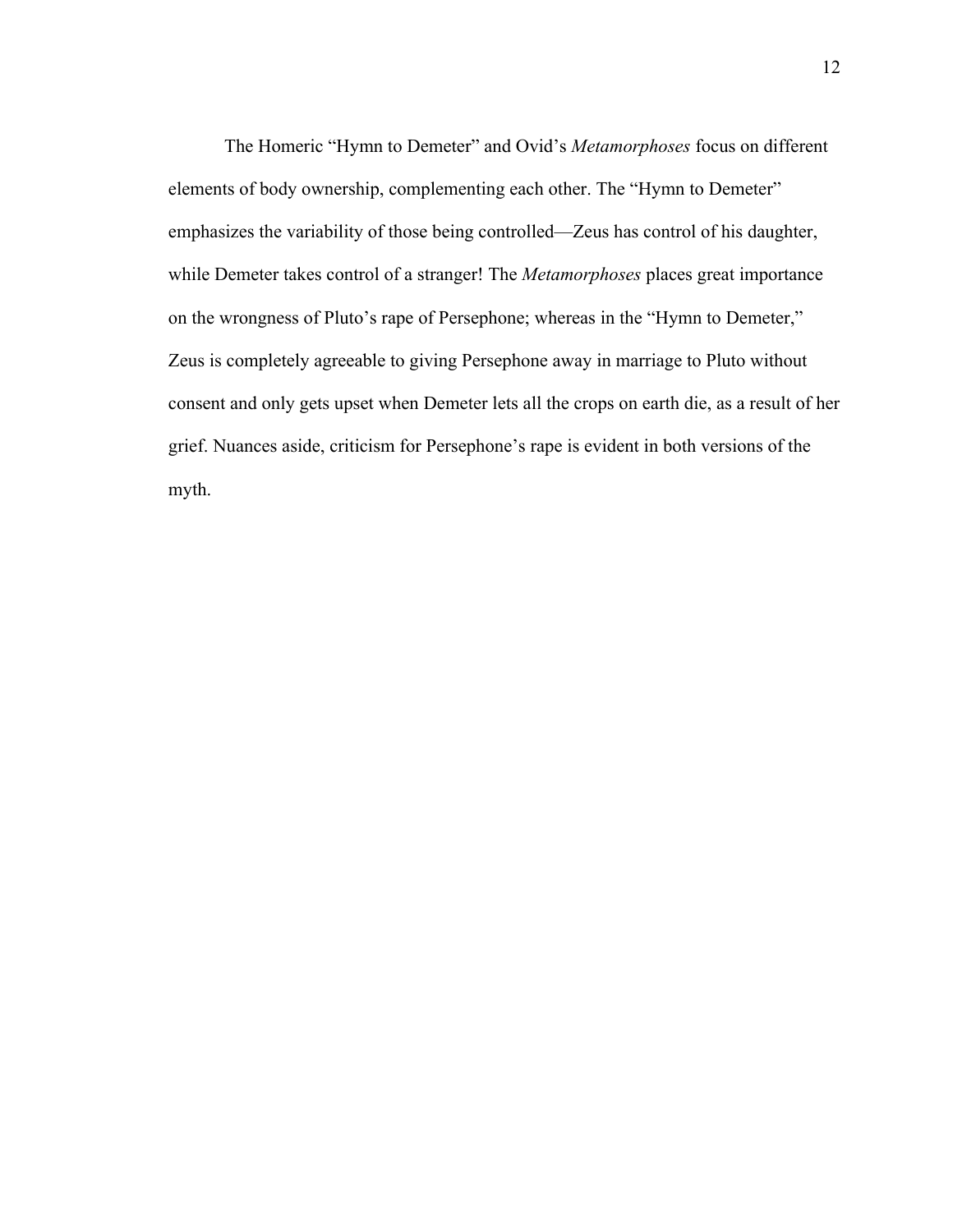#### PERSEPHONE'S POINT OF VIEW IN CONTEMPORARY WORKS

Victims of abduction or rape may be conceived of as not having a voice of their own, since they were suppressed in other ways. Two contemporary interpretations of the myth of Persephone give the famous victim of Pluto a voice of her own. Each work unveils different, though not mutually exclusive, possibilities about what Persephone would think or feel in their existences. In A.E. Stallings' poem "Persephone Writes a Letter to Her Mother," Persephone's character is depicted as somewhat accepting of her situation, and Stallings explores what Persephone's time in the underworld might look like. In Louise Glück's poetry book *Averno*, the focus lies on the horror and injustice that Pluto's actions themselves embody as well as cause to others. Both works expand on and depart from the Homeric "Hymn to Demeter" and Ovid's *Metamorphoses* to create their own unique meanings.

In Stallings' "Persephone Writes a Letter to Her Mother," Persephone writes about her relations with Pluto. *If* she took issue with Pluto's actions, one would assume she would be more forthright with expressing her troubles to her mother. However, it takes two whole stanzas before she mentions the man who abducted her, and when she finally brings him up, she describes his boredom with the dead: "My husband, bored with their [the dead's] babbling, neither listens nor speaks" (Stallings 27). Persephone does not consider Pluto's asserted control over her to be the most remarkable detail about him, but rather she chooses to mention his lack of engagement with the dead. This observation about Pluto could also be interpreted as enlightening about his relationship with Persephone. According to Persephone, Pluto "neither listens nor speaks," but it is unclear whether he only avoids conversing with the dead or if he avoids Persephone as well. If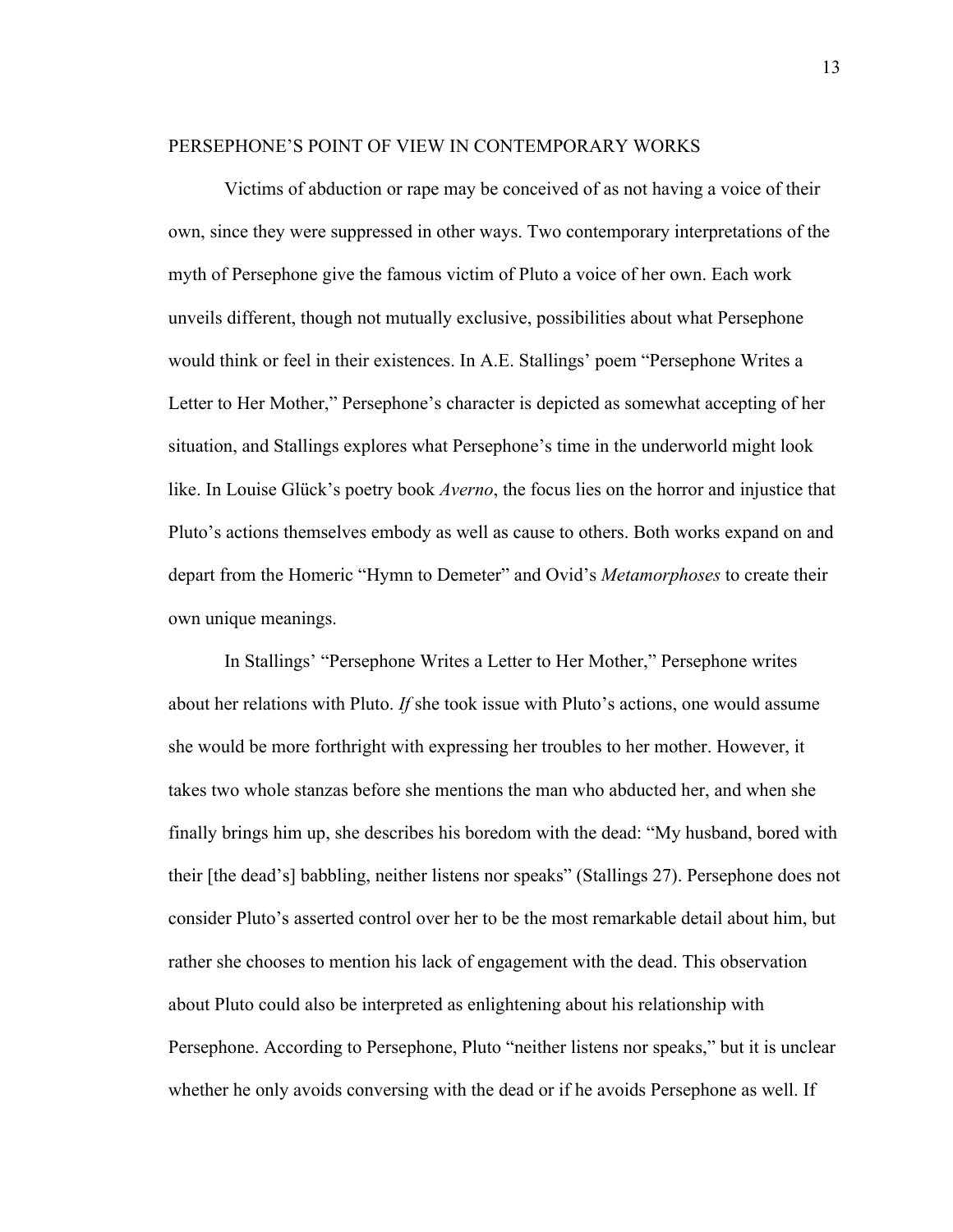one assumes Pluto does not listen to her, she seems at ease reporting this to her mother, which indicates her comfort with the current situation and the preceding events. The delay in Persephone telling her mother that she misses her further supports Persephone's acceptance of what Pluto did to her. Persephone begins the fourth stanza: "I miss you and think about you often" (Stallings 38). Waiting until line 30 to express that she misses her mother proves that being held away from her mother is not overwhelming Persephone. The reader can assume that if Persephone were not used to the underworld at all, then she would likely open her letter with an outpouring of longing sentiments for her mother and home. She never even says she is explicitly sad.

While on a surface level and through a literal interpretation of Persephone's depiction, Pluto may be represented as a decent character in this poem, closer reading exposes him to be a dominating figure, upholding the notion that Persephone does not have control over her own body. In the second to last stanza of the poem, Persephone writes, "My husband is a kind, kind master; / He asks nothing of us, nothing, nothing at all…While we learn idleness, a difficult lesson" (Stallings 47-50). First, Persephone notably refers to her husband by the title "master," which solidifies his authority over her and her body. Also, Pluto's kindness isn't determined by compassion or generosity, but rather it is measured by his lack of engagement with Persephone and the fact that he asks "nothing at all" of her. While he may not command her to do anything, which could be viewed positively in Persephone's situation, the thrice repeated "nothing" could alternatively reveal her boredom and displeasure due to her lack of duties. Moreover, Persephone could be trying to convince herself that he asks nothing of her, while alternatively she could feel that being kept in the underworld is too much in itself.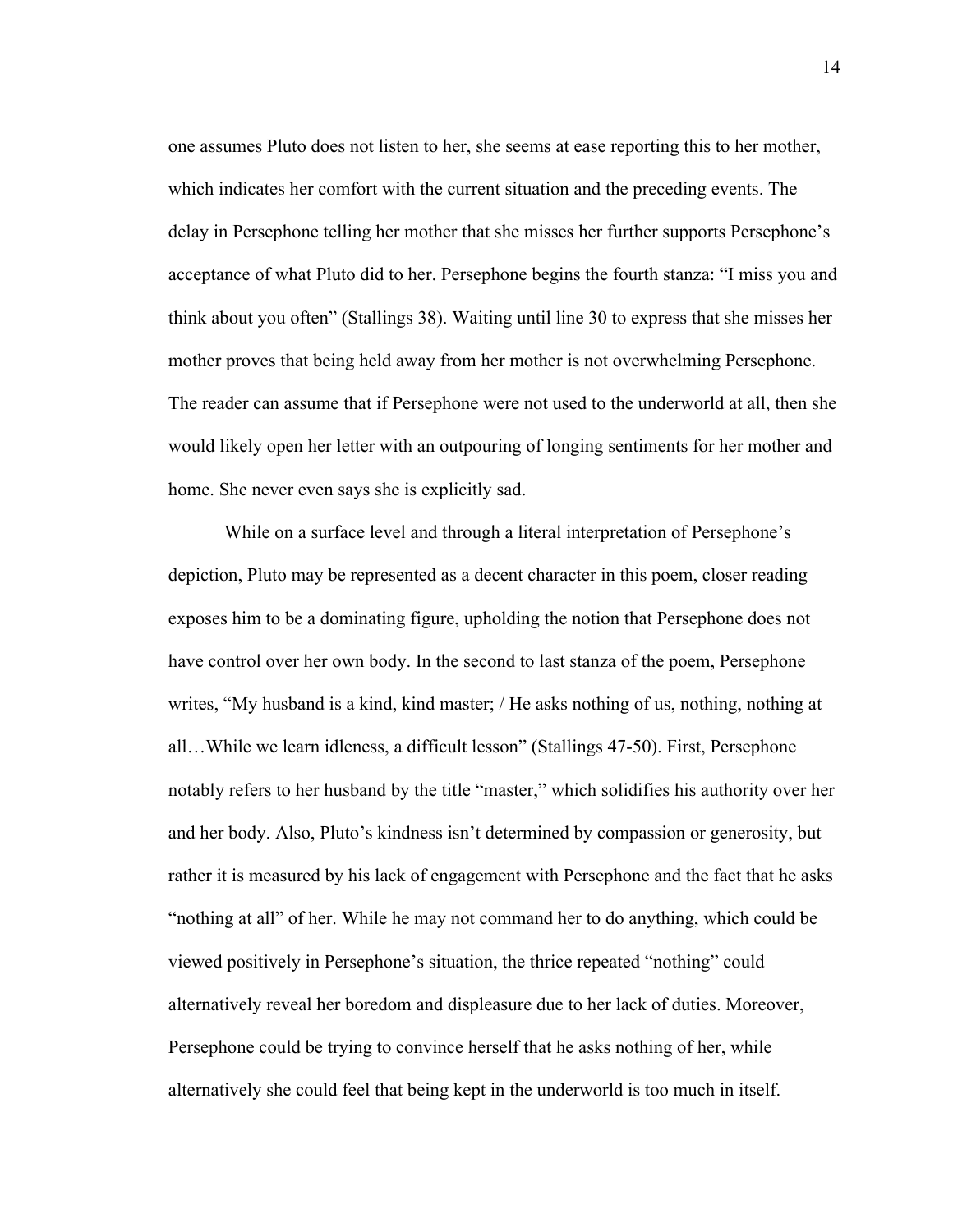Another possible misconception regarding Pluto's positive depiction could be the interpretation that he teaches Persephone "a difficult lesson." One might wrongly consider Pluto's enabling her to "learn idleness" as benevolence, but really he is exercising active restriction on her. Pluto's decent façade may be a deliberate representation by Persephone to conceal her true unhappiness in the event that this "letter" got into Pluto's hands.

Persephone is the narrator, and she is somewhat accepting of having been abducted by Pluto. Her actions and recollections confirm that she does not have control over her own body, despite a seeming lack of concern about that in her letter. In this poem, Stallings focuses on an interpretation of Persephone's experience in the underworld. Describing one of her efforts, Persephone says, "[Burrowing animals] are useless for news of the upper world" (Stallings 10). Persephone's yearning to hear from the upper world demonstrates her implicit unhappiness with her present situation—she is so unsatisfied that she seeks out the help of others in an attempt to bring herself some comfort. Her endeavor to hear about the place that was once her home supports the idea that she does not have control over her body at the present, because if Pluto weren't detaining her in the underworld, she would not be there. Yet, writing as if she were keeping a journal, Persephone mentions instances of day-to-day life, which makes her seem rather content: "The dead are just as dull as you would imagine…I have tried to tell them stories, but they cannot attend. / They pester you like children for the wrong details" (Stallings 13-23). She tries to entertain herself by telling stories, but there is no hope for success, and she realizes this. It is interesting that Persephone desires to tell stories to the dead as a form of communication, while her husband "neither listens nor speaks."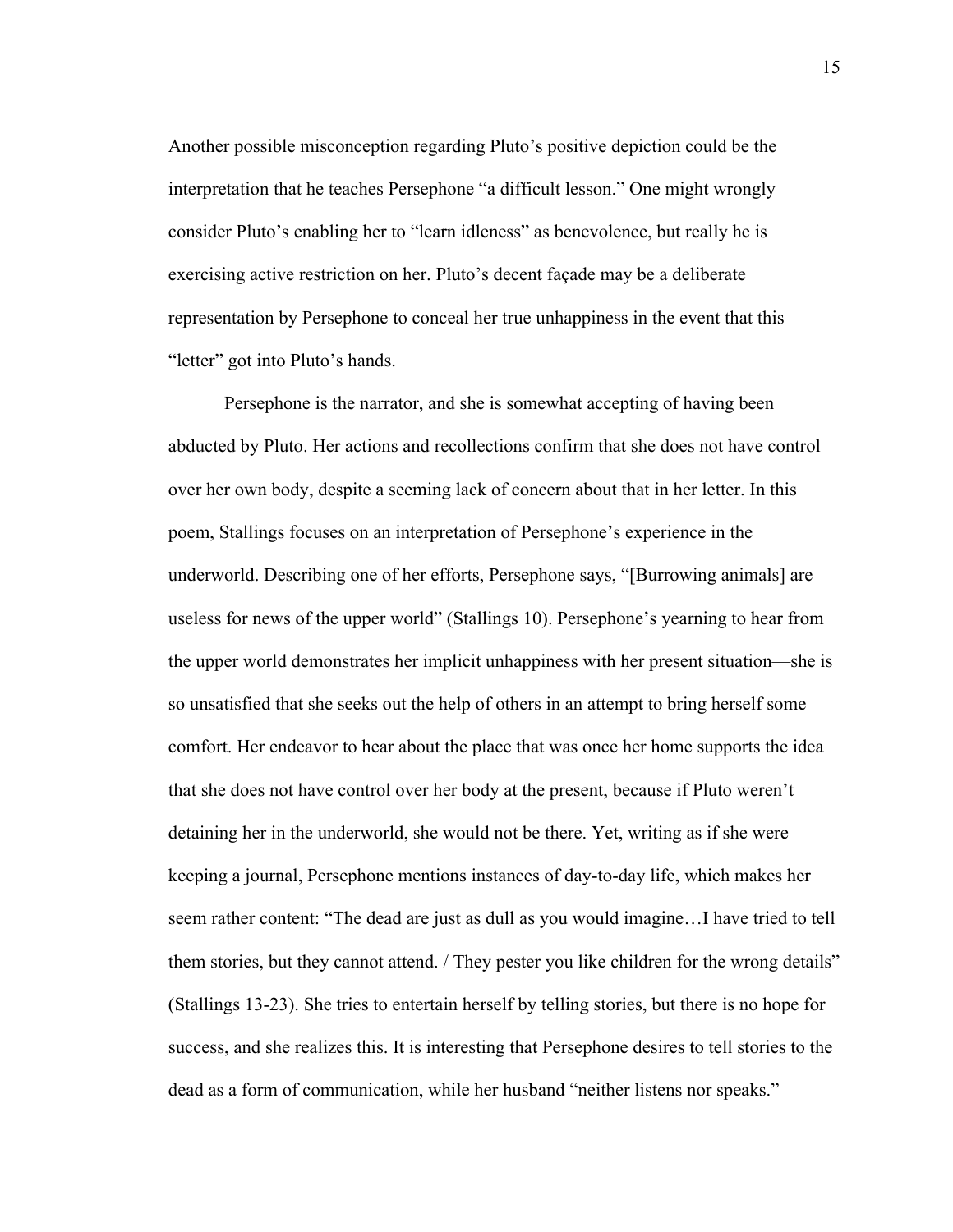Persephone seems to place a higher value on personal communication than Pluto, possibly as a result of her readjustment to the underworld. Persephone relinquishes the possibility of her happiness in the underworld and resigns to writing her experiences in a letter. The form in which Stallings chose to construct her poem—the poem one reads is supposed to be Persephone's letter itself—conveys a latent desperation on Persephone's part. Perhaps the poem is meant to be a covert call to action by Persephone to the reader.

Persephone's futile efforts to hear about the world in which she used to reside are also paralleled in the closing lines of the poem—the hopelessness of news from the burrowing animals mirrors her attempts at writing letters to her mother, which she learns are unsuccessful. After Pluto found Persephone's stash of letters, she says, "[My husband] never angers...My effort is futile, he says, and doesn't forbid it" (Stallings 56-59). This harsh declaration could be interpreted as malicious and cruel in the sense that Pluto knows Persephone will not succeed, although he would never *stop* her from doing so—thereby promoting her continued disappointment. If he really cared about her happiness, he could help her achieve success. And, yet again, Persephone casts a glimmer of positivity onto her situation by using the emphatic double negative phrasing "doesn't forbid," which makes Pluto seem less restricting. But, considering his past actions towards Persephone, Pluto is still largely a malefactor.

Persephone's apparent ambivalence about her abduction and being held against her will could be a result of emotional paralysis due to underlying fear and sadness. Stallings could be attempting to inject positivity into Persephone's circumstances and add a hopeful element to the myth in an area that neither the Ovidian nor Homeric versions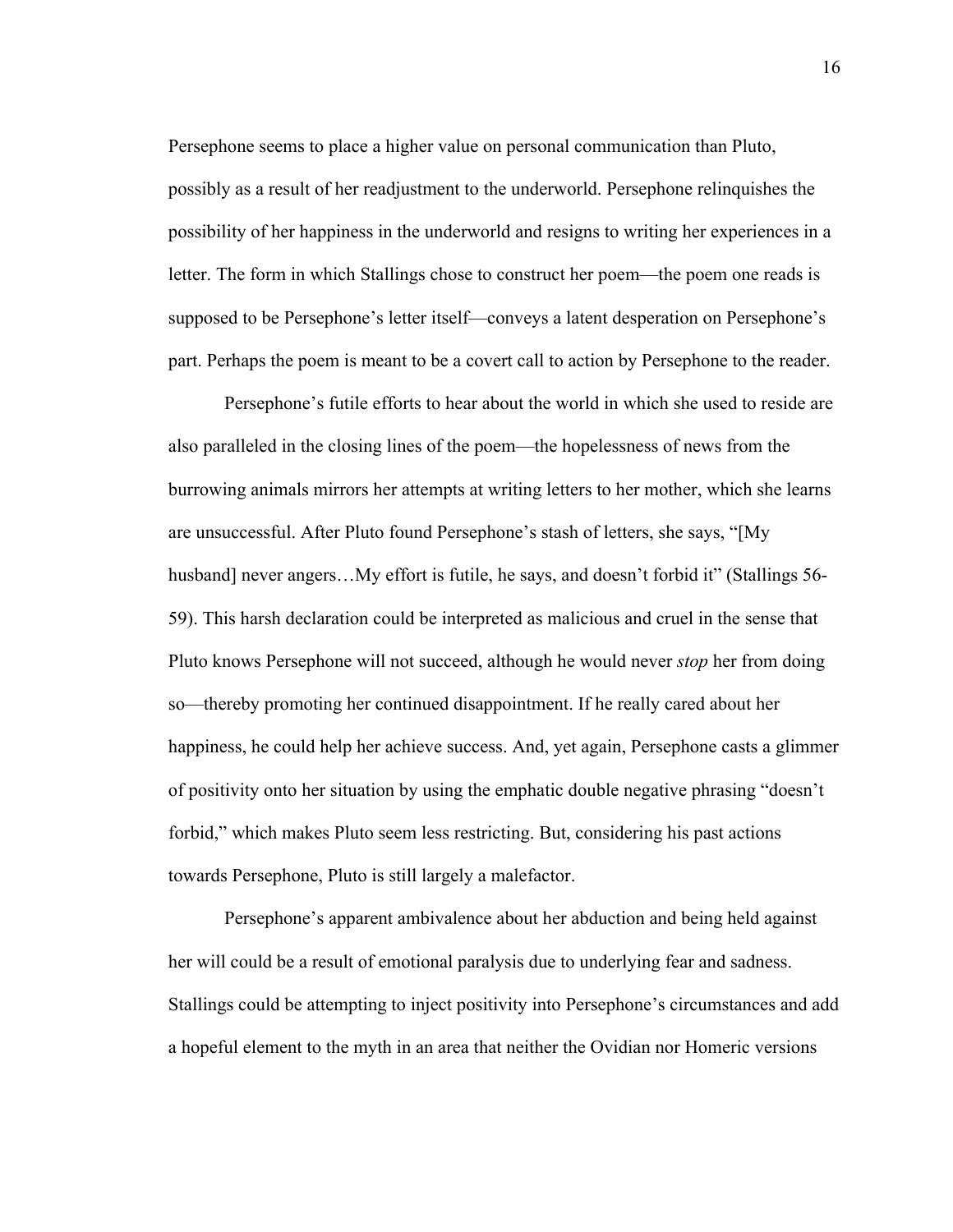ever mentions (Persephone's experience in the underworld), except for Persephone's consumption of pomegranate seeds.

In Louise Glück's *Averno*, Persephone operates as both the narrator and the object of discussion by an alternate narrator, depending on the poem. This work, as an interpretation of the myth, emphasizes the wrongness of Persephone's abduction and rape and their negative and unalterable effects on her and also addresses rape in a contemporary light. In this collection of poems, Persephone's lack of control of her own body is confirmed, and the act of rape is characterized as completely unacceptable, justified in part by the disturbing effects it has on victims. In "Persephone the Wanderer" in Part I of the book, the narrator directly compares Persephone's rape to contemporary instances. The narrator asks, "did [Persephone] cooperate in her rape, / or was she drugged, violated against her will, / as happens so often now to modern girls" (Glück 16). Persephone was indeed violated against her will, so the condemnation of rape in this case is emphasized by the disturbance that abuse of this kind *continues* to affect girls. Finally, the narrator becomes more accepting of her abduction as the book progresses and even second-guesses her lack of consent.

In a series of poems under the heading "October" that could be interpreted as narrated by both a contemporary narrator and/or Persephone, the narrator writes, "didn't the scar form, invisible" (Glück 5). In the next section, the narrator declares, "violence has changed me" (Glück 7). Read from the perspective of Persephone, the "invisible scar" is undeniably the loss of her sexual innocence, having been raped by Pluto, which is unperceivable to the eye. So, while she might not be visibly changed, Pluto imposed change upon her through the stealing of her innocence—without consent—and he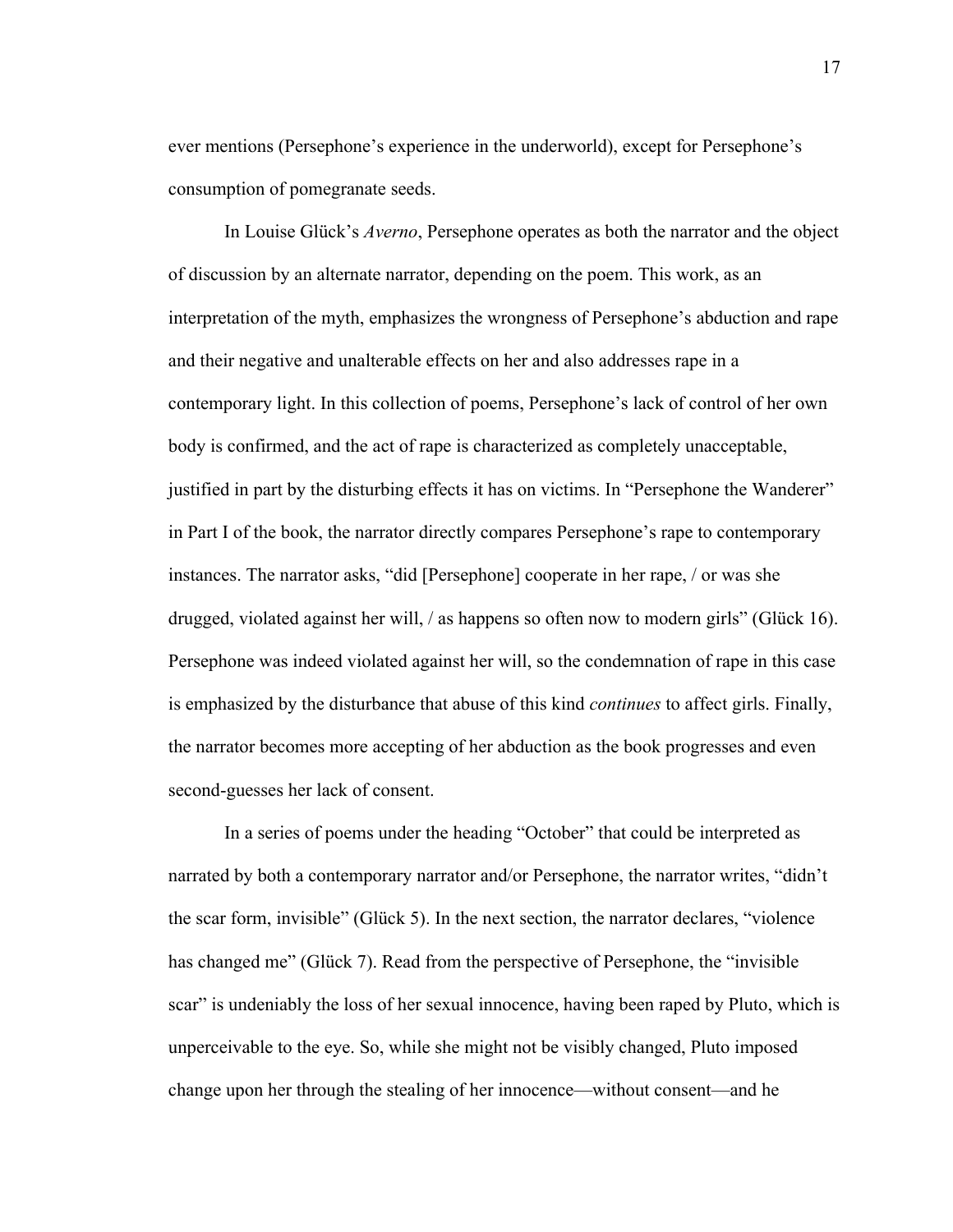certainly scarred her psychologically, too. The denunciation of Pluto's acts is clear in referring to them as "violence." The narrator goes on to assert, "you can't touch my body now" (Glück 7). While Persephone did not consent to the first time her body was touched unsolicited by Pluto, she now has the courage to say outright that he doesn't have permission to do so henceforth. Glück gives Persephone a voice after she has been abused, unlike in the *Metamorphoses* or "Hymn to Demeter," to express her firm decidedness that Pluto will not abuse her again.

Pluto's control over Persephone's body is also established with the simile in the next two stanzas of the poem. Referring to Persephone's annual return to her mother, the narrator claims:

As is well known, the return of the beloved

does not correct

the loss of the beloved: Persephone

returns home stained with red juice like

a character in Hawthorne— (Glück 16)

Pluto has "stained" Persephone with an experience and the defilement of her innocence, which cannot be regained. There is no action or operation that can reverse, or "correct," what has been done to her. The narrator even goes so far as to claim it is "well known" that Persephone bears the stain of "red juice," an allusion for the spilled blood upon the loss of a female's virginity. What is more, in the *Metamorphoses* and "Hymn to Demeter," the red juice would be attributed to the pomegranate seeds Persephone eats in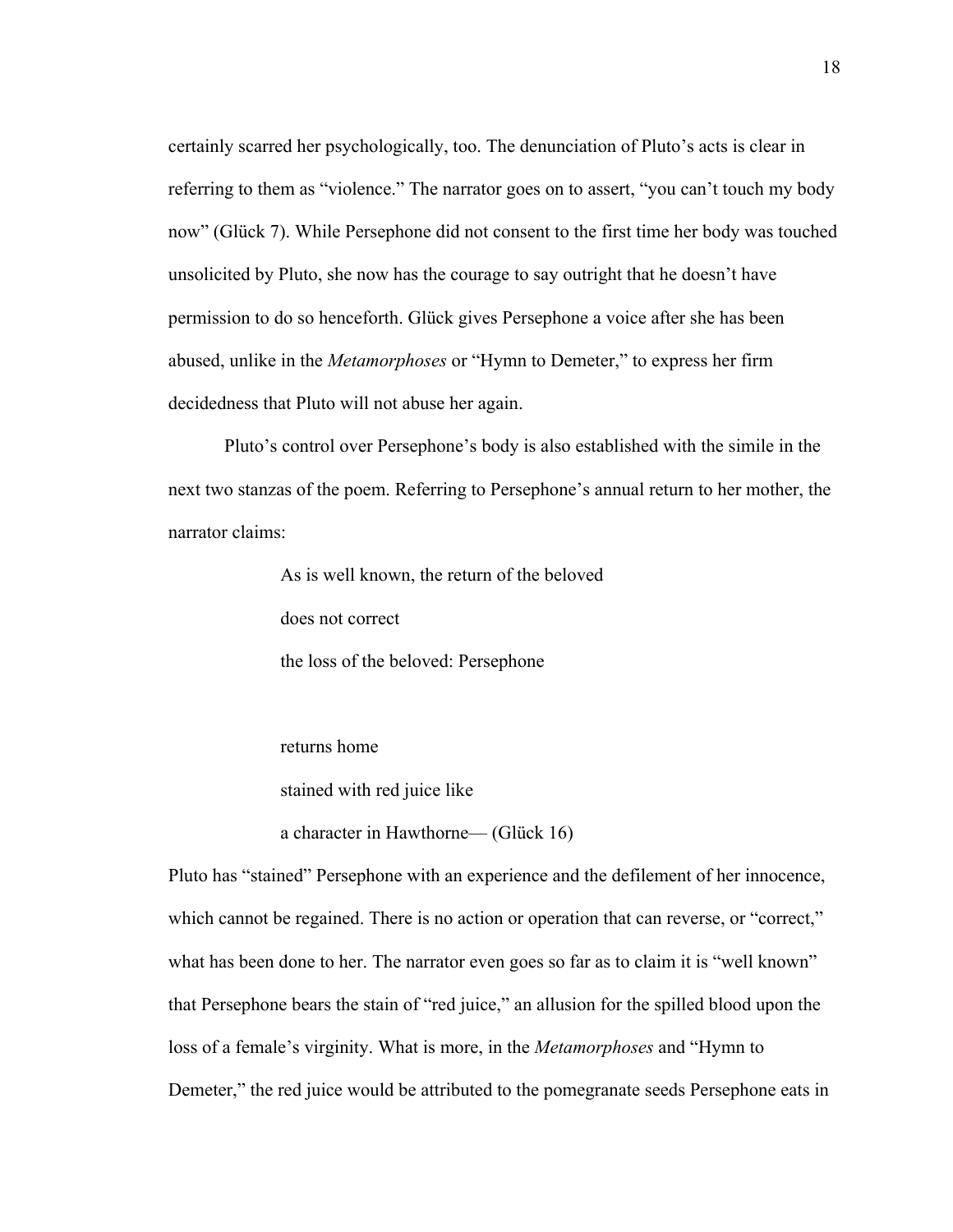the underworld—she condemned *herself* to the stain. In this interpretation of the simile, Glück introduces the theory that Persephone implicated herself, in accord with her later reflections in the book that she *wanted* to go with Pluto.

Glück introduces the theme of belonging to further prove Persephone's lack of control of her body. The narrator poses the questions: "Is [Persephone] / at home nowhere? Is she / a born wanderer" (Glück 17). At the conclusion of the myth, since she must now must split her time between two residences, Persephone doesn't even have control over her own body's whereabouts, as determined by the judiciary Zeus. The reader learns of another possible effect the rape had on Persephone—her perception of belonging. Additionally, Glück titles both poems in which she elaborates on the different versions of the myth of Persephone "Persephone the Wanderer." She chooses the word "wanderer" as the sole identifier of Persephone that is worthy of inclusion in the titles.

Persephone's relationship with other characters also serves to prove, in her point of view, that she has never had control over her own body. In Part I of "October," the reader learns, "she believes // she has been a prisoner since she has been a daughter" (Glück 18). "Since she has been a daughter" refers to her relationship with her mother, because Persephone's father Zeus did not play a large role in her life. Therefore, just as she feels captive by her abductor, Persephone believes her mother has treated her like a prisoner—who does not have control or say in anything that goes on. The narrator goes on to assert, "in the tale of Persephone / which should be read // as an argument between the mother and the lover— / the daughter is just meat" (Glück 19). The idea that she would play a passive role, "just meat," in the story of her abduction shows that her feelings and desires are not considered, and her fate lies in the hands of others.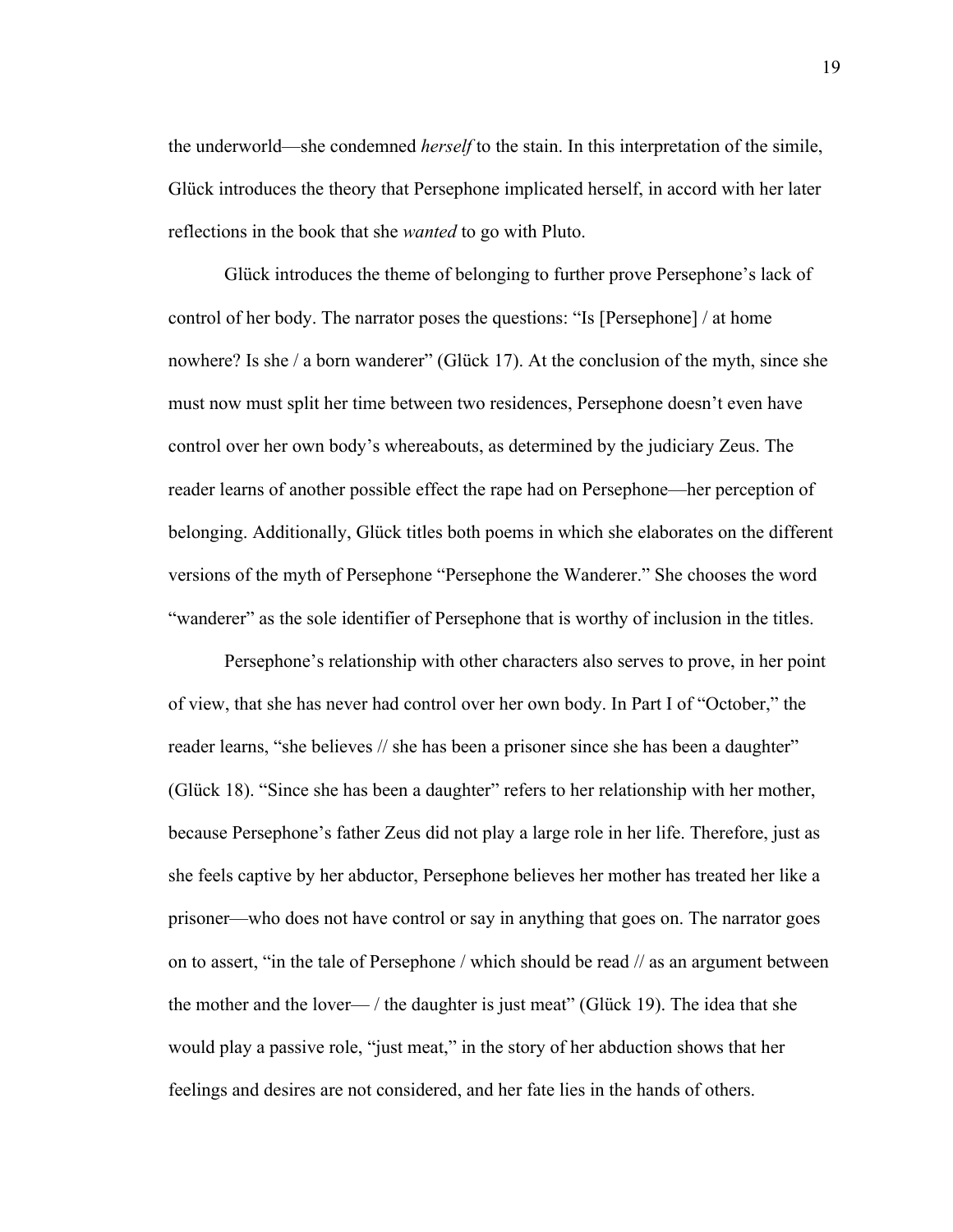Persephone's perception about her loss of virginal innocence also demonstrates how she was violated against her will and is not pleased. In "Persephone the Wanderer" in Part I of the book, Persephone is in Pluto's bed and the reader discovers, "She also knows / she is not what is called / a girl any longer" (Glück 18). Persephone's inability to specifically conceive of "what a girl is called" reveals her confusion and shock in the matter. Had she communicated that she knew she was no longer a virgin in a matter-offact manner, one would assume Persephone was more content with what had happened to her. In "A Myth of Innocence," Glück reports:

> One summer she goes into the field as usual stopping for a bit at the pool where she often looks at herself, to see if she detects any change. She sees the same person, horrible mantle

of daughterliness still clinging to her. (Glück 50)

In this scenario, Persephone seems to indicate that her "daughterliness" is unwanted, since the narrator writes it is "still clinging," implying that it is strongly adhering to her and cannot be shaken, despite what Persephone may want. Persephone may have decided that, after her abduction and rape, she no longer wishes her defining character to be that of a daughter. While she may not be able to put her finger on what determines "what a girl is called," Persephone could be deliberately deciding how she *wants* to see herself.

The most drastic deviation of Glück's interpretation of the myth of Persephone from the Ovidian and Homeric versions appears in "A Myth of Innocence." Glück writes:

[Persephone] stands by the pool saying, from time to time,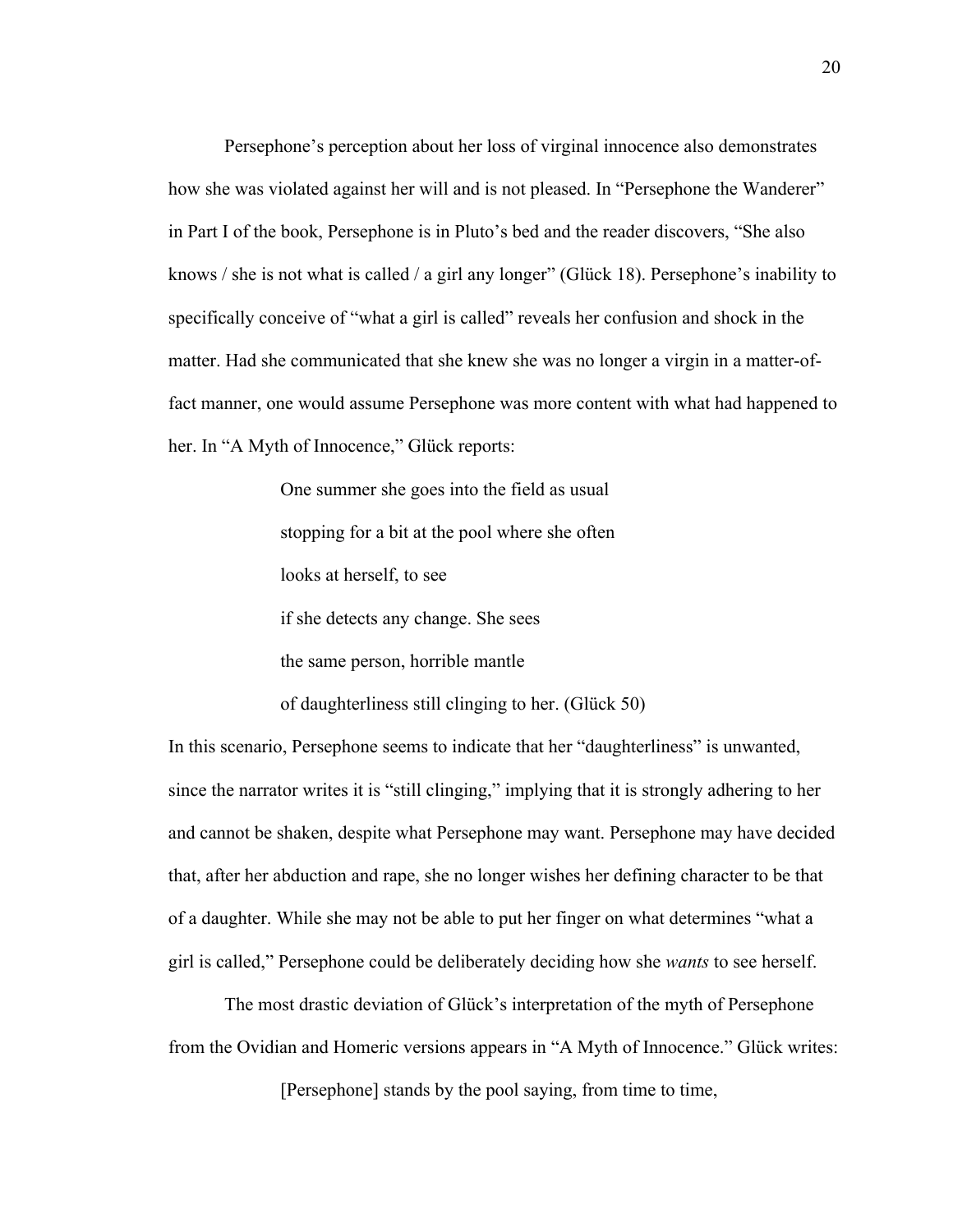*I was abducted*, but it sounds wrong to her, nothing like what she felt. Then she says, *I was not abducted*. Then she says, *I offered myself, I wanted to escape my body*… …But ignorance

cannot will knowledge. (51)

Persephone's natural internal response to saying out loud that she was abducted (thinking it sounds wrong) verifies Glück's theory of Persephone's self-implication in the events that transpire. The "knowledge" the narrator refers to is the fact that Persephone was indeed abducted. This acknowledgment of what has happened to Persephone sparks the conclusion that even though Persephone really feels one way, some larger force inhibits her from believing it. Even uncertainty on Persephone's part ("ignorance") about what happened cannot change what she knows to be true ("knowledge").

The only aspect of her current situation that Persephone expresses acceptance about is death itself. In the first subsection of "Averno," the narrator, presumably Persephone, acknowledges, "You may not do a good job of it, but you go on [when you die] / something you have no choice about" (Glück 60). What holds her back from asserting that one will definitively be successful in carrying on after death is her own uncertainty about her ability to do so. Persephone's provisional acceptance of death, due to "having no choice" about it, could be similarly explanatory of her acceptance of her abduction and rape.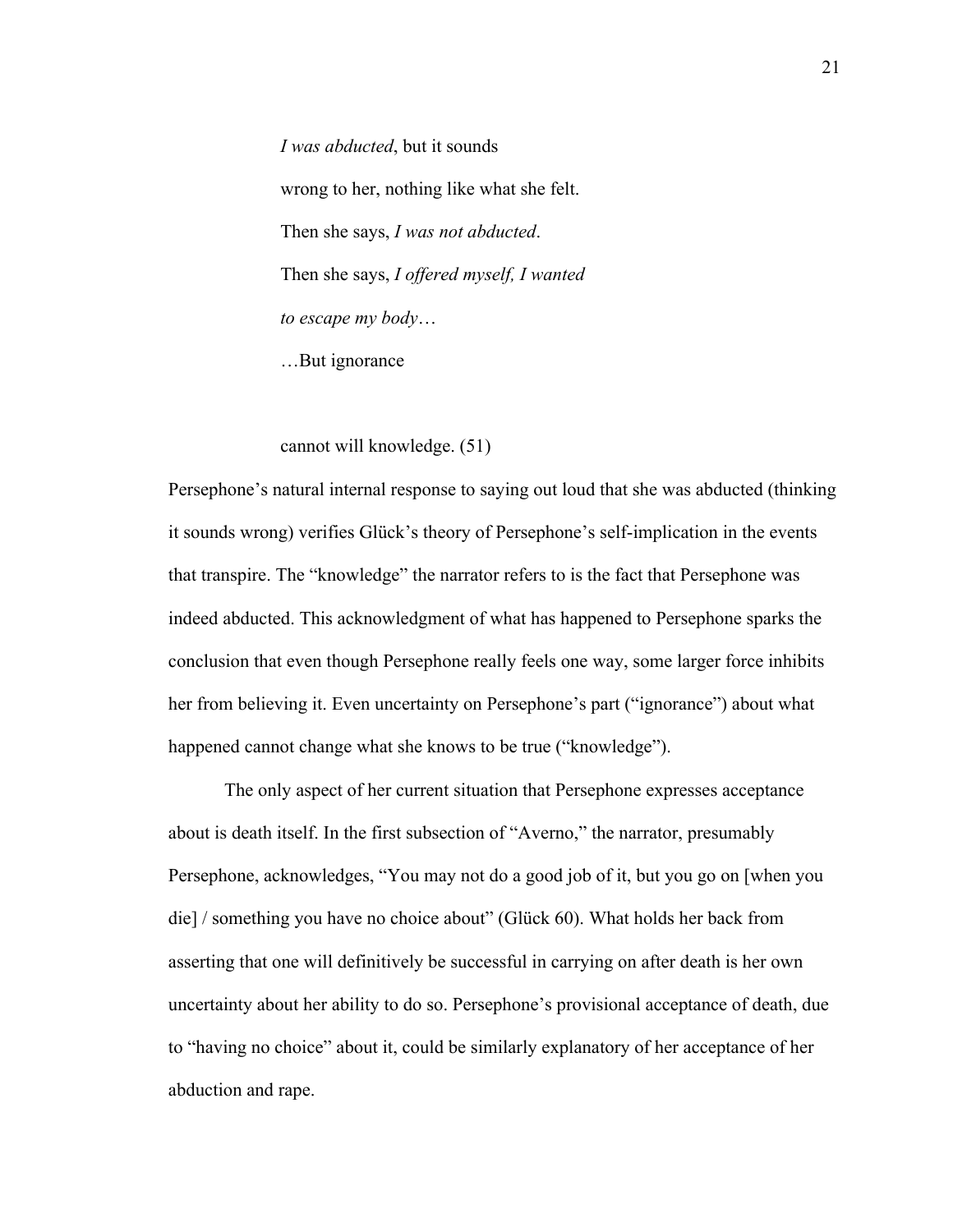Glück departs from the Ovidian and Homeric versions of the myth when she proposes an alternative reason for why Persephone can never leave the underworld for good. In the *Metamorphoses* and "Hymn to Demeter," Zeus is the arbiter of justice, requiring Persephone to return to the underworld for a portion of every year. However, in "A Myth of Innocence," Persephone experiences a realization: "She also remembers, less clearly, / the chilling insight that from this moment / she couldn't live without him [death] again" (Glück 50). In the previous stanza death is personified as a male figure, so if we take "him" to mean death, this realization reveals that death is the reason why Persephone must always come back to Hades—when people die, they are dead forever, as Persephone must eternally spend time in the underworld. In this reading, Glück is taking a stance on death as being a more powerful force than Zeus. On the other hand, Persephone could be symbolically expressing that death would henceforth be an inevitable part of her life as the queen of the underworld.

Glück's Persephone further differs from her Ovidian and Homeric counterpart in her sentiments towards returning to her mother every year. On the final page of the book, the reader learns, "Persephone / was used to death. Now over and over / her mother hauls her out again—" (Glück 76). The use of the verb "to haul" means that it takes force to carry Persephone back from the underworld and, therefore, that she does not wish to do so. Since, by the very end of the book, Persephone was apparently "used to death," Demeter could be causing more trouble for her, imposing a readjustment to both worlds on her "over and over." Persephone might also disapprove of *anyone* telling her what to do now, after Pluto inflicted relocation and rape on her.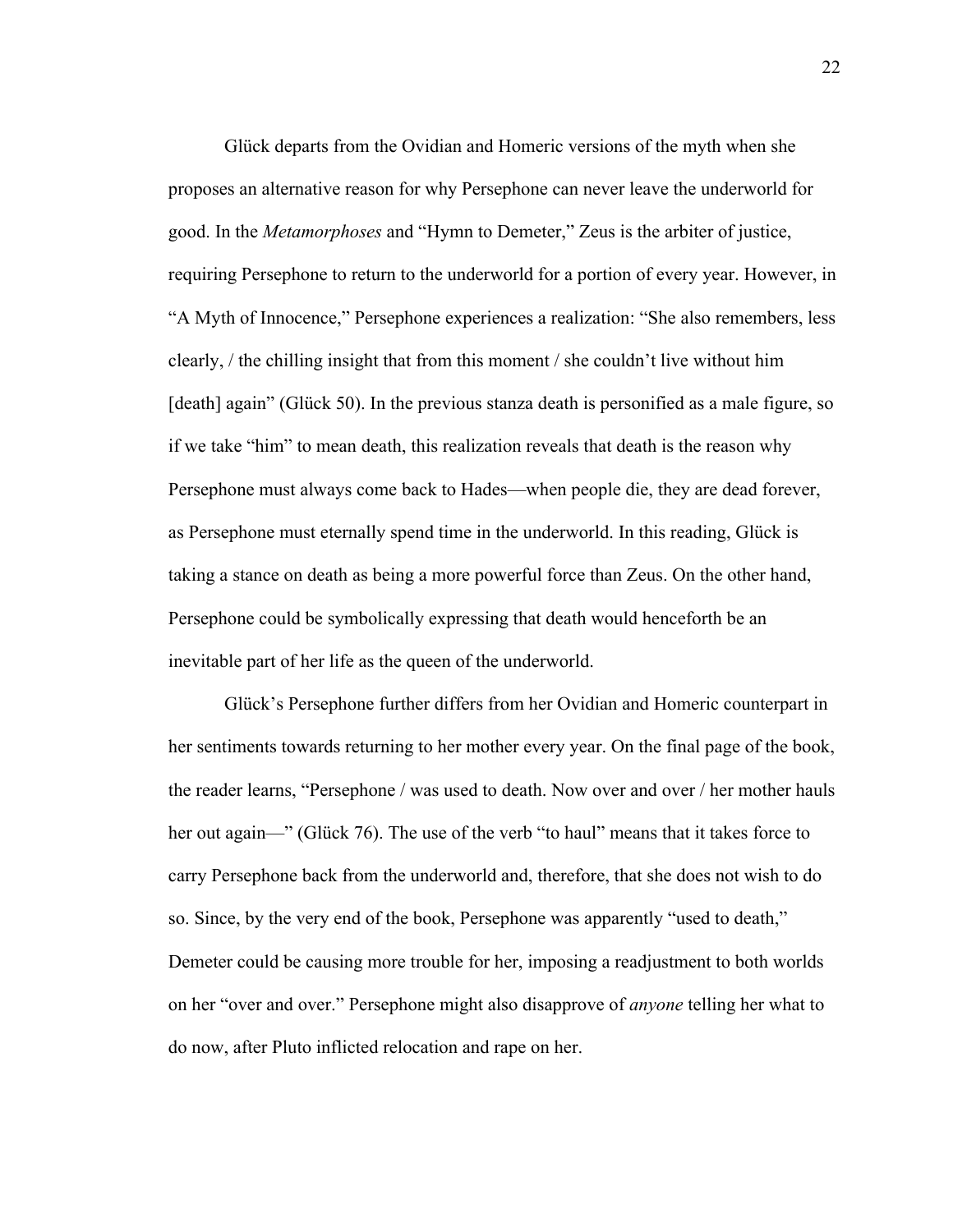The contrast between Stallings' Persephone, who deals with the challenges of living with Pluto, and Glück's Persephone, paralleled by a contemporary daughter with her own concerned mother, combines to form a fresh and intriguing look at Persephone's role in her abduction myth as a whole. Glück's interpretation and focal criticism could be layered onto Stallings' poem to fuse into a single insight about Persephone's inner beliefs. Does Persephone share the sentiment of abhorrence that her mother and the rest of the Olympians feel towards Pluto after her abduction? If so, Stallings' Persephone most likely suffers from repressing her honest thoughts.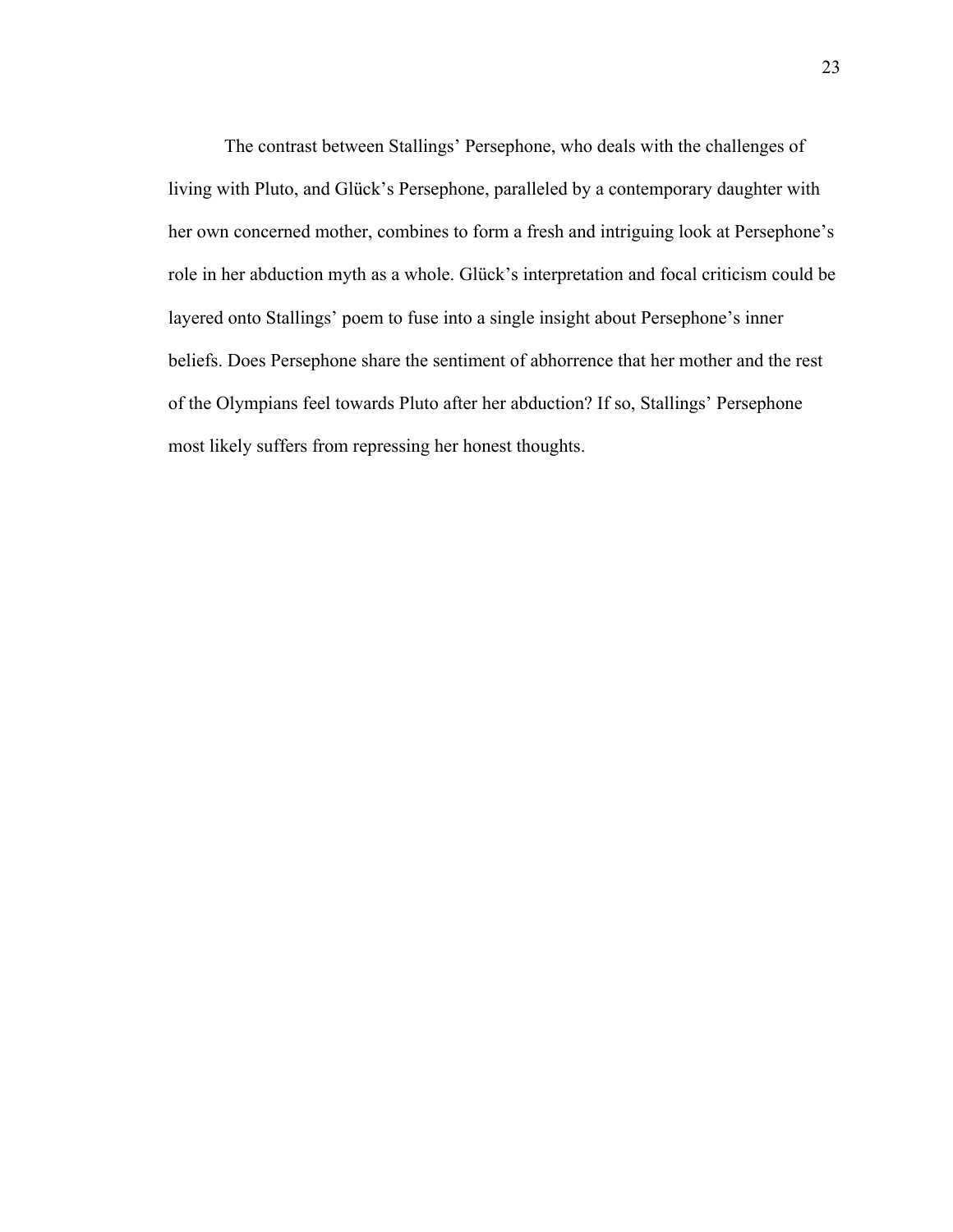#### DEMETER'S POINT OF VIEW IN CONTEMPORARY WORKS

Dealing with loss is a personal matter, and one can experience an array of emotions and reactions. In the rape of Persephone myth, Demeter endures the loss of her daughter. Three contemporary sources reinterpret Demeter's response, concentrating on three separate components of her suffering—hopelessness, acceptance, and her daughter's absence. In Rita Dove's *Mother Love*, Demeter and the contemporary mother dealing with the loss of her own daughter are depicted navigating incomprehensible misfortunes and descending into the abandonment of hope. In "Persephone" by D.M. Thomas, Demeter makes a bitter attempt to come to terms with Persephone's absence. In Louise Glück's *Averno*, Demeter seems focused on the empty space left by her daughter in their relationship as opposed to the abuse Persephone endures.

Throughout *Mother Love*, Dove sets Demeter's loss of Persephone in comparison to another mother's "loss" of her own daughter in another sense. The actions and sentiments of the mothers in this collection of poems suggest a strong denunciation of Persephone's abduction and rape by Pluto, but it also reveals a direct correlation between Demeter's happiness and the possession of her daughter. In the Foreword to *Mother Love*, Dove gives some explanation as to why she juxtaposes Demeter with a modern mother and seems somewhat aligned with the Olympian critique of Persephone's abduction: "The Olympians disapprove of the abduction but are more shaken by Demeter's reaction, her refusal to return to her godly work in defiance of the laws of nature; she's even left her throne in Olympus and taken to wandering about on the earth disguised as a mortal" (Foreword xi). Dove is establishing that even the Olympians don't

24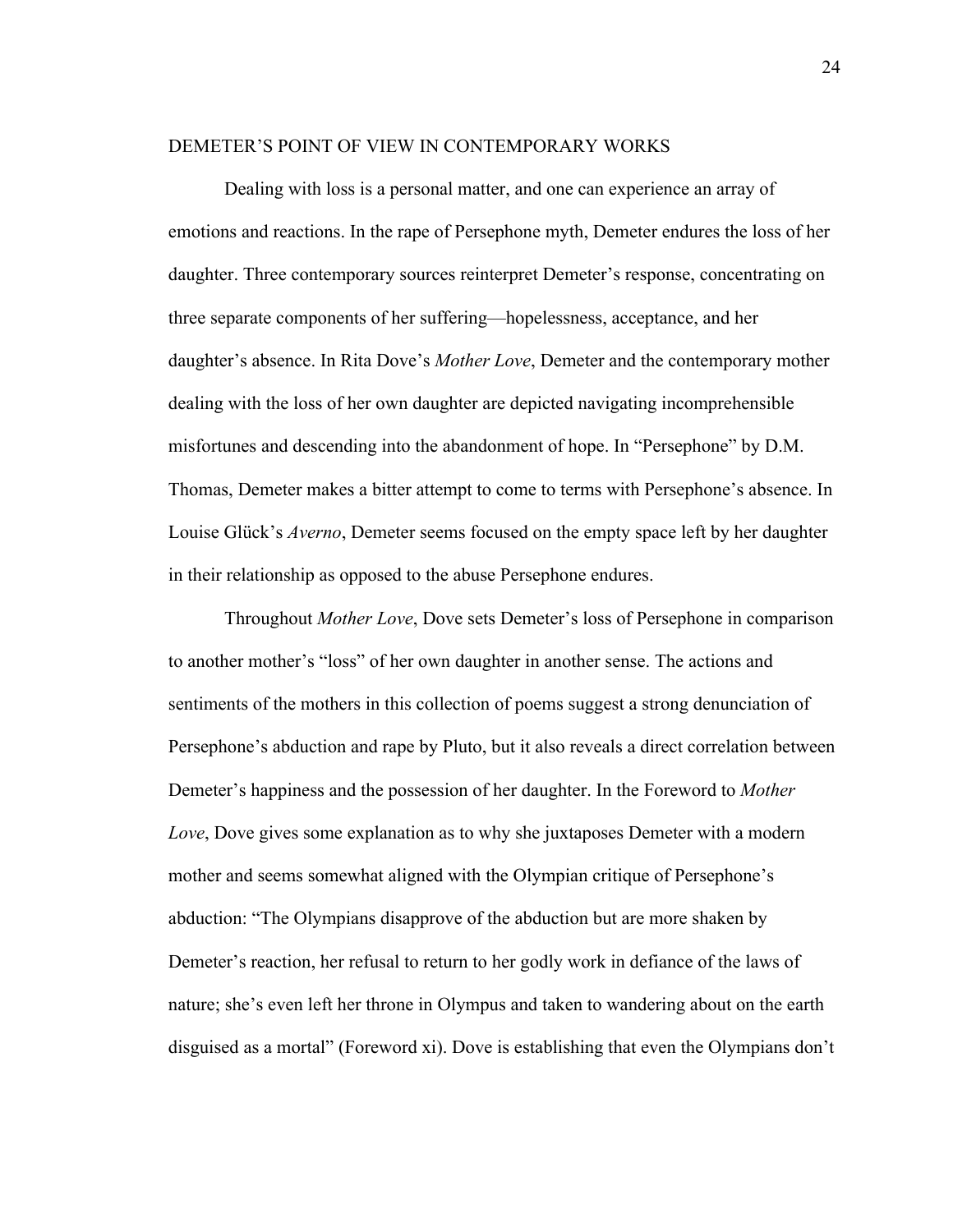think Demeter, as a goddess, should have this much power over others—imposing a famine on the mortals of earth.

The progression of sentiments a mother feels when dealing with loss begins when the contemporary mother abandons her efforts to maintain her physical appearance following the loss of her daughter:

> Blown apart by loss, she let herself go wandered the neighborhood hatless, breasts swinging under a ratty sweater, crusted mascara blackening her gaze. (10)

Maintaining physical composure is no longer a priority of the contemporary mother. The "crusted mascara" indicates that she has not even taken the time to remove what trace of personal upkeep she has left. The depiction of the mother "wandering" could also indicate that, without her daughter, she has no definite course of action and does not know what to do with herself—she is "wandering" in a "ratty sweater." Dove is portraying Demeter as a mother who has no reason to give attention to personal upkeep without her daughter in her life—her daughter is her motivation.

In the subsequent poem, likely set in a similar chronological time after losing her own daughter, Demeter remains somewhat composed despite her concern and upset, and she asks Persephone, "Are you having a good time? / Are you having a time at all?" (Dove 11). Demeter is attempting to receive any knowledge about Persephone she still can. Her desperation is exposed when she follows her question about Persephone having a *good* time by asking a question that ultimately just begs for any response. Demeter is not content being out of touch with her daughter and goes on recount how she is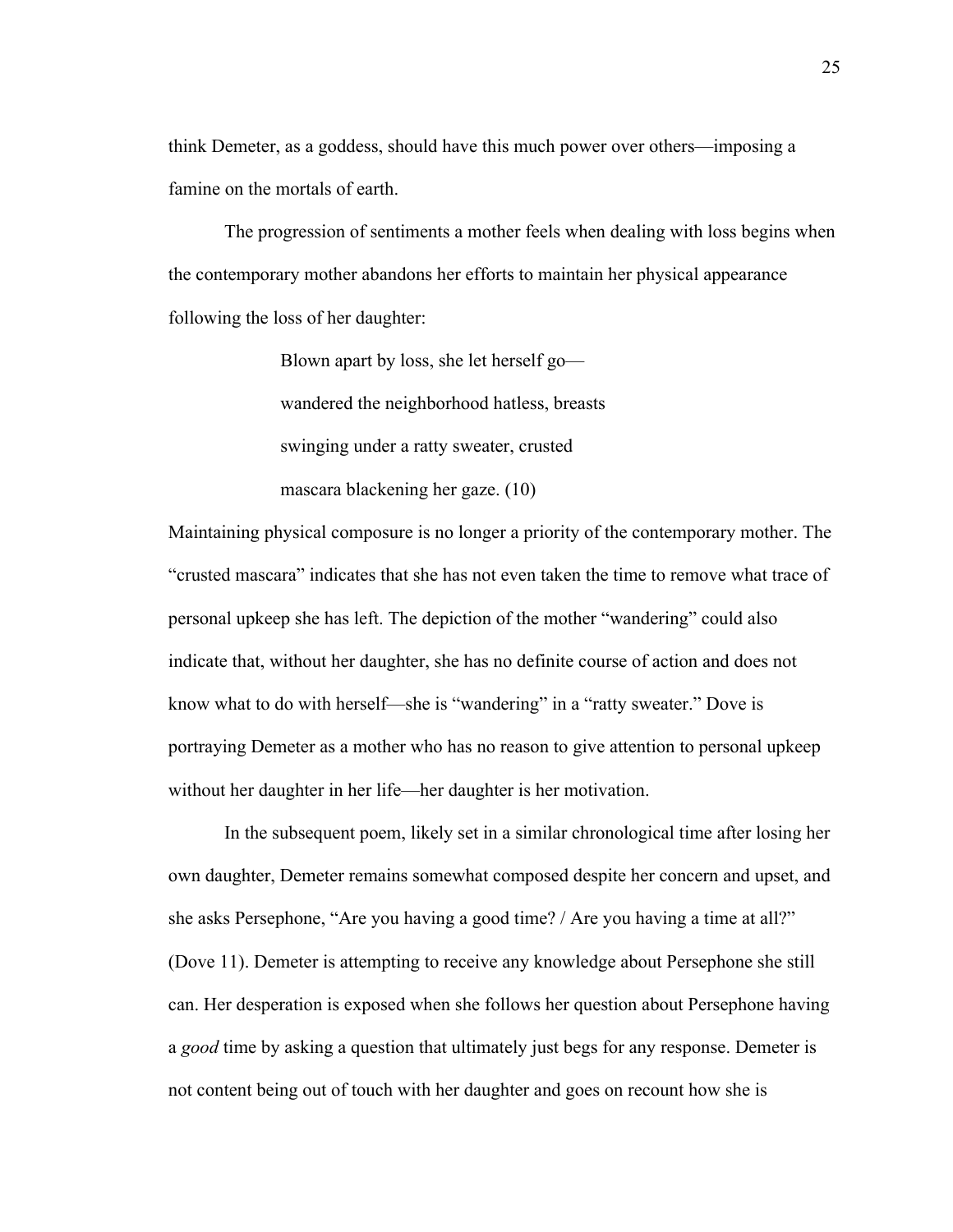constantly being reminded of her daughter. She will take any interaction she can get from her daughter.

The feeling of isolation and helplessness a mother in Demeter's situation would feel is portrayed in the poem "Persephone Abducted." Dove writes, "No one can tell a mother how to act: / there are no laws when laws are broken, no names / to call upon" (13). The "broken laws" the narrator mentions probably refer to the lack of permission given in the abduction of a daughter from her mother. The ensuing absence of laws evokes both the helplessness of Demeter (because there is no predetermined law for her to refer to in this state of lawlessness) as well as her feeling of isolation (there is no one to "call upon" or tell her what the next step is). In the myth, Zeus, the king of the gods, has omniscient judicial authority and, therefore, determines all laws in a sense. However, the unspoken, accepted laws of personal relationships between mother and daughter seem to have been broken when Persephone was stolen from her mother without either of their consent.

The next depiction from the mother's grieving process is the divulgence of the only exception to inconsolability. In the poem "Mother Love," Dove writes, "Any woman knows the remedy for grief / is being needed: duty bugles and we'll / climb out of exhaustion every time" (17). This statement, when considered in regards to Demeter's care of Demophoon in the Homeric "Hymn to Demeter," could provide justification for her actions. It is hypocritical, however, to assert that, in order to heal one's own grief and to supply the feeling of being needed, one must essentially deprive *another* person of the feeling of being needed. This argument, though, does fall in line with the correlation of Demeter's happiness and the possession of her daughter—now, at least, she possesses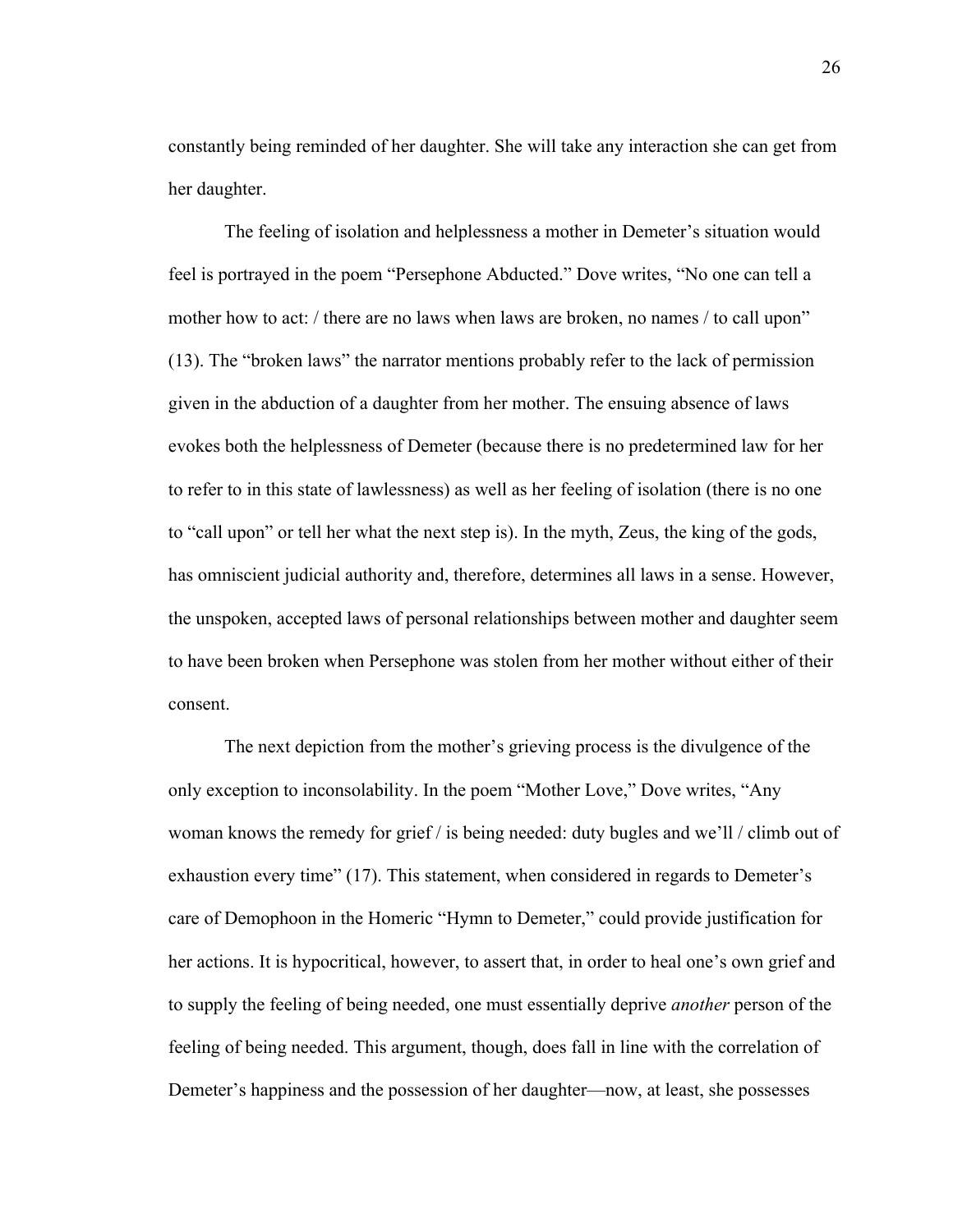another child to take care of, which contributes in part to her happiness. The dual modern mother/Demeter's narration tone is resigned with the fact that "climbing out of exhaustion" is something all women must do when necessary. Demeter even recapitulates the cycle by actively seeking someone else to take care of. Describing her reaction to young Demophoon as she concealed him in fire each night, Demeter says, "Poor human— / to scream like that, to make me remember" (Dove 17). Demophoon's screams remind Demeter of the screams Persephone let out when being abducted; yet the mother carries on, actively taking control of the mortal boy's body and inflicting the same pain on Demophoon's mother as she herself endured.

In "The Bistro Styx," Dove portrays the contemporary mother meeting her daughter at a bistro, presumably after a large span of time and for the first time since the daughter moved to Paris. After hearing about her daughter's life and work, the mother asks in the penultimate stanza:

> "But are you happy?" Fearing, I whispered it quickly. "What? You know, Mother"—

she bit into the starry rose of a fig—

"one really should try the fruit here."

*I've lost her*, I thought, and called for the bill. (Dove 42)

This scene and the mother's reaction depicts a mother who truly cares about the happiness of her daughter, who doesn't seem to care herself—or, at least, she doesn't care to talk about it. The mother's question echoes her earlier question about if her daughter was having a good time. The daughter dodges the question her mother asks her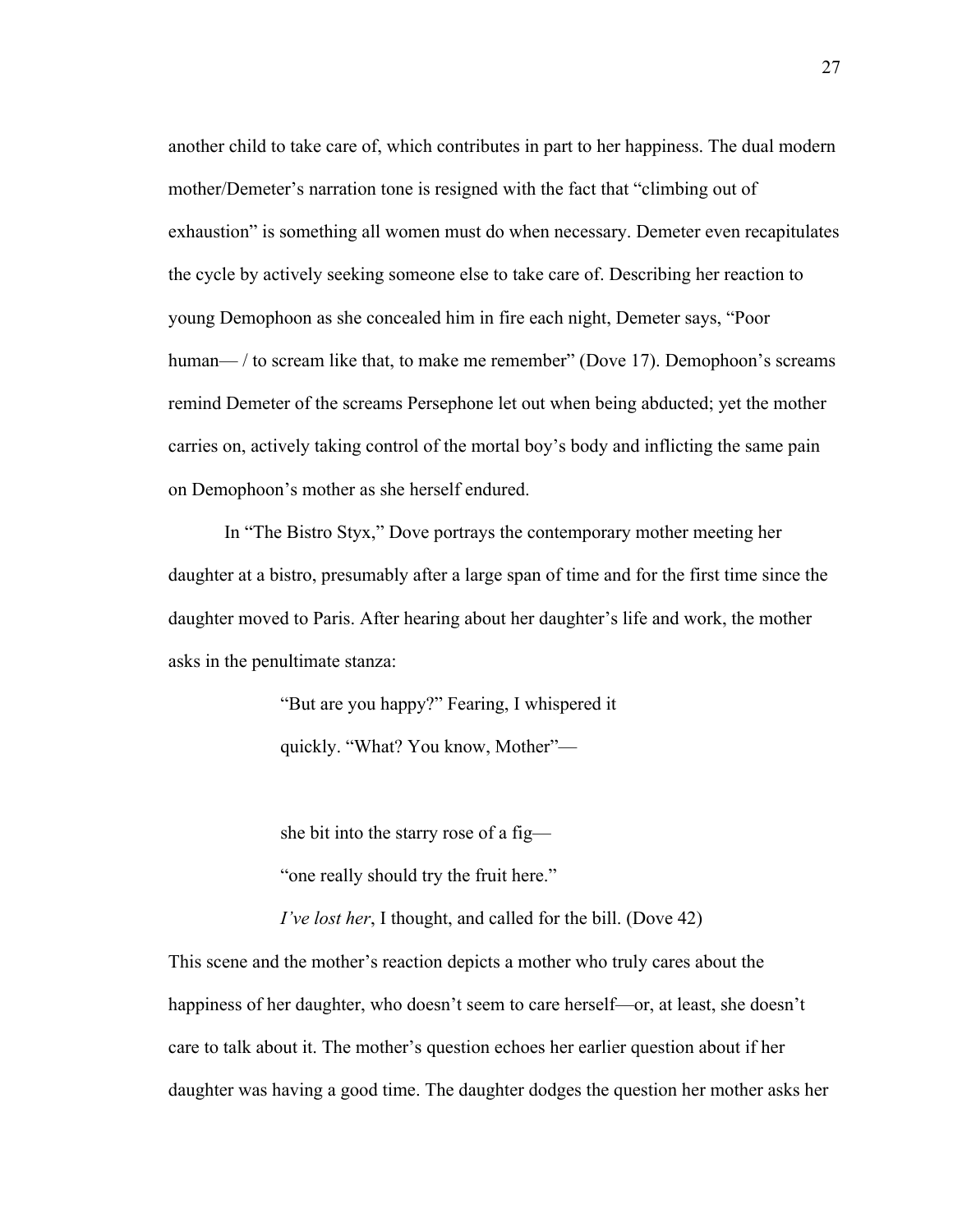by turning the answer around onto her mother and interjecting her speech by her biting into a fruit, only to resume it by commenting on the fruit. The mother is hopeless in discovering if the daughter is truly satisfied with her life and decisions, and this is how Demeter must feel when losing Persephone—she is being kept in the underworld and there is no hope in getting her back. It is imaginative of Dove to interpret Demeter's "loss" in a way that contemporary women could more closely relate to. This contemporary daughter is still alive and even in communication with her mother, but she is lost in another sense. In Dove's interpretation of the myth, the daughter is the one making the decision to bite the fig—recalling the pomegranate Persephone ate in the Ovidian and Homeric versions—which is a metaphor for the sealing of her fate and the inability for her mother to prevent her loss.

In the poem "Demeter Mourning," the author emphasizes the dependence of Demeter's happiness on her daughter. Dove opens the poem by explicitly stating, "Nothing can console me" (48). The poem further demonstrates the distress a mother undergoes, since no matter the pleasures provided to alleviate her pain, she is unable to perform her typical duties: "You may bring silk / to make skin sigh… / still, / nothing is sweet to the tooth crushing in" (Dove 48). The goddess of harvest and agriculture, Demeter presided over the grains and fertility of the earth. Therefore, the lack of ripeness ("sweet to the tooth crushing in") would be attributed to her failure to maintain a successful harvest on earth. The whole earth relies on Demeter for this duty, so her failure to do so supports the idea that something drastic has captured her attention and energy. Even other Olympians, as Glück writes in the Foreword, are shocked at Demeter's "defiance of the laws of nature" (xi). Demeter continues, "one learns to walk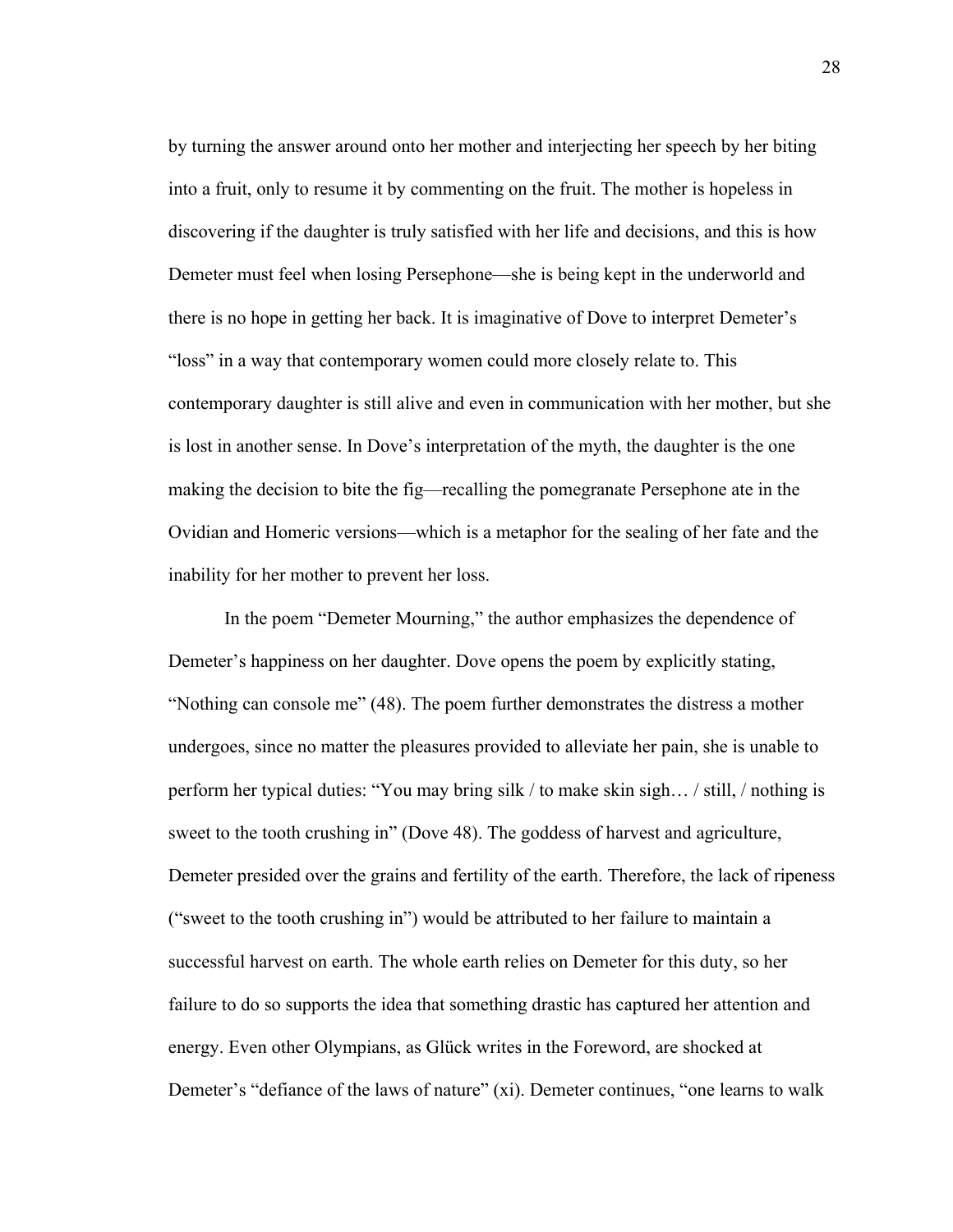by walking. / In time I'll forget this empty brimming, / I may laugh again at / a bird, perhaps, chucking the nest— / but it will not be happiness, / for I have known that" (Dove 48). It is clear that the consolation she referred to in the first line of the poem is an attempt to make her feel better about the "empty brimming" she experiences due to her daughter's absence. The oxymoronic phrase "empty brimming" also draws attention to the impact the feeling of being without her daughter has on Demeter. In addition to being inconsolable, Demeter's daughter is the only thing that can bring her happiness. The emptiness caused by her daughter prevents her from being happy ever again. The reader draws the conclusion that, while Demeter is inconsolably unhappy with Persephone in Pluto's possession, she is content possessing Persephone for her own happiness. This gives rise to the question of justice in having possession over others' bodies. Glück would argue in favor of this possibility, since in *Averno* the mother presents the idea that the daughter *must* be in the possession/attached to her mother at all times.

The cyclical nature of a mother's sentiments when experiencing loss is exposed in the poem "Demeter, Waiting." In Part VI of the book, Demeter reverts back to extremism, this time with violence and aggression towards the earth. In "The Search" from Part II of the book, Demeter herself is described as "blown apart," a victim of intensely disturbing feelings. And now, the goddess proclaims, "She is gone again and I will not bear / it…I will wail and thrash / until the whole goddamned golden panorama freezes / over" (Dove 56). Presently, Demeter imposes death onto the humans of earth who are deprived of fertile food, going beyond her previous depictions. Demeter's sadness transforms into anger, and she directs it towards the earth. Dove clearly outlines the progression of Demeter's anger from the beginning to the end of *Mother Love*.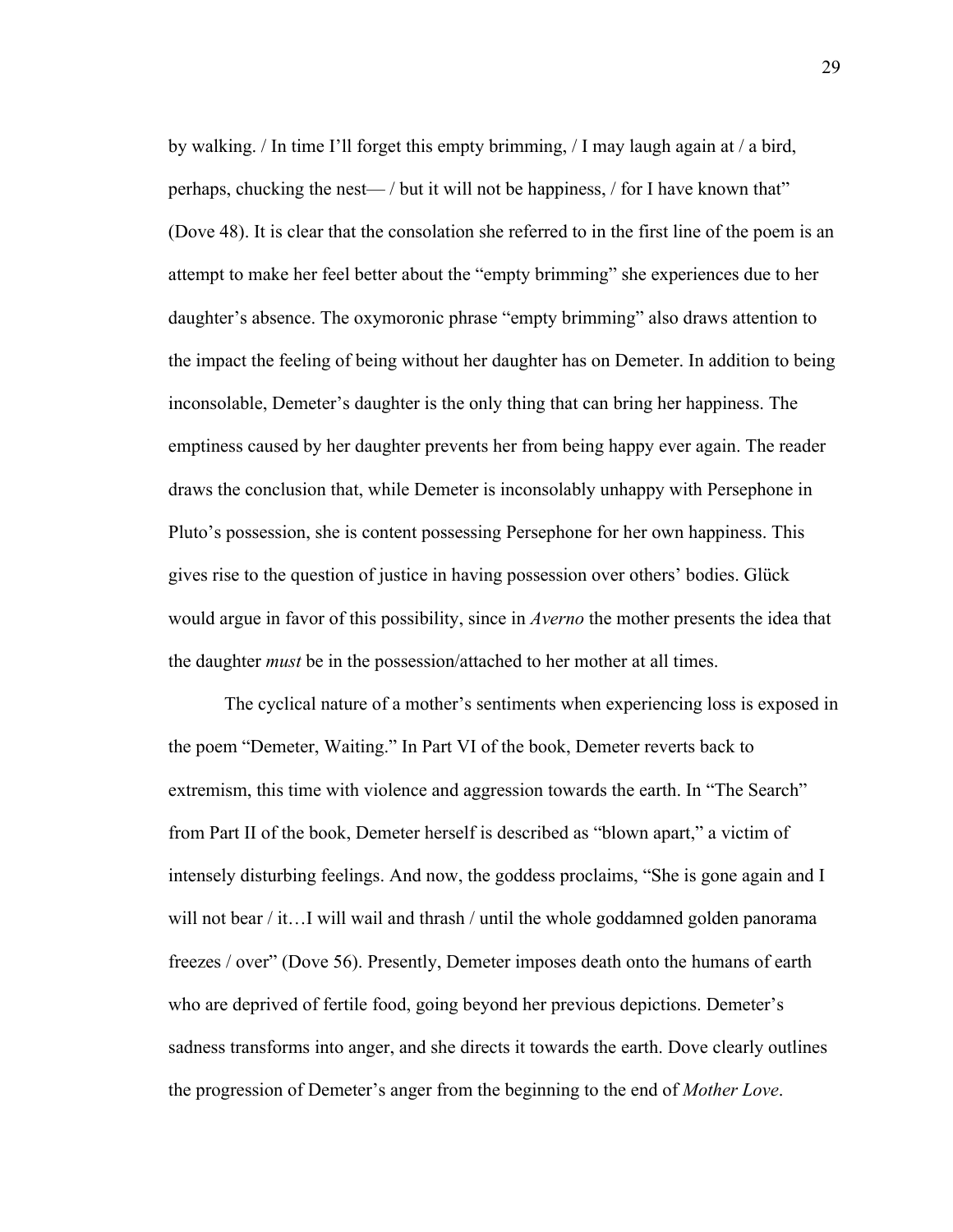As opposed to Dove's attempt to delineate the progression of feelings a mother endures with the loss of her daughter, in D.M. Thomas's "Persephone," the author conceives an attempt by Demeter at coming to terms with Persephone's absence. Written in the first person, the narrator, Demeter, confesses why she is supposedly glad Persephone lives with Pluto. The first stanza is composed of describing undesirable places where Demeter has seen Persephone. In the second stanza, Demeter discloses, "sometimes…it has been enough to imagine you…knowing that a light still burns / somewhere…and that, through you, day runs into day / without a break, the light uninterrupted" (Thomas 28). Persephone is the "burning light." Not only does Demeter only say it is "enough," or adequate, to imagine her daughter, but she could also be sarcastic. Thomas uses repetitive language in the first stanza to draw out Persephone being stuck in all three of the terrible, undesirable situations. In a completely new stanza, then, it is revealed that "sometimes" it is apparently enough—meaning it's really *not* enough.

Demeter's bitterness becomes evident in the third stanza. She sarcastically says, "So I am glad you [Persephone] opened your legs to Hades / and agreed to go with him into his dark kingdom…your thoughts rooted in the living, / a white aspen among the black poplars" (Thomas 28). She is not *truly* glad her daughter "opened [her] legs to Hades," though. She even describes Persephone's life in the underworld with bitterness, reminding Persephone that her "thoughts [are] rooted in the living," emphasizing how Persephone's thoughts are in vain as she is now among the dead. Demeter also emphasizes how out of place Persephone is in the underworld, referring to her as "a white aspen among the black poplars." Demeter's close attention to Persephone's decisions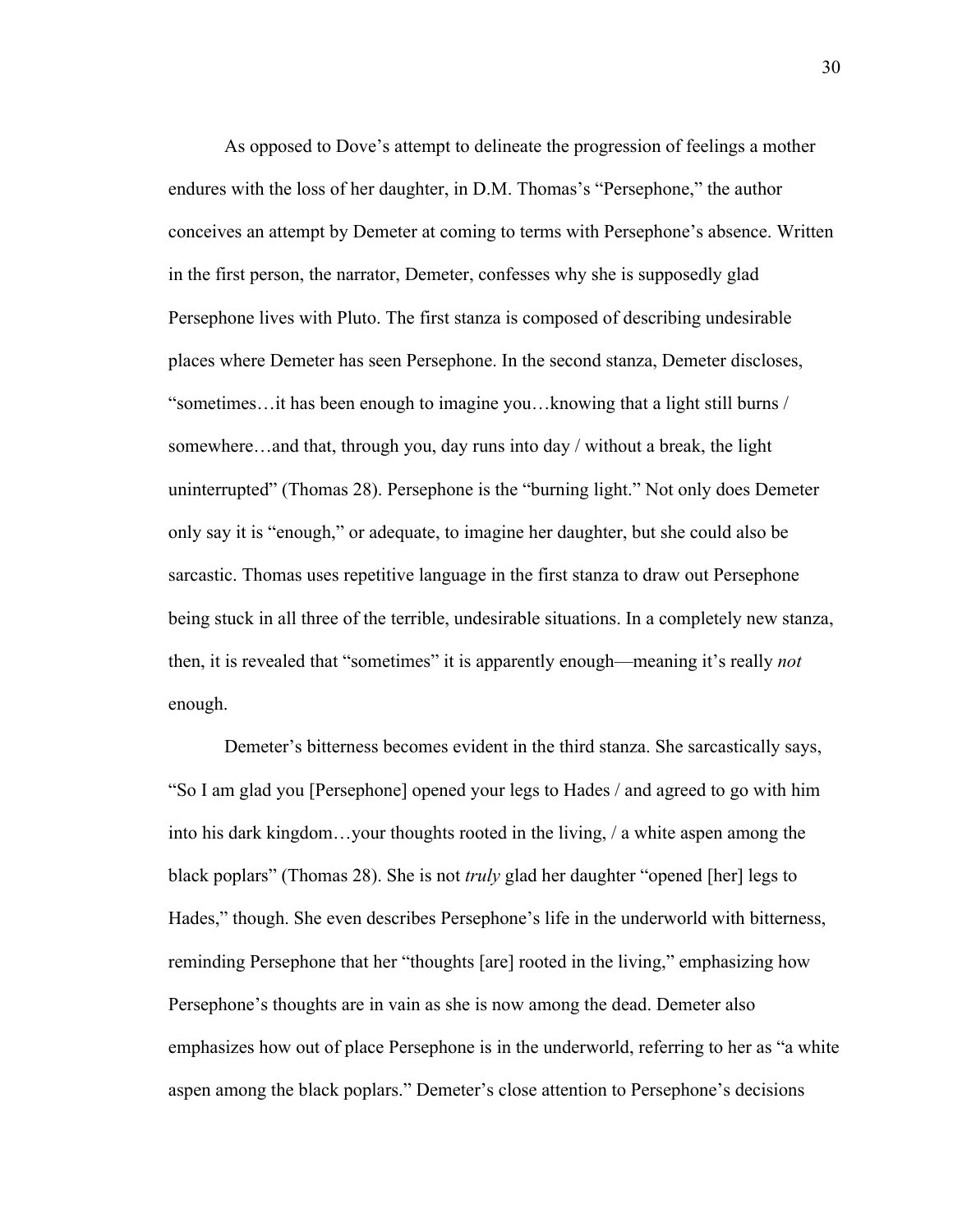demonstrates her stake and care in her daughter's affairs—but her bitterness is still perceivable to the reader.

In Louise Glück's *Averno*, most of Demeter's interest seems to lie in her relationship with her daughter, whom she objectifies, and the emptiness she feels when Persephone is abducted as opposed to the abuse inflicted upon her daughter. Glück's Demeter suffers from Persephone's absence, reminiscent of the "empty brimming" that Dove's Demeter grapples with. Tracking the sentiments of Demeter and all mothers, the narrator asserts, "the daughter's body / doesn't exist, except / as a branch of the mother's body / that needs to be / reattached at any cost" (Glück 75). In this subjective interpretation of the purpose of a daughter's body, the narrator, communicating mothers' supposed opinions, reduces daughters to bodies, and then those bodies to a mere "branch of the mother's body." Demeter's reduction of Persephone as an object is reminiscent of Glück's interpretation that Persephone "is just meat" (Glück 19). Not only does the mother believe she ought to control her daughter's body as she sees fit (with permission to do so "at any cost"), but she is not considering the daughter's perspective in circumstances. In both the Homeric "Hymn to Demeter" and Ovid's *Metamorphoses*, when she loses control of Persephone after her abduction, Demeter certainly goes to every measure to get her back—and eventually gets to see her for a certain portion of each year. This pursuit of justice based on the mother's desires transfers the intentions of returning Persephone from, say, saving Persephone from Pluto's rape and abduction to the restoration of a hypothetical "branch," or part, of Demeter that was for some time detached. Demeter would rather resolve her own feelings of emptiness than rescue her daughter from the underworld, just as in the *Metamorphoses* when Demeter tells Zeus, "I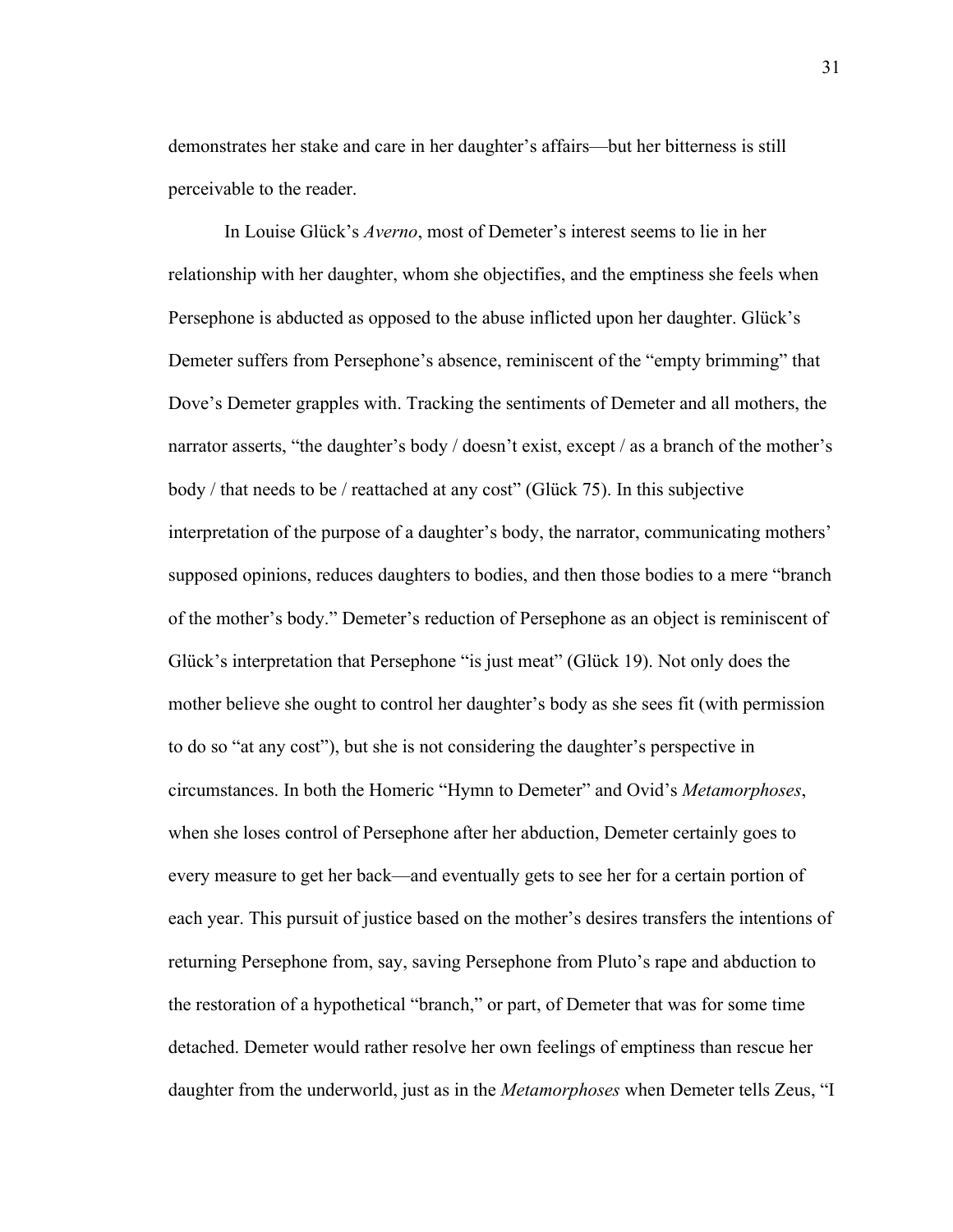can bear the fact that she has been raped, if he will only return her!" (5.520-21). Demeter is essentially presuming that she is more of the victim in Persephone's abduction than Persephone is.

Glück also demotes Persephone's humanity in the second "Persephone the Wanderer" poem. Dove describes the relationship between Demeter and Persephone: "We have here / a mother and a cipher: this is / accurate to the experience / of the mother as // she looks into the infant's face" (73). According to the Oxford English Dictionary, a cipher can be defined as "a person who fills a place, but is of no importance or worth, a nonentity, a 'mere nothing.'"<sup>3</sup> Persephone acts as a placeholder that brings Demeter comfort and a sense of security. Demeter's need to fill the place of her daughter would explain why in the Homeric "Hymn to Demeter" she takes control of Demophoon—she just wants someone, anyone, to fill it.

The story of Persephone is often written in congruence with her mother Demeter's story. In the Homeric Hymns, Persephone does not get her own hymn, but rather her story is intertwined with her mother's in the "Hymn to Demeter." In Rita Dove's *Mother Love*, the relationship between Persephone and her mother is fleshed out amidst poems regarding modern mothers and daughters. In Ovid's *Metamorphoses*, much of the poem following the introduction of Persephone's character involves Demeter's sadness and her efforts to get her daughter back. The coalition of Persephone and Demeter inspires much more complexities regarding the myth of Persephone and its effects on Demeter.

 <sup>3</sup> "cipher | cypher, n." *OED Online*. Oxford University Press, September 2016. Web. 30 November 2016.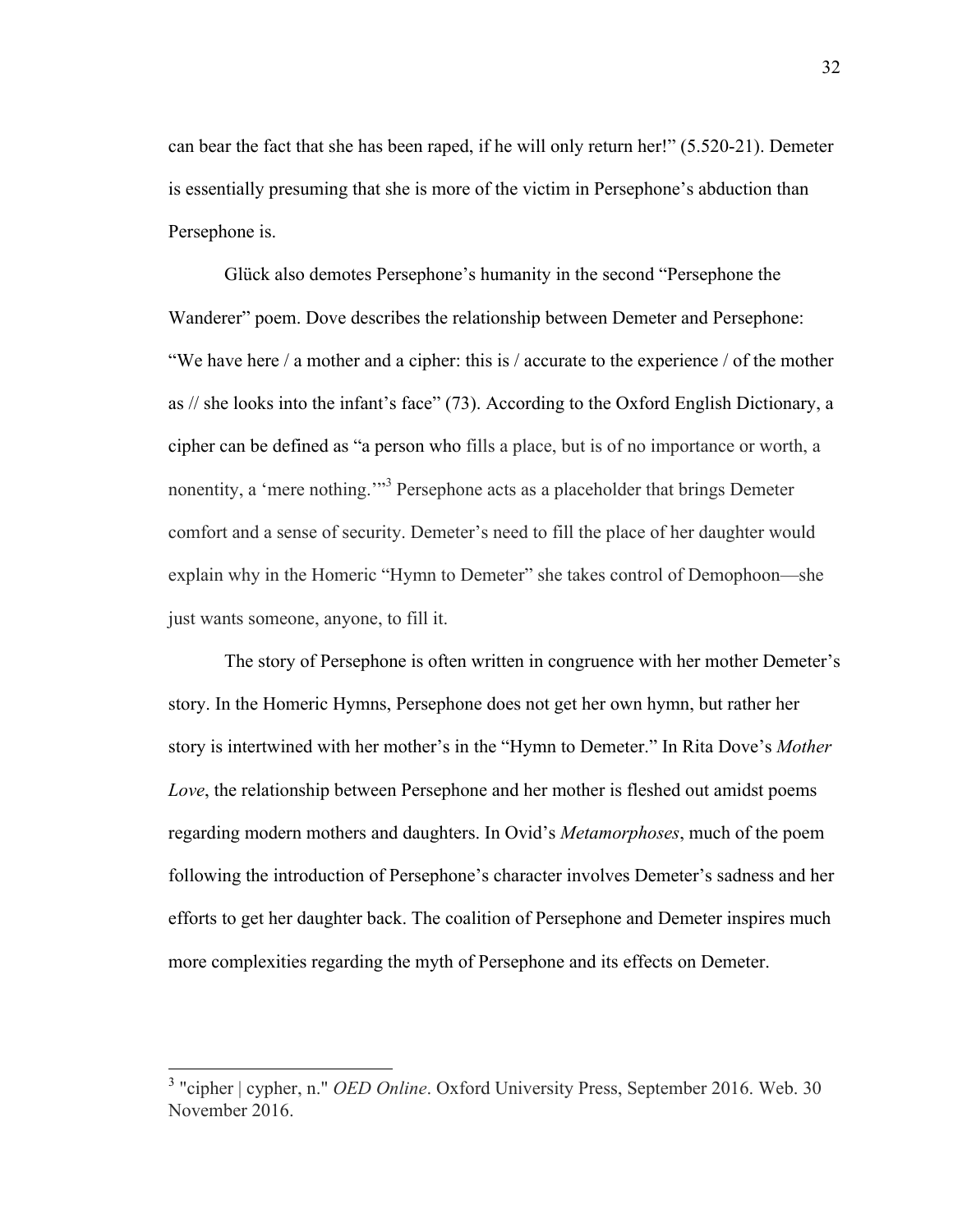#### PLUTO'S POINT OF VIEW IN CONTEMPORARY WORKS

In each of the contemporary works I analyze from Pluto's point of view, he is depicted differently than in his traditional mythic portrayal. In "Hades Welcomes His Bride" by A.E. Stallings, Pluto seems to make efforts to be considerate, but he still comes off as patronizing. In Louise Glück's *Averno*, Ovidian assumptions about his character are challenged as Pluto is represented as a dedicated lover of Persephone—he is thoughtful and strives to be honest. In "Pomegranate" by D.M. Thomas, Pluto takes on a pitiful father role for Persephone and they have a mutually pleasing relationship.

In Stalling's "Hades Welcomes His Bride," Pluto makes efforts to welcome Persephone to the underworld, but his actions are patronizing. Stallings' interpretation of the myth in this poem does not alter any major plot points, but rather she explores what Persephone's arrival in the underworld would look like and creates a more in-depth character profile of Pluto. In this poem, Pluto has enough consideration to give Persephone a tour, but his speech is backhanded. When showing Persephone around and pointing out their thrones, Pluto says to her, "And here you shall be queen, my dear, the queen / Of all men ever to be born. No smile? / Well, some solemnity befits a queen" (Stallings 4). Pluto's sarcastic question about Persephone's lack of smiling suggests that he thinks she *should* be smiling—a patronizing and patriarchal assumption. Regardless if she is happy or not, Pluto assumes she should be happy about whatever he provides for her. Also, when Pluto concedes, "some solemnity befits a queen," he is implying that there is a level of solemnity (perhaps even that of Persephone) that is *not* befitting. Pluto treats Persephone condescendingly, despite his surface-level kindness.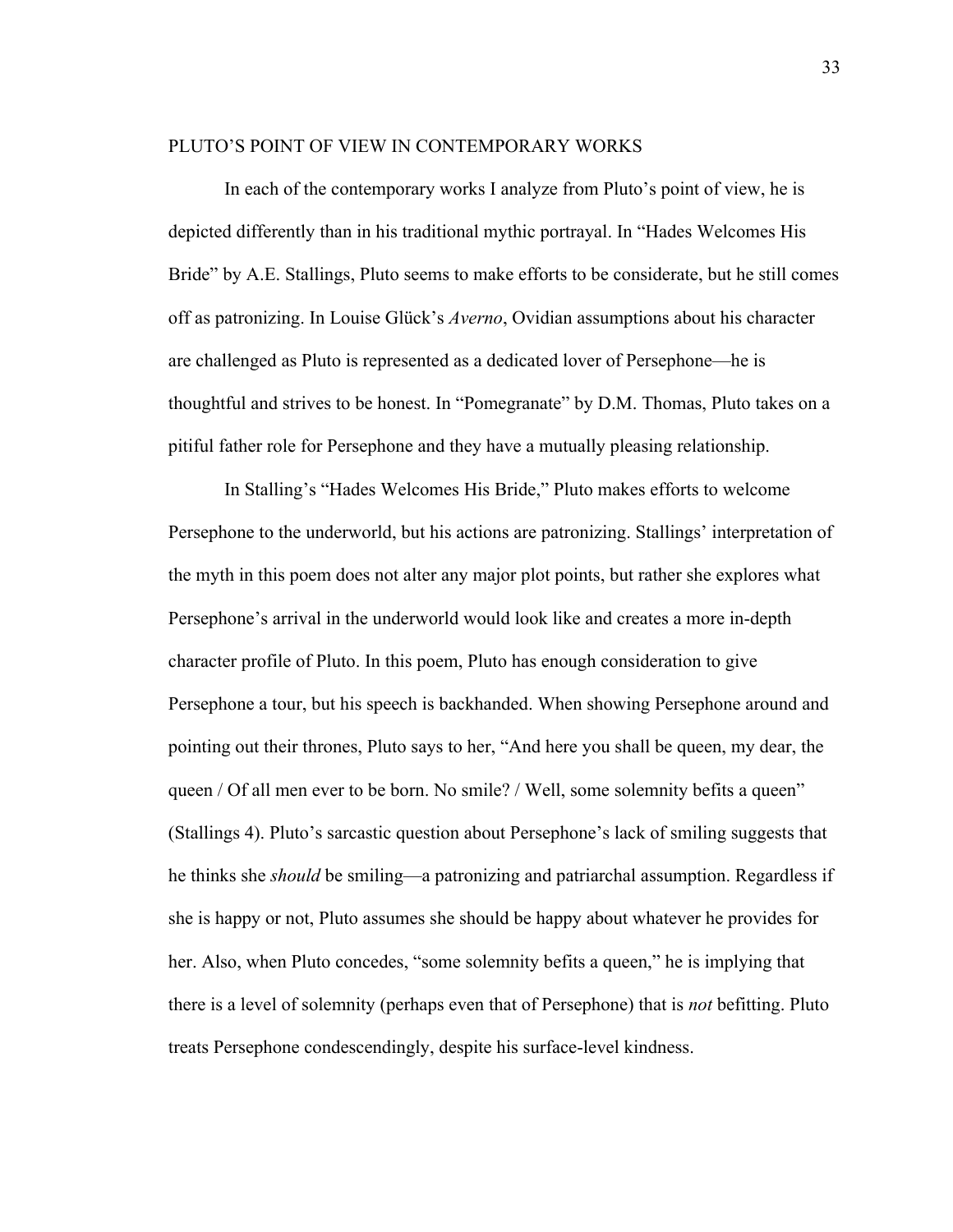Pluto continues the tour and also shows Persephone a room for herself: "Here is a room / For your diversions. Here I've set a loom / And silk unraveled from the finest shrouds / And dyed the richest, rarest shades of black. / Such pictures you shall weave!" (Stallings 4). The room is supposed to serve as a place for Persephone to carry out hobbies and activities in the underworld, but Pluto refers to them as "diversions." This conveys that he already knows she will be trying to distract herself from being there, but he does not care. Plus, Pluto essentially limits her activities, by the material provided, to stereotypically female tasks such as weaving, asserting superiority over what she *should* be doing. So, while Pluto does give Persephone silk of the "richest, rarest shades of black," his intentions probably aren't to appeal to Persephone's taste in luxurious silk as much as they are to attempt to keep her busy and from being as miserable as possible. Pluto doesn't even ask if Persephone enjoys weaving on the loom; he assumes superiority in their marriage from the beginning.

Pluto additionally patronizes Persephone by assigning her friends. He tells her, "For you I chose those three thin shadows there, / And they shall be your friends and loyal maids…They have / Not mouth nor eyes and cannot thus speak ill / Of you" (Stallings 4). But if they are just being *demanded* to be her friends and maids, how could anyone ever be sure that they really consider themselves her friends, as true friendship is rooted in a desire to be such? Plus, if these "thin shadows" do not have mouths or eyes, as Pluto continues to tell Persephone, how could they be supportive, communicative companions as friends should be? Stallings is likely invoking Ascalaphus from Ovid's *Metamorphoses*, who was the only person to see Persephone eat pomegranate seeds while in the underworld, preventing her from ever leaving for good. Stallings may be using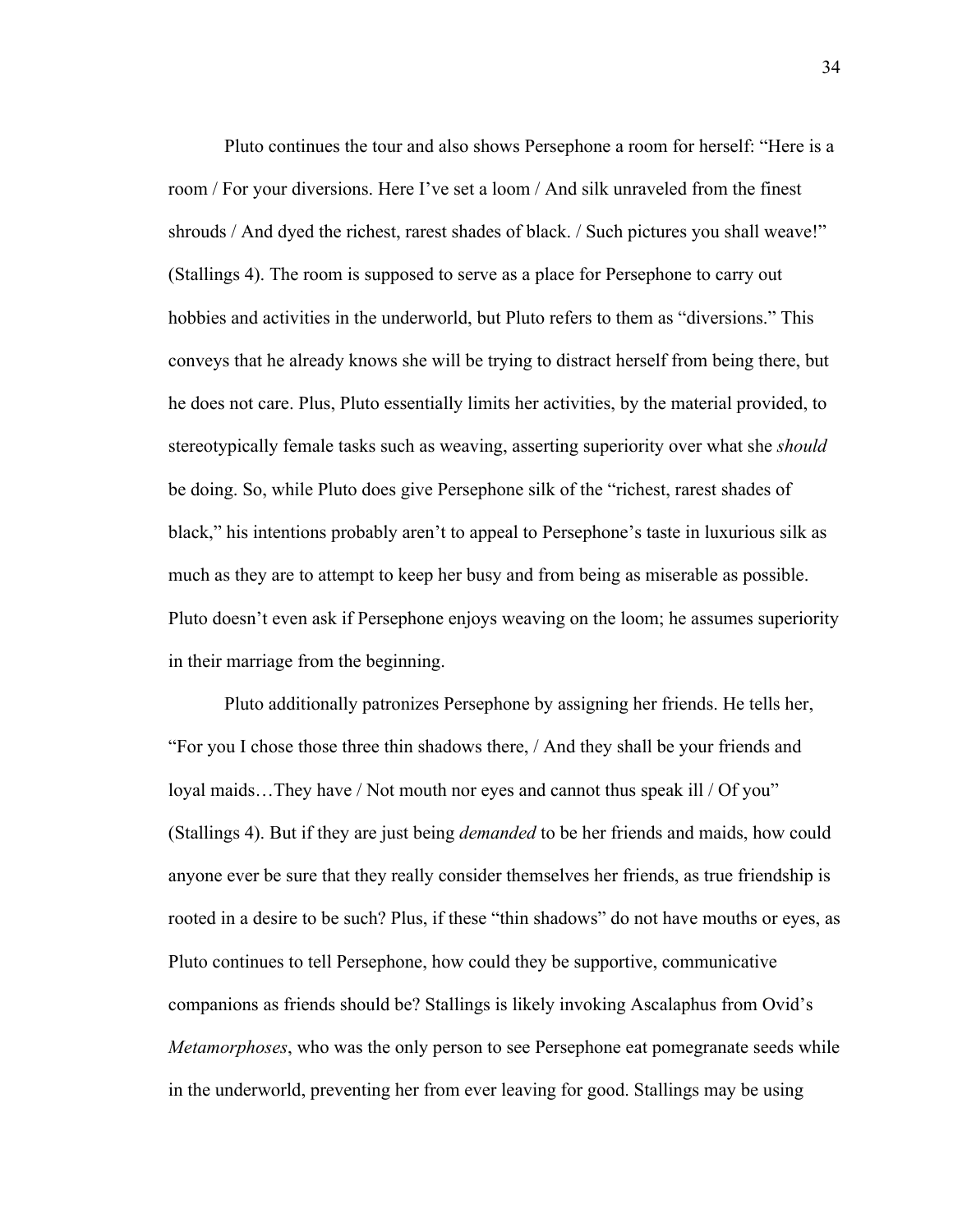these eye-less "friends" as juxtaposition to the one in the myth who sealed Persephone's fate with his sight. Stallings' Pluto is taking measures to make Persephone feel comfortable, a luxury not enjoyed by her Ovidian counterpart. Still, Pluto's potentially considerate act is restrictive and condescending towards Persephone.

Another seemingly considerate act of Pluto is his careful creation of his and Persephone's bedroom: "I had [our bedroom] specially made after great thought / So you would feel at home…But without the garish stars and lurid moon" (Stallings 4). He is recognizably being considerate, so Persephone will "feel at home," yet he spoils the gesture with a qualifying statement that presumes his preferences are superior to hers. He created their room without, what he considers, "the garish stars and lurid moon," which are quintessential features from the world of the living that Persephone probably enjoys very much. Pluto does not care what effect this may have on Persephone or if she would prefer to have them, and he speaks disdainfully about parts of the world above.

Finally, the reader concludes that Pluto engages with Persephone in the closing lines of the poem. Pluto answers, presumably in response to Persephone, "What? That stark shape crouching in the corner? / Sweet, that is to be our bed. Our bed. / Ah! Your hand is trembling! I fear / There is, as yet, too much pulse in it" (Stallings 4-5). Notably, Persephone is not given an actual voice—we only hear responses to her. It is emphatic that Persephone's trembling hand (which suggests fear or anxiety) is pointed out in concurrence with her lack of voice, both literally and figuratively in the poem, as both aspects reduce her to an inferior of Pluto. Persephone's opinion is not mentioned or taken into account by Pluto, as far as the reader knows. Alternatively, Persephone's trembling hand could be a negative reaction to her unfavorable prospective bed, which is described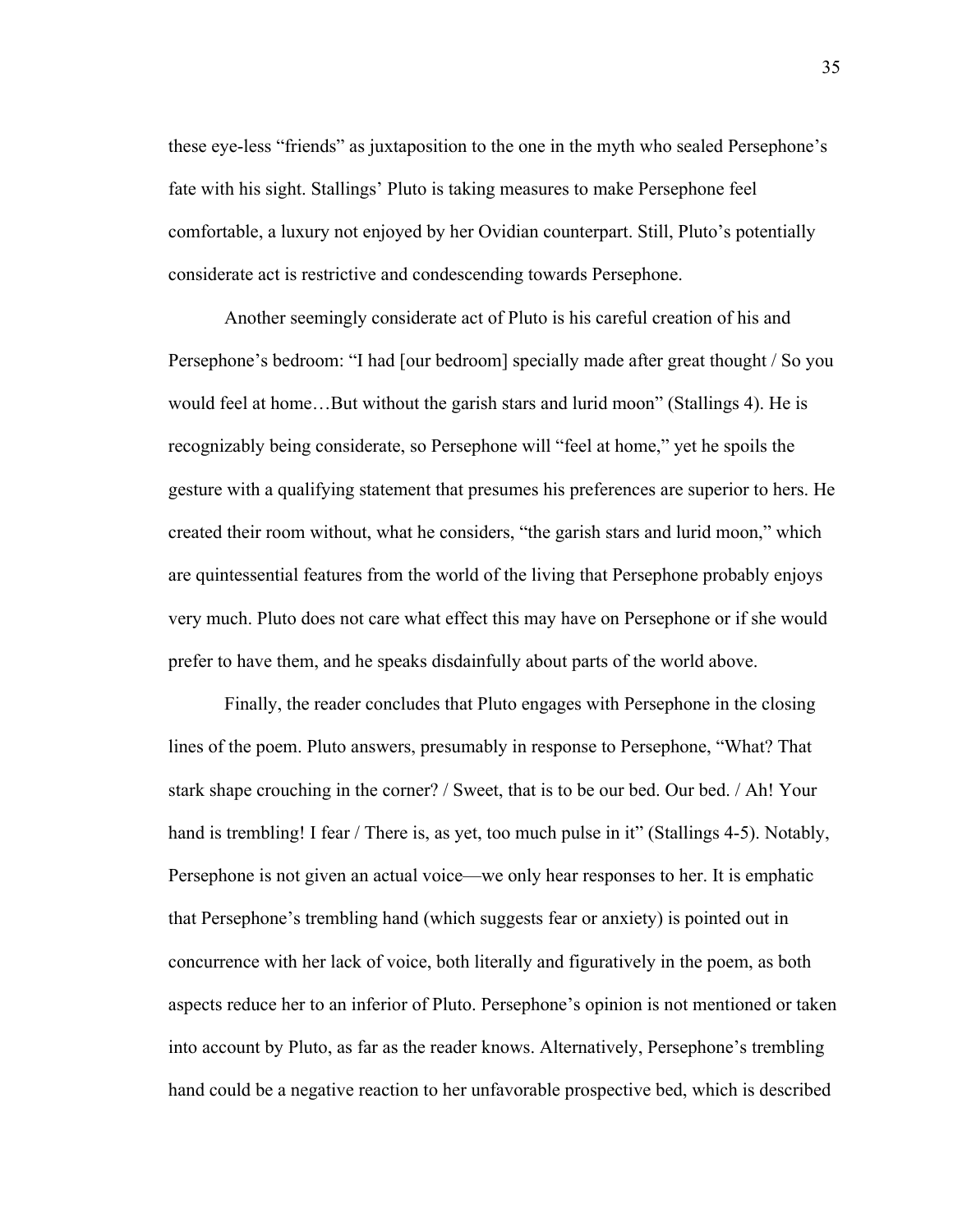as a "stark shape." If so, her reaction indicates that, even when experiencing displeasure, Persephone does not have the right to voice her opinion or she feels uncomfortable doing so, given Pluto's patronization. Pluto lives up to his mythic portrayal—assertive, entitled, and disagreeable—in Stallings' "Hades Welcomes His Bride," but he also takes on a deceitfully considerate appearance that veils his patronization of Persephone.

In Louise Glück's *Averno*, the myth of Persephone is reinterpreted in "A Myth of Devotion," in which there is a reversal of one of the defining elements of the myth— Pluto's heartlessness. In "A Myth of Devotion," Glück harks back to the *Metamorphoses*, in which Pluto was struck by Cupid's arrow and filled with uncontrollable desire for Persephone. Glück explores what the story could have looked like from Pluto's perspective if he supposedly *did* love Persephone. The dedication of this hypothetically loving Pluto is demonstrated by the hard work he does for Persephone: "When Hades decided he loved this girl / he built for her a duplicate of earth, / everything the same…A replica of earth / except there was love here" (Glück 58). Despite the evidence of Pluto's devotion to Persephone (desiring to make the transition easier "on the young girl"), this quotation actually begins with a paradox. If Pluto's love were real, he wouldn't be able to "decide" that he felt it for someone—real love is uncontrollable. For example, in Ovid's *Metamorphoses*, Pluto is struck with Cupid's arrows, and "almost in a moment, saw [Persephone], prized her, took her: so swift" (5.395). This immediacy stems from the arrow's overwhelming power and ability to "overcome all," according to Venus (*Metamorphoses* 5.366). Real love's own power would not be able to be harnessed by Pluto. Furthermore, Pluto claims that the only difference between earth and his duplicate earth was the presence of love in his duplicate. But love certainly exists on earth, so his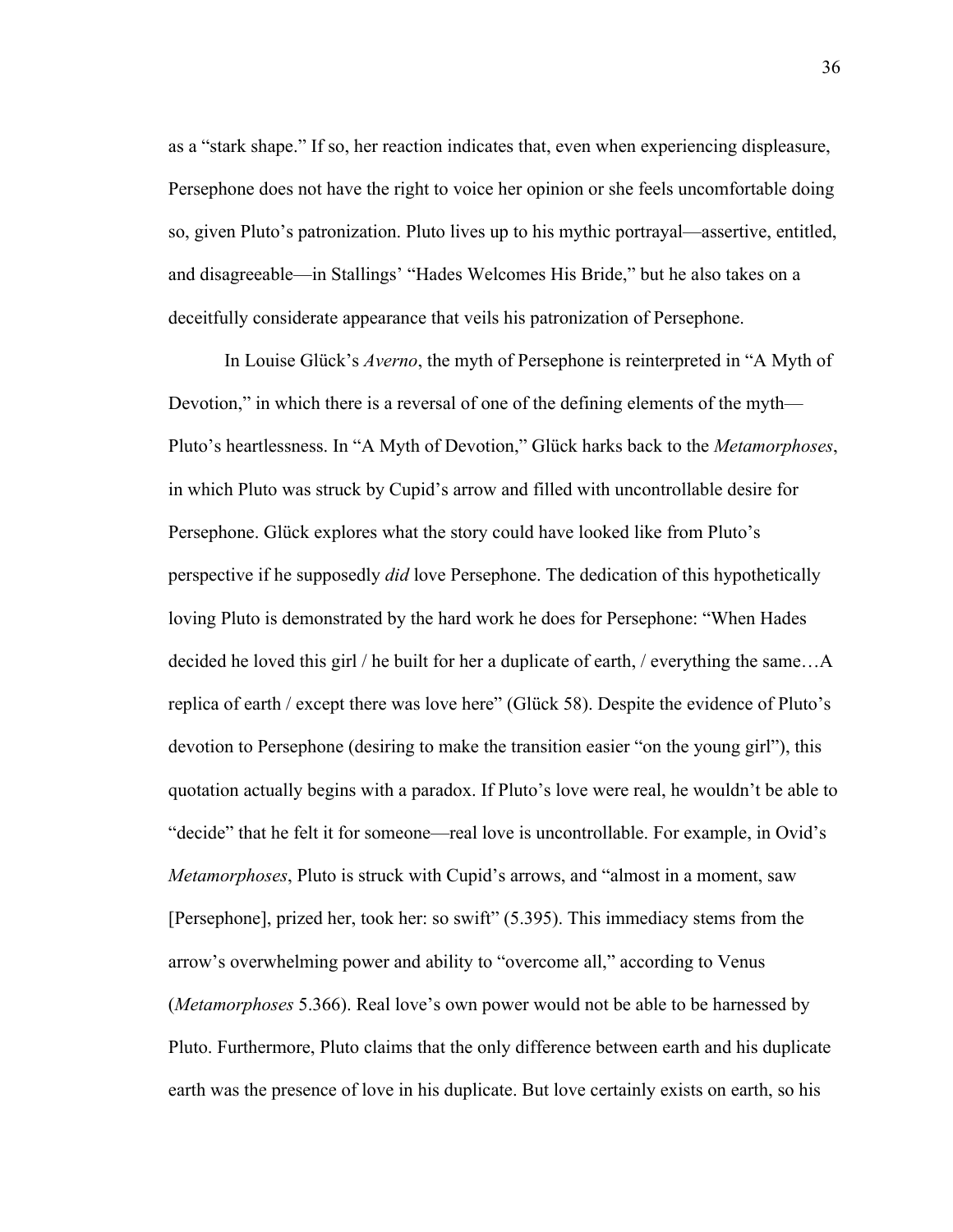love must be different, unless he is simply referring to his *own* love. If Pluto truly thought he was the only source of love for Persephone, his attempt to create an entire world to her liking could have been well-intentioned, since he strives to give her everything the world has to offer and more (his love). That being said, Pluto still takes on a distinctly dissimilar portrayal in this poem compared to the traditional myth. By titling the poem "A Myth of Devotion," Glück is asserting that whatever follows is just that—a myth, or not necessarily true as it is. Positioned amidst poems of burning fields and the death of one's spirit, maybe Glück created this poem with the intention of bringing the reader relief. The relief might be even greater because the devoted, loving character in this poem, Pluto, is unexpected and likely assumed to have the opposite nature. Pluto's apparent devotion is a surprise, a relief, and an though experiment.

Glück also purposefully changes the duration of time Pluto waits before abducting Persephone compared to the *Metamorphoses* myth. In the *Metamorphoses*, as explained above, Pluto's abduction was instantaneous, immediately when he saw Persephone. In *Averno*, though, "[Pluto] waited many years, / building a world, watching / Persephone in the meadow" (Glück 58). Glück gives Pluto the qualities of persistence, patience, and focus in her version. He is not a rash, love-struck abductor, and instead he is determined to work for "many years" making an entire *world* before he makes his move. The narrator then asks:

> Doesn't everyone want to feel in the night the beloved body, compass, polestar, to hear the quiet breathing that says *I am alive*, that means also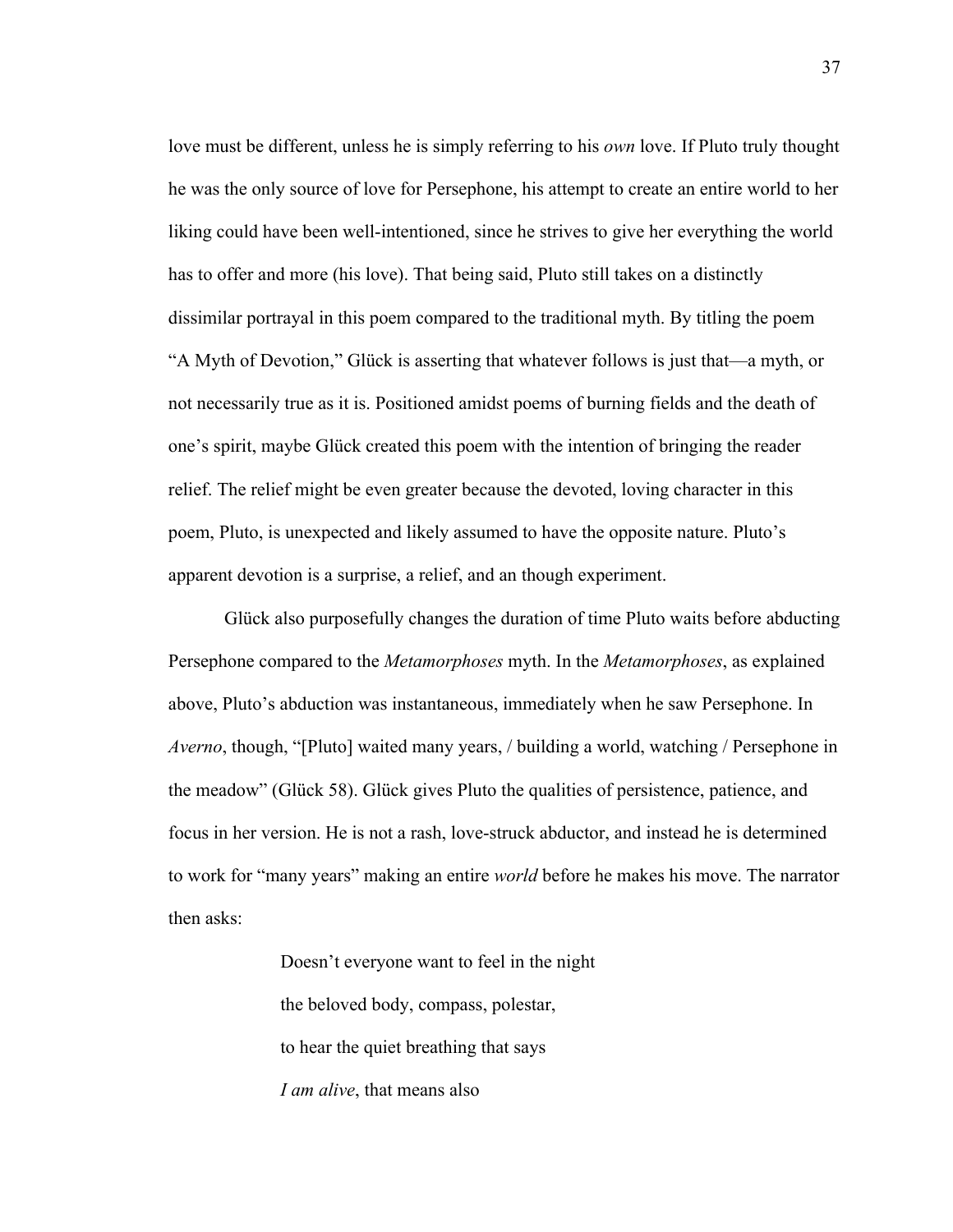you are alive, because you hear me. (Glück 58)

If this is true, then Pluto's actions could be explained by his desire to feel alive, surrounded by Persephone and a world that more serves as a tool for him to feel like he is in a living setting as opposed to a coping mechanism for Persephone. Additionally, he might spend so much time watching Persephone before building his recreation of the world so his own was as realistic as possible, which might cause her to forget it wasn't the real world and in turn would make Pluto feel more truly alive.

At the end of the poem, Pluto's own thoughts are documented, and it is revealed that Pluto's "love" is not genuine. Glück discloses what he wants to say to Persephone in addition to what he actually says, "[Pluto] wants to say *I love you, nothing can hurt you* // but he thinks / this is a lie, so he says in the end / *you're dead, nothing can hurt you*" (59). The only difference between what he wants to say and what he actually says is that he wants to say, "I love you," but instead he says, "You're dead." Therefore, the lie he considers telling and does not end up saying is that he loves Persephone. Another reading of the difference in these two statements could be that Pluto's love won't be enough to protect Persephone from things "hurting her," and that what will actually protect her will be the fact that she is dead, so nothing can harm her further. Still, if Pluto's love is real, it may not be enough to protect her, which devalues it, too. Even if his love isn't genuine, Pluto demonstrates honesty and consideration for Persephone! He deliberately stops himself from lying to Persephone and attempts to make her transition to living in the underworld easier. His persona in this poem is vastly different from the angry ravisher in the *Metamorphoses* who "could scarcely contain his wrath" (5.420) when Cyane tried to stop him or the selfish abductor in the Homeric "Hymn to Demeter" who actively "drove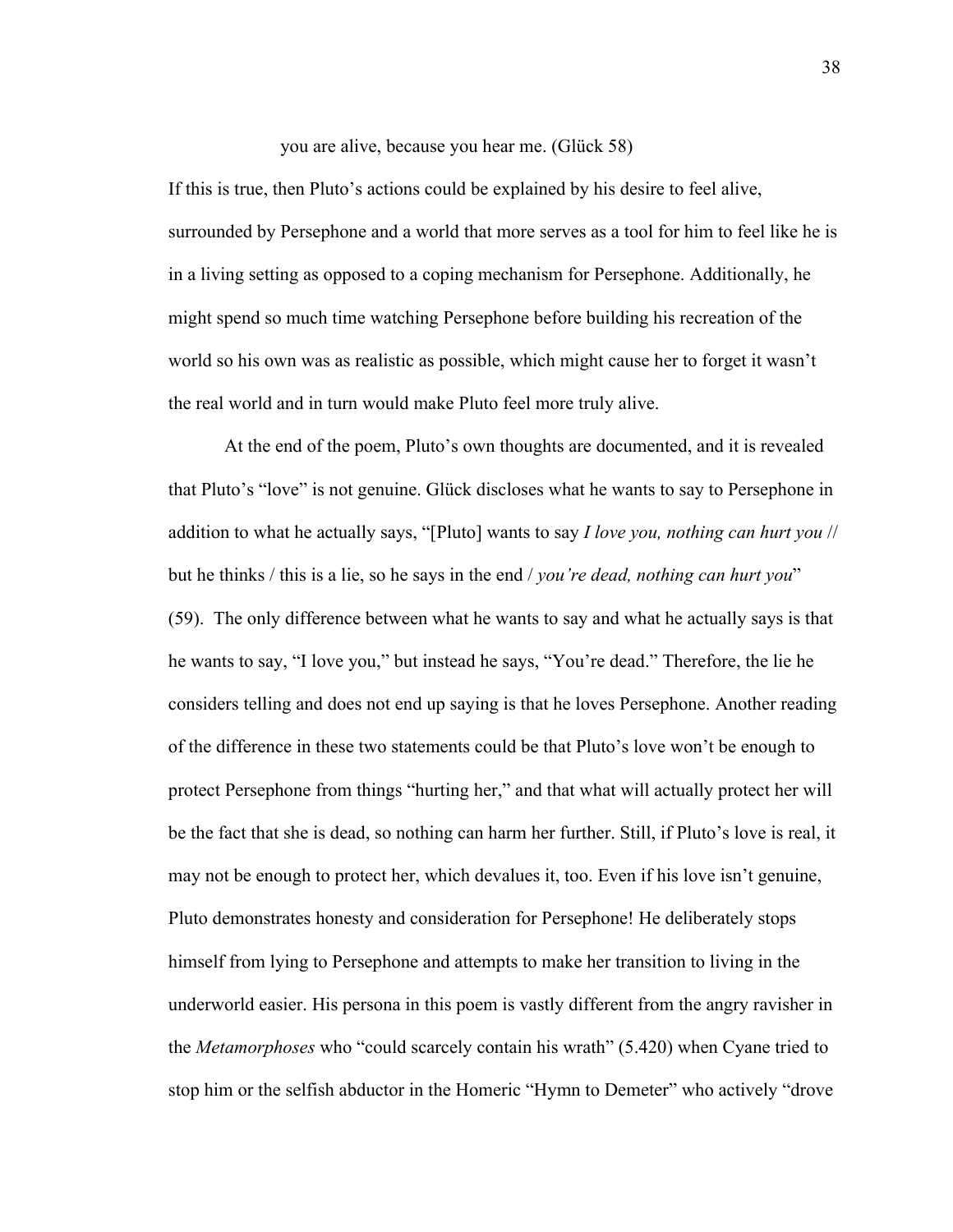away as [Persephone] wept" (20)—if he cared about her, he wouldn't proceed to do something that makes her weep. Glück's Pluto thinks twice before speaking, let alone acting.

Pluto assumes another significantly different role in "Pomegranate" by D.M. Thomas. In this poem, Pluto is represented as pitiful, somber, and even victimized. One of the biggest creative licenses Thomas takes is transposing the mythical abduction of Persephone by her uncle into a contemporary situation of a child caught between divorced parents. If Thomas seeks to make Persephone relatable, this interpretation of the myth may do that, but his Persephone prefers Pluto to Demeter, coloring the interpretation.

As the narrator, Pluto reflects, "Each year more clearly you can see [Persephone]…as she picks up her bag and her coat, drifts out to face / the statutory sixmonths with her mother" (Thomas 33). Pluto is implying that Persephone only leaves because of the law, and if it weren't "statutory," Persephone wouldn't be going, or wouldn't want to go. Persephone's necessary departure seems like a grievance for her the verb "face" suggests that Persephone does not want to spend the six months with her mother and that it will be a challenge to endure. Pluto and Persephone's relationship in this poem is much closer than in the *Metamorphoses* and the Homeric "Hymn to Demeter." Persephone even begs upon her departure for the six months, "'Father, must I go?'" (Thomas 33). In this poem, Pluto is a character whom Persephone wants to spend time with, unlike the man who abuses her in the myth.

The departure of this poem from the ancient pagan myth of Persephone is solidified when the narrator, Pluto, invokes the Christian God. Pluto refers to

39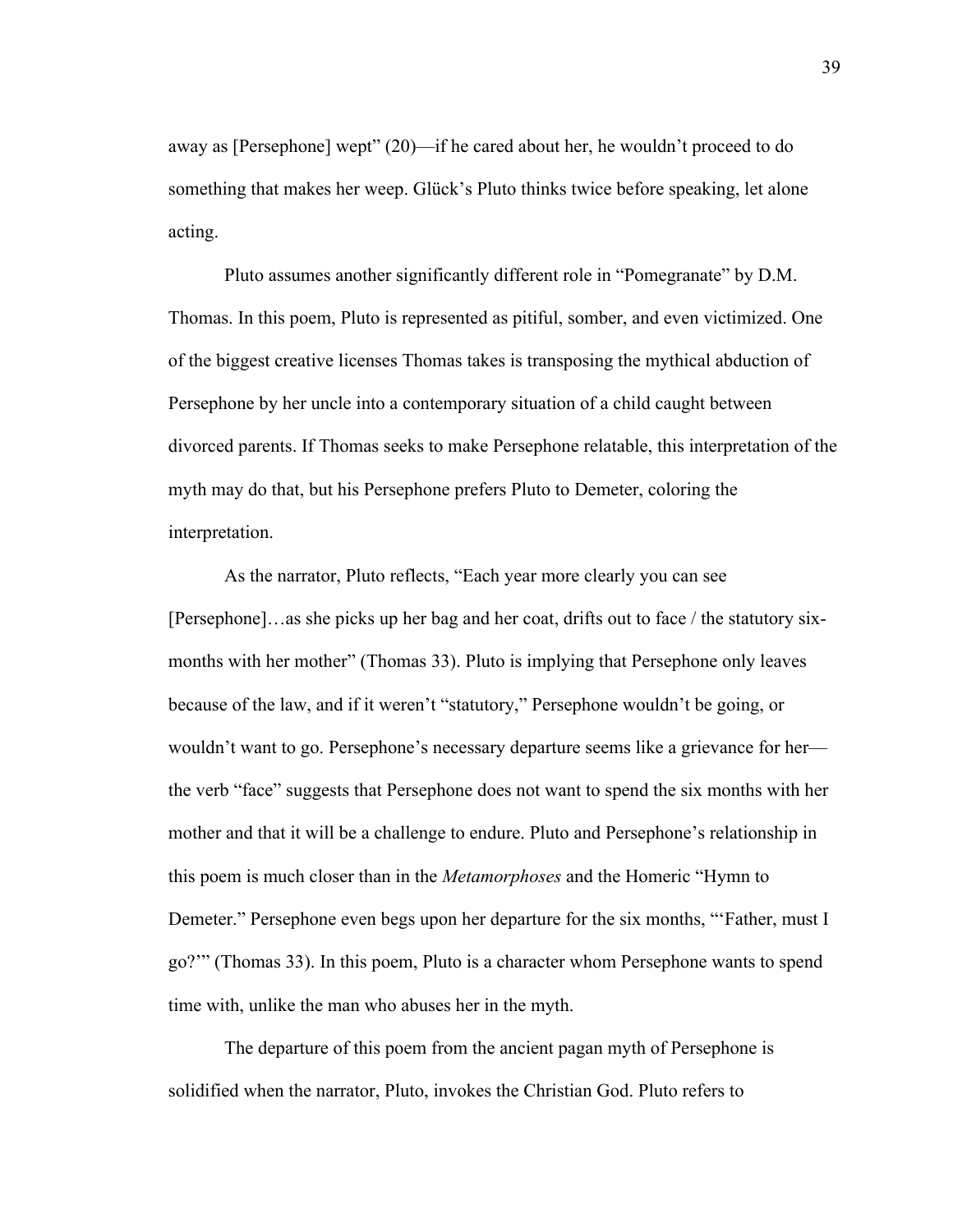Persephone's mother, recalling that she wished he were left with nothing after abducting her daughter. Pluto goes on to clarify that, "God knows I have never reviled / [Persephone]" (Thomas 33). This appeal to God—who is the highest form of judgment in Christianity—persuades the reader to believe Pluto's claims of innocence. The reader pities Pluto for the punishment and torture (Persephone's absence) he apparently endures due to false accusations. This poem may be intended to open one's eyes and help the reader understand the formerly unknown truth of the myth. If so, the "truth" is based in the conception that Persephone gave her consent and actually enjoys Pluto. This interpretation, however, generates a statement about the injustice of the situation, too. Perhaps Thomas hopes that the reader will henceforth consider avoiding doling out premature punishment, because the alleged victim of Pluto in his poem, Persephone, is actually not a victim of the god Pluto by any measure.

Another potential reading of "Pomegranate" employs the sexual and inconsiderate elements inspired by the ravisher of the *Metamorphoses*. In that case, the tender references Pluto makes to his daughter in the poem are instead sick and twisted. Vocabulary like "statutory" and "courts" prompts the reader to be concerned about the overall situation, no matter the identity of the offender. In the second stanza, though, Pluto refers to Persephone as, "rounded, no longer the child / the courts shared between us, as a pomegranate cleft" (Thomas 33). By "rounded," Pluto could imply that Persephone's body is now more filled out in certain areas, as she is a post-pubescent female. Moreover, a "pomegranate cleft" brings to mind the clefts of a female bosom and derrière. In the final stanza, Pluto narrates Persephone's departure, "My green shoot, Kore, dawdles now" (Thomas 33). "Green shoot" could be an allusion to Persephone,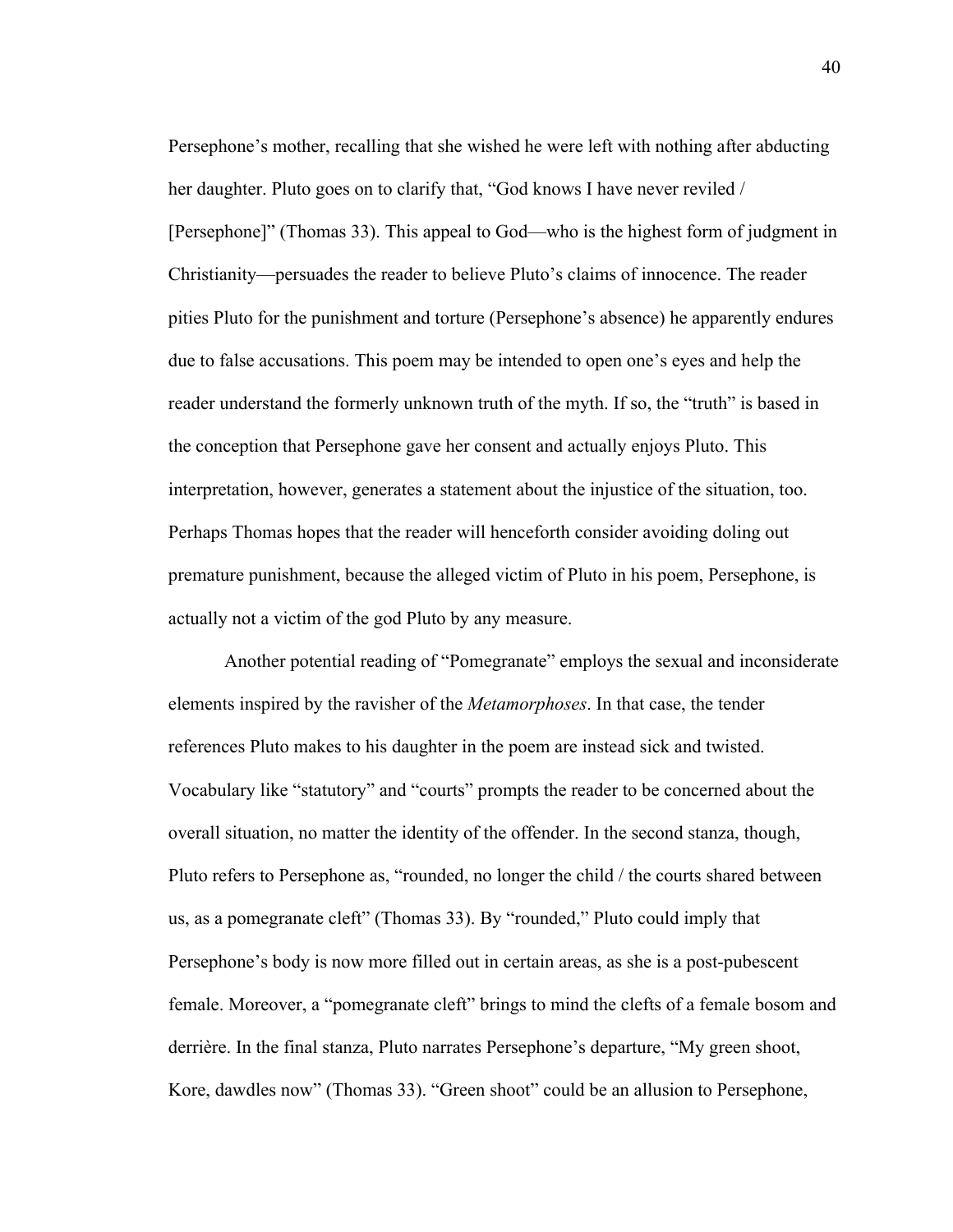also called Kore in Greek mythology, as a green—or young, tender, or immature—sexual partner, whom he now watches hungrily as she walks away. If the reader adheres to a sexual reading of the poem, Pluto embodies an even more extreme and perverted character than in the Ovidian myth. Thomas could be expressing what he thinks most situations don't accurately portray on the outside—in his own example, the myth of Persephone is not elaborated sufficiently to reveal the potential evils of her abuser.

Since the myth (in its Ovidian and Homeric Hymn forms) does not disclose every single detail of the events that transpire between Persephone and Pluto, Stallings, Glück, and Thomas cast their own perceptions onto the characters and bring different meanings to the myth. No author explicitly states any morals or dictums that ought to be abided by, given his or her interpretation of the myth. Instead, the reader can construct his or her own idea of the myth, its characters, and the engagements, and take from it his or her own understanding.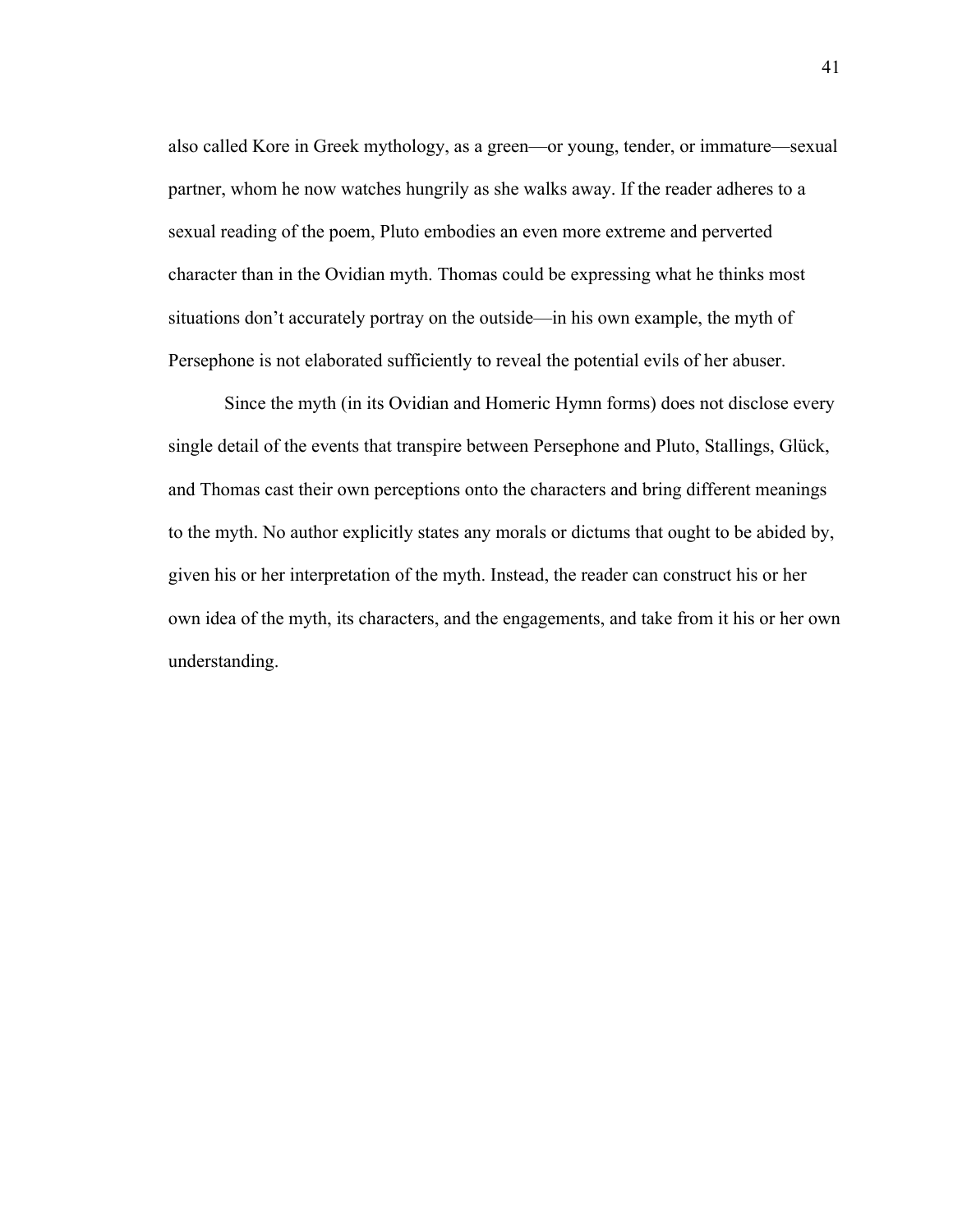#### **CONCLUSION**

Considering multiple or larger works from the same author inspired by the same topic can produce more general insights—combining conclusions from multiple narrators' actions and thoughts lead to larger indications about the author's intentions regarding the scenarios around the myth of Persephone. Each of Stallings' poems I analyzed, "Hades Welcomes His Bride" and "Persephone Writes a Letter to Her Mother," utilizes a different character from the myth of Persephone as a narrator (Pluto and Persephone, respectively). Closer inspection of their speech and actions reveals a similar tendency in their behavior. Pluto is deceptively considerate towards Persephone in the poem from his perspective, and Persephone is surprisingly ambivalent, yet she demonstrates instances that reveal her grief, in the poem from her perspective. With both characters, what they say and how they act seems disparate from their intentions or true feelings. This could be a cynical aspect that Stallings chose as undervalued or underrepresented in the reality of the events of the myth of Persephone and decided to emphasize in her own works.

Glück portrays the points of view of Persephone, Demeter, and Pluto throughout her book *Averno*, and each character suffers some internal conflict. It is made clear that Persephone did not consent to Pluto's abduction, yet she is depicted as conflicted about her feelings regarding her consent. Demeter seems more affected by Persephone's absence than what actually happened to Persephone, but she is also very vocal about inquiring about Persephone's own happiness. Finally, Pluto explicitly states his conflict between saying what he *wants* to say to Persephone and telling the truth. The dual nature of characters of narration adds a degree of uncertainty to the reader's understanding of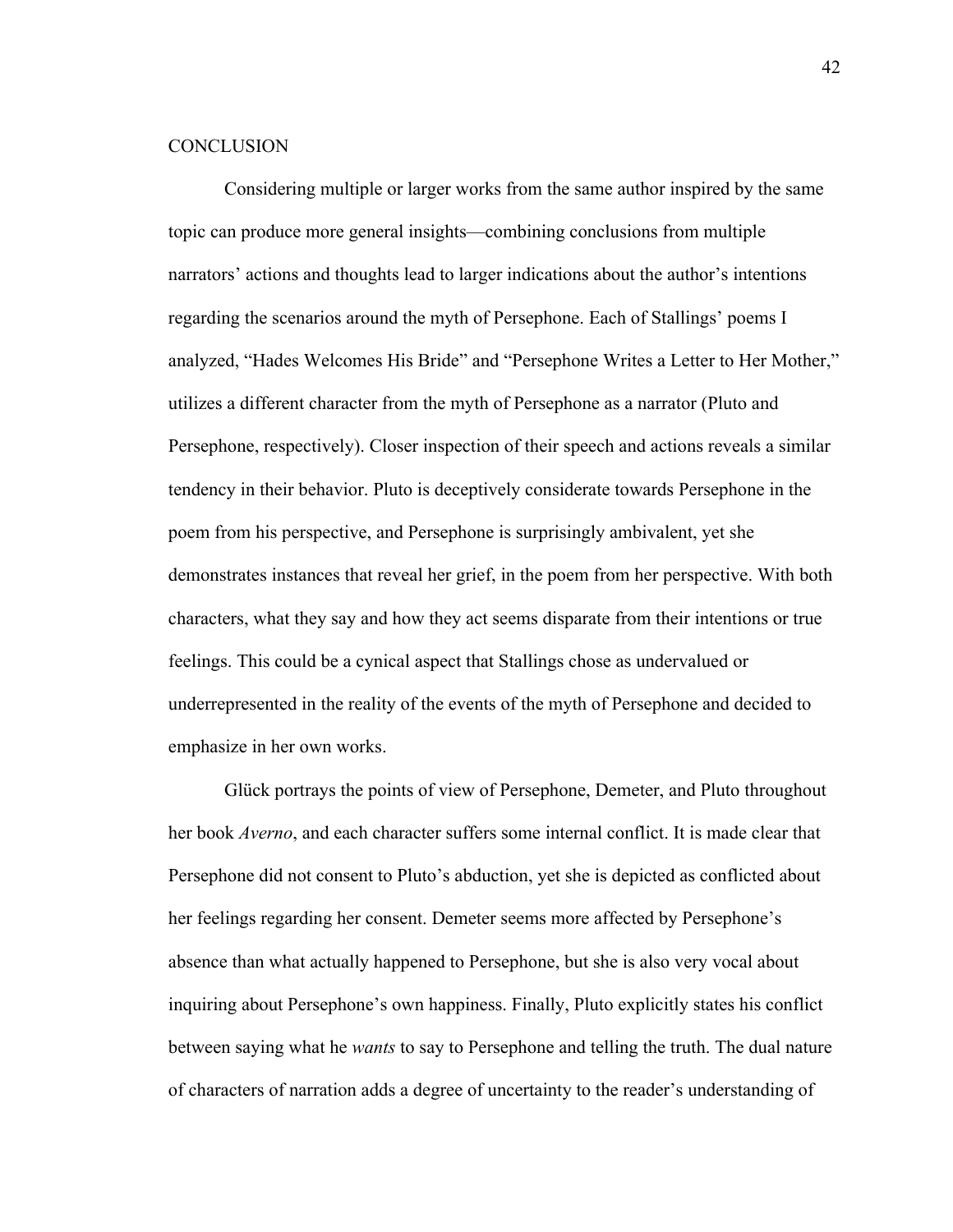what the author's want to represent—this may be intentional as it corresponds to the fragile dispute about Persephone's abduction.

Another compelling strategy of analysis is paying attention to thematic connections or similar unique ideas and how they relate. For example, there is a parallel between Glück's description of Persephone as a "wanderer" (as she is called in two poem titles) in *Averno* and Demeter's wandering around the earth in Ovid and Homeric "Hymn to Demeter." The representation of two dissimilar characters by the same action of wandering is intriguing. Perhaps Glück realized that Persephone's character could embody the same trait as her mother and added it as an element of mother/daughter connection.

An unusual concept the reader grapples with is the idea that Demeter and Persephone both have control over each other in some way. If this is true, must we determine one's control to be stronger than the other's? Since their control over each other is of different types, I do not think it is possible to dictate one as greater than the other. Thus, characters can be controlled by more than one person, control more than one person, and be controlled by someone whom they also control.

Given the ambiguity today regarding consent in certain situations, with alcohol, drugs, and other factors further complicating matters, the enduring questionability surrounding the ancient myth of Persephone seems particularly relevant. The *Metamorphoses* and Homeric "Hymn to Demeter" provide a solid jumping off point for Dove, Glück, Stallings, and Thomas to explore certain aspects in more depth and take creative liberties, their works pieces of art themselves.